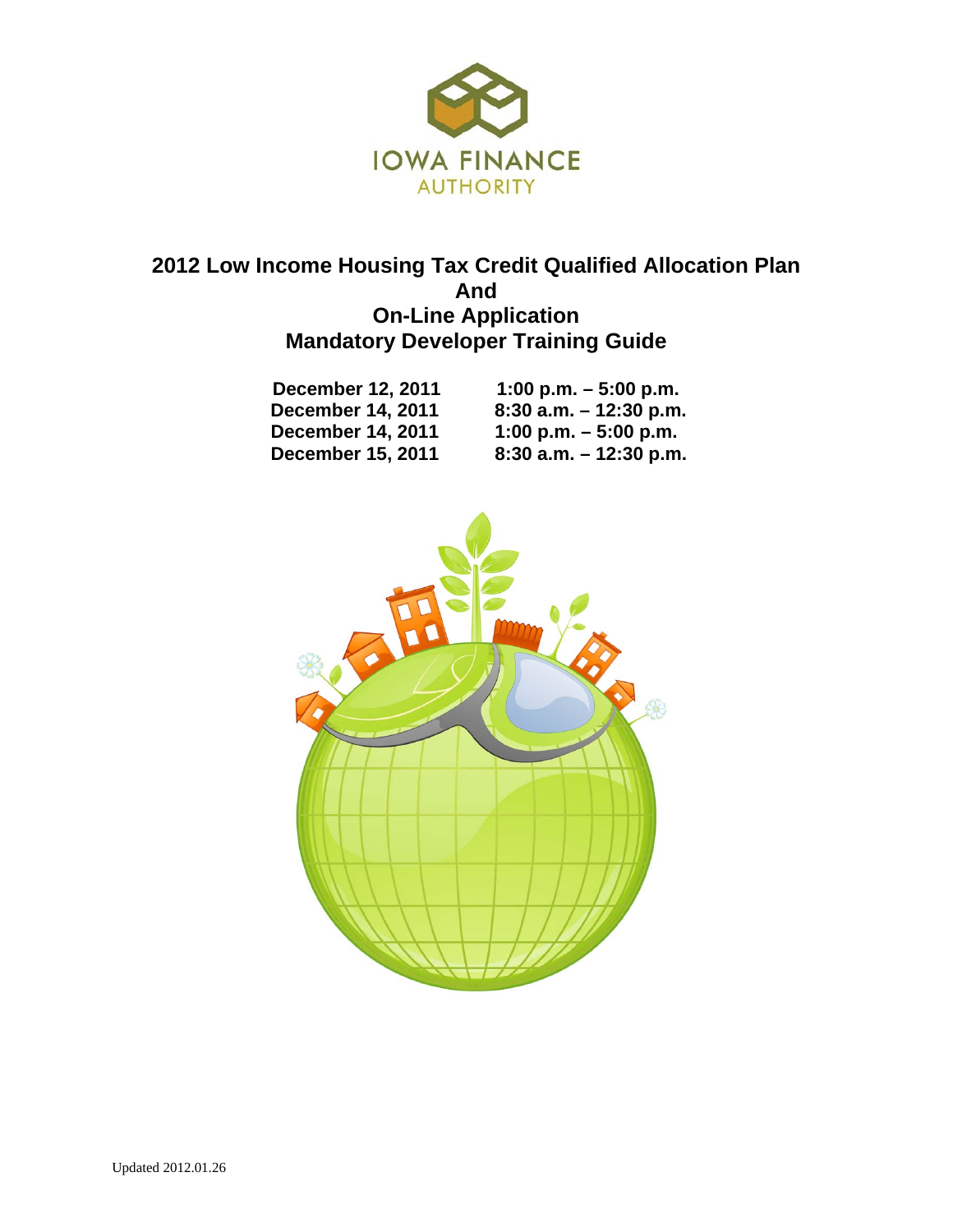## **TABLE OF CONTENTS**

|    | <b>AGENDA</b>                                                                     |  |
|----|-----------------------------------------------------------------------------------|--|
|    |                                                                                   |  |
| 1. |                                                                                   |  |
| 2. |                                                                                   |  |
| 3. |                                                                                   |  |
| 4. |                                                                                   |  |
| 5. |                                                                                   |  |
| 6. |                                                                                   |  |
| 7. |                                                                                   |  |
| 8. |                                                                                   |  |
| 9. |                                                                                   |  |
| В. |                                                                                   |  |
| 1. |                                                                                   |  |
| 2. |                                                                                   |  |
| C. |                                                                                   |  |
|    |                                                                                   |  |
| 1. |                                                                                   |  |
| 2. |                                                                                   |  |
| 3. |                                                                                   |  |
| 4. |                                                                                   |  |
| 5. |                                                                                   |  |
| 6. |                                                                                   |  |
| 7. |                                                                                   |  |
| 8. |                                                                                   |  |
| 9. |                                                                                   |  |
|    |                                                                                   |  |
|    |                                                                                   |  |
|    |                                                                                   |  |
| D. |                                                                                   |  |
| Е. |                                                                                   |  |
| F. |                                                                                   |  |
| G. |                                                                                   |  |
| Н. |                                                                                   |  |
| I. |                                                                                   |  |
| J. |                                                                                   |  |
| Κ. |                                                                                   |  |
| L. |                                                                                   |  |
| М. |                                                                                   |  |
| N. |                                                                                   |  |
| 0. |                                                                                   |  |
| Р. |                                                                                   |  |
| Q. |                                                                                   |  |
|    |                                                                                   |  |
|    |                                                                                   |  |
|    |                                                                                   |  |
|    |                                                                                   |  |
|    |                                                                                   |  |
|    |                                                                                   |  |
|    |                                                                                   |  |
|    |                                                                                   |  |
|    | Exhibit 8T - Eligibility under IRC 42(d) (2) (B) (ii) Ten-Year Rule (IFA Form) 42 |  |
|    |                                                                                   |  |
|    |                                                                                   |  |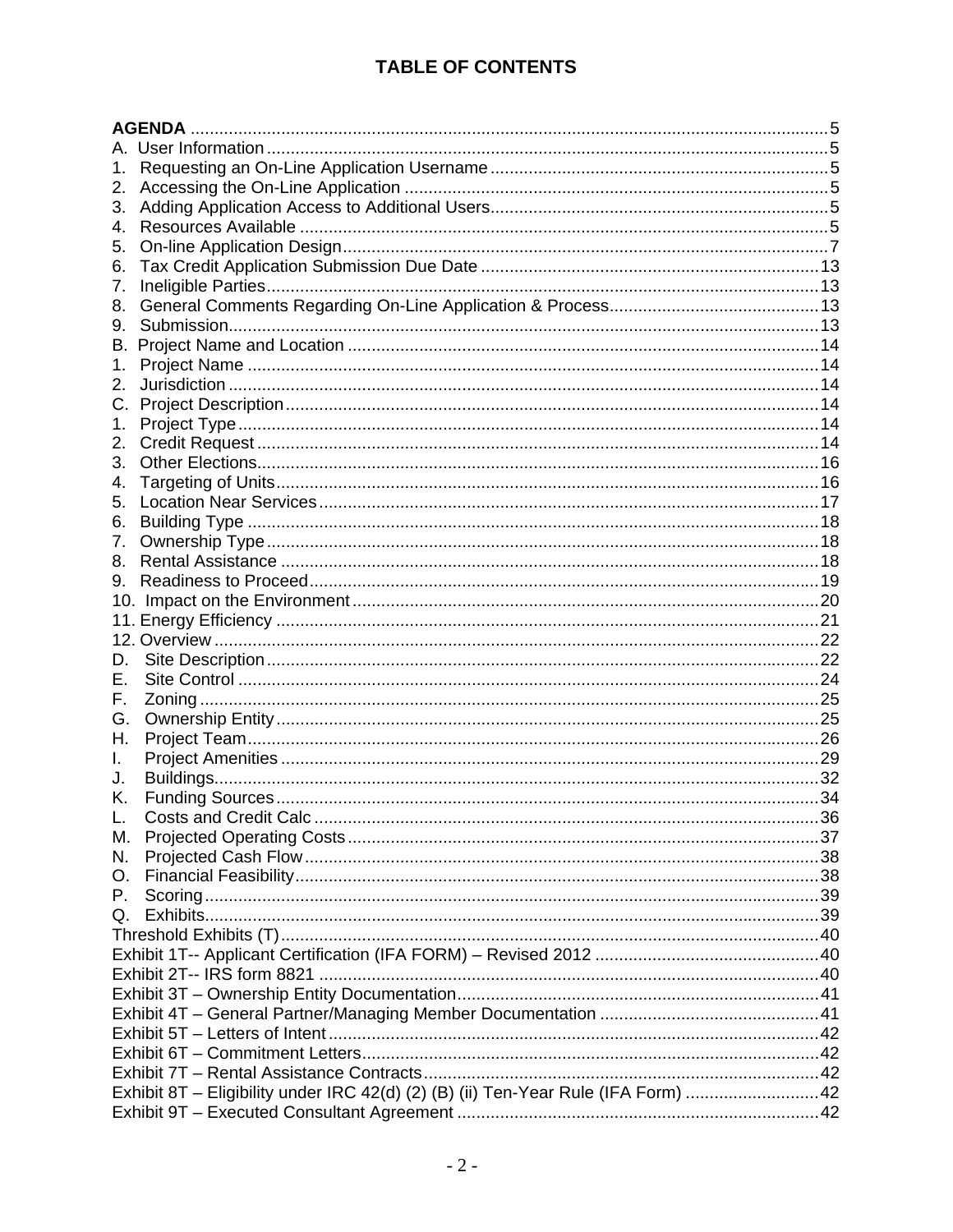| Exhibit 10T – Documents for Syndication or Other Sale/Exchange of Tax Credit Interest to       |  |
|------------------------------------------------------------------------------------------------|--|
|                                                                                                |  |
|                                                                                                |  |
|                                                                                                |  |
|                                                                                                |  |
| Exhibit 14T - Request for Exception to Minimum Unit Square Footage- (IFA Form) New 2012.44     |  |
| Exhibit 15T - Authorization of Release of Information & Project Listing (IFA Form) - Revised   |  |
| 2012                                                                                           |  |
| Exhibit 16T - IRS 8823 and State Non-Compliance Details and Narrative (IFA Form) - Revised     |  |
| 2012                                                                                           |  |
| Exhibit 17T - State Agency Performance Questionnaire (IFA Form) - Revised 2012  45             |  |
|                                                                                                |  |
|                                                                                                |  |
|                                                                                                |  |
|                                                                                                |  |
|                                                                                                |  |
|                                                                                                |  |
|                                                                                                |  |
|                                                                                                |  |
|                                                                                                |  |
|                                                                                                |  |
| Exhibit 10B - Minimum Development Characteristics (IFA Form) - Revised 201248                  |  |
|                                                                                                |  |
|                                                                                                |  |
|                                                                                                |  |
| Exhibit 3SA - File-stamped Articles of Incorporation or Other Documentation  49                |  |
| Exhibit 5SA - IRS documentation of continued Non-profit status under 501(c) (3) or 501 (c) (4) |  |
|                                                                                                |  |
|                                                                                                |  |
| Exhibit 1S - Resident Profile Category 3 - Resident Populations with Special Needs (IFA Form)  |  |
|                                                                                                |  |
| Exhibit 2S - Provides an Opportunity for Homeownership (IFA Form)- Revised 201250              |  |
|                                                                                                |  |
|                                                                                                |  |
| Exhibit 5S - Local Government Contribution (IFA Form) - Revised 201251                         |  |
|                                                                                                |  |
|                                                                                                |  |
|                                                                                                |  |
|                                                                                                |  |
|                                                                                                |  |
|                                                                                                |  |
|                                                                                                |  |
|                                                                                                |  |
| Exhibit 14 S - Developer Third Party Equity Investment Closing Confirmation (IFA Form)         |  |
|                                                                                                |  |
| R.                                                                                             |  |
| S.                                                                                             |  |
| Т.                                                                                             |  |
| U.                                                                                             |  |
| V.                                                                                             |  |
| W.                                                                                             |  |
| Х.                                                                                             |  |
| Υ.                                                                                             |  |
| Public Information Request after Awards or for prior year requests 58<br>Z.                    |  |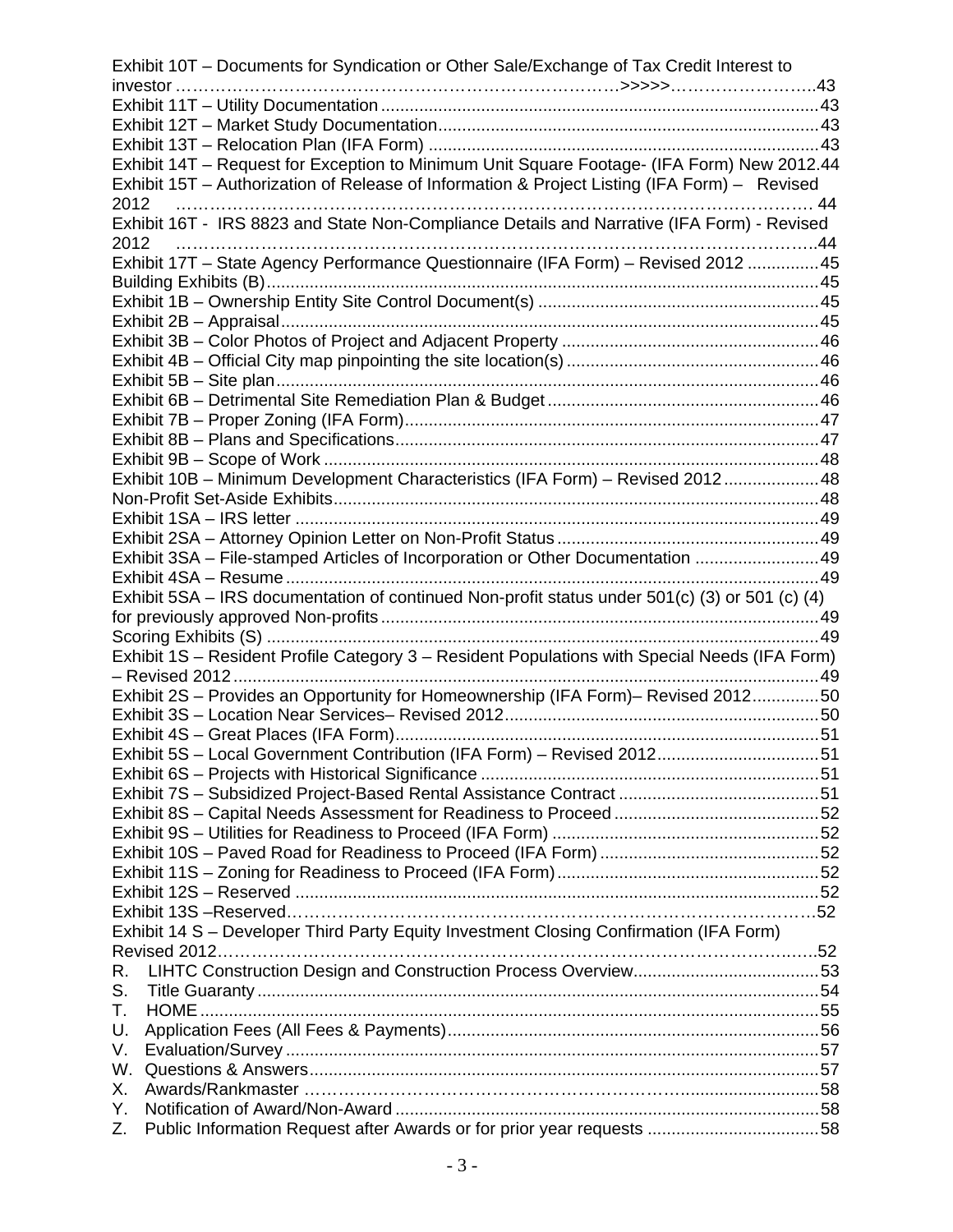## **AGENDA**

<span id="page-3-0"></span>

| <b>TIME</b>                                   | <b>SPEAKER(S)</b>                                                | <b>TOPIC</b>                                          |
|-----------------------------------------------|------------------------------------------------------------------|-------------------------------------------------------|
| $8:30 - 9:00$<br>or                           | Dave Vaske                                                       | Welcome/Introductions<br>and                          |
| $1:00 - 1:30$                                 |                                                                  | Overview of the 2012 QAP                              |
| $9:00 - 9:45$<br><b>or</b><br>$1:30 - 2:15$   | Karen Winchester                                                 | Review of the 2012 Online<br><b>LIHTC Application</b> |
| $9:45 - 10:30$<br>or                          | <b>Stacy Cunningham</b><br>Nancy Peterson                        | 2012 LIHTC Application Exhibits                       |
| $2:15 - 3:00$                                 | <b>Matt Veldey</b>                                               | <b>Title Guaranty</b>                                 |
| $10:30 - 10:40$<br><b>or</b><br>$3:00 - 3:10$ | <b>Break</b>                                                     |                                                       |
| $10:40 - 11:20$<br>or<br>$3:10 - 3:50$        | <b>John Kerss</b><br>Mike Willis & Les Wilson                    | Construction<br>The Energy Group                      |
| $11:20 - 12:20$<br>or<br>$3:50 - 4:50$        | Carla Pope<br><b>Rita Eble</b><br>Jerry Floyd<br>Sean Bagniewski | <b>HOME Program</b>                                   |
| $12:20 - 12:30$<br>or                         |                                                                  |                                                       |
| $4:50 - 5:00$                                 |                                                                  | <b>Question and Answer</b>                            |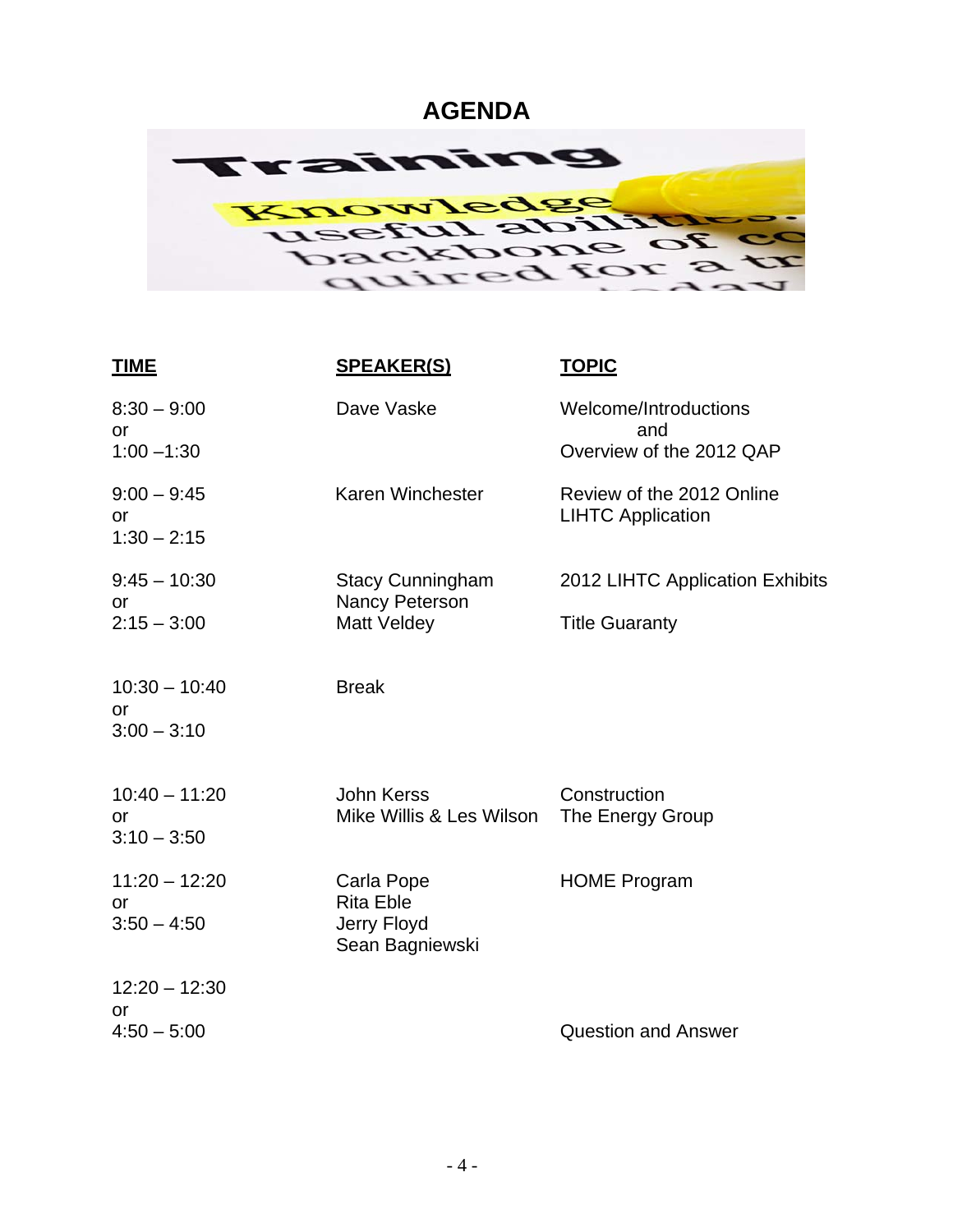

## <span id="page-4-1"></span><span id="page-4-0"></span>**A. User Information**

## **1. Requesting an On-Line Application Username**

- a. If you do not have a username from previous a tax credit round, go to the on-line application link listed below and apply for a new account by completing all of the information in the required fields.
- b. Password information will be sent to the e-mail listed within 24 hours of the new account submission.
- c. For problems or questions, contact Karen Winchester at [Karen.Winchester@Iowa.gov](mailto:Karen.Winchester@Iowa.gov)

## <span id="page-4-2"></span>**2. Accessing the On-Line Application**

a. To access the on-line application, click on the following link: [https://iowafinanceauthority.iowa.gov/secure/TAC2/Login.aspx?ReturnUrl=%2fsec](https://iowafinanceauthority.iowa.gov/secure/TAC2/Login.aspx?ReturnUrl=%2fsecure%2fTAC2%2fDefault.aspx) [ure%2fTAC2%2fDefault.aspx](https://iowafinanceauthority.iowa.gov/secure/TAC2/Login.aspx?ReturnUrl=%2fsecure%2fTAC2%2fDefault.aspx).

## <span id="page-4-3"></span>**3. Adding Application Access to Additional Users**

- a. The registered user who creates the application must be the individual to permit any additional person access to the application through 'MyIFA Account' under the View drop-down on the TAC tool-bar.
- b. Each additional person must have his/her own username and password to the online application.
	- One or more persons can access the application at the same time as long as they are not trying to enter the same fields.

## <span id="page-4-4"></span>**4. Resources Available**

- a. Help Tab in on-line application
	- Once logged into the application, a Help Tab is located at the top of the application screen in the TAC toolbar.
	- The current Qualified Allocation Plan and this training guide will be available here.
	- Please contact Karen Winchester at the above email address ONLY after reviewing this training manual to help answer any application questions prior to submission.
	- If an error is discovered in this training manual, please notify the Tax Credit Manager via the Questions and Answers (Q&A) on the 2012 9% rounds website to ensure the error is reviewed and corrected as necessary. [http://www.iowafinanceauthority.gov/index.cfm?nodeID=37788&audienceID=](http://www.iowafinanceauthority.gov/index.cfm?nodeID=37788&audienceID=1) [1](http://www.iowafinanceauthority.gov/index.cfm?nodeID=37788&audienceID=1).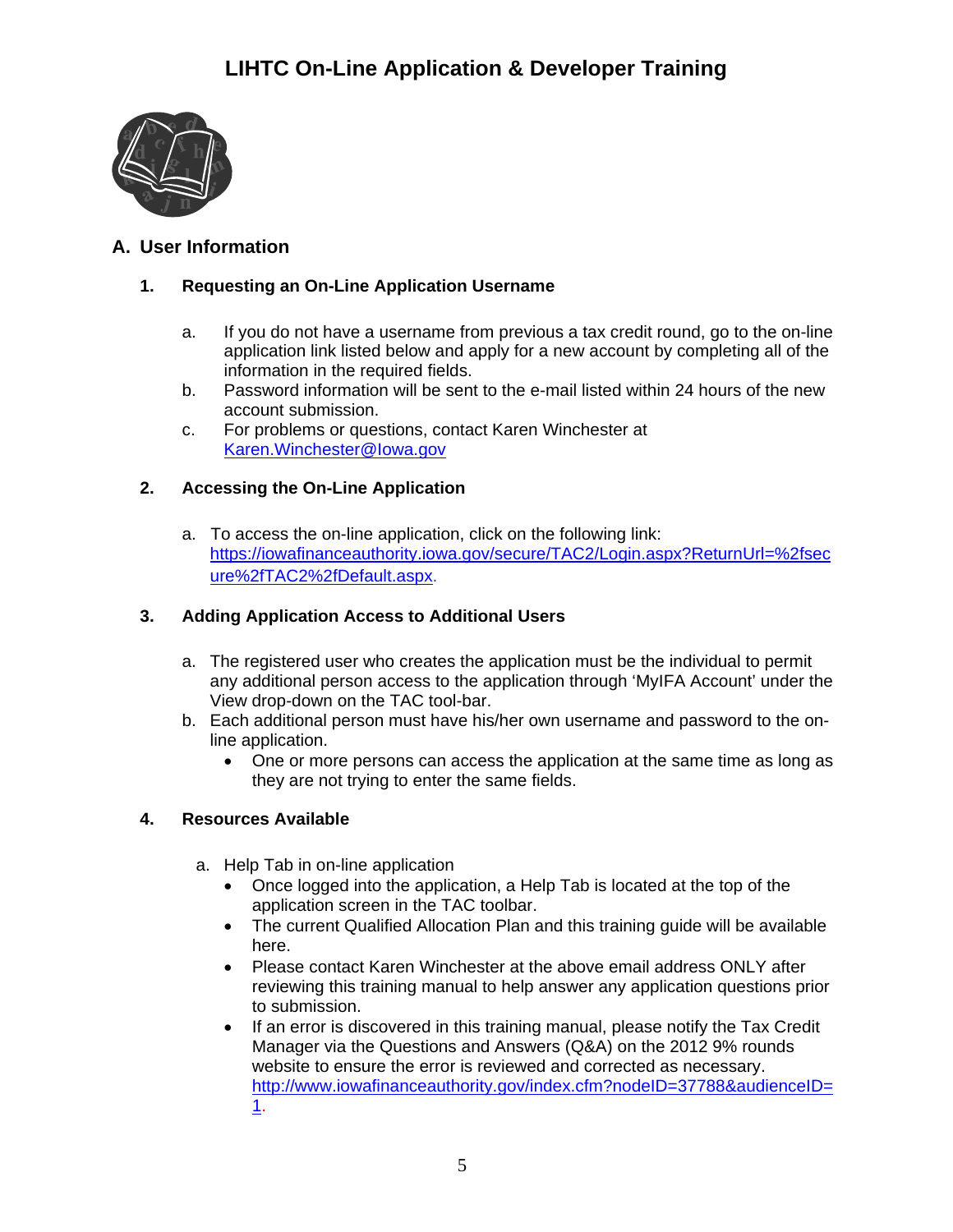- b. On-Line Application error identifiers
	- IFA has error identifiers built into the on-line application to help Applicants.
	- e At any time, an Applicant can hit submit to see any errors generated by th application. It is only after you select submit twice that the final application is submitted. on-line application. You may hit submit without actually submitting a final
- c. IFA website
	- [http://www](http://www.iowafinanceauthority.gov/documents/resources/2012_BEF01E5A93DAF.pdf).iowafinanceauthority.gov/documents/resources/2012\_BEF01E5A9 • The Qualified Allocation Plan is available on IFA's website at: 3DAF.pdf
	- The 2012 overview of QAP changes is posted on IFA's website at: [http://www.iowafinanceauthority.gov/documents/resou](http://www.iowafinanceauthority.gov/documents/resources/2012_QUALIFIED_ALLOCATION_PLAN__ove_DF9626B134833.pdf)rces/2012\_QUALIFIED ALLOCATION\_PLAN\_ove\_DF9626B134833.pdf
	- Exhibits and Appendices will be posted on IFA's website at: [http](http://www.iowafinanceauthority.gov/index.cfm?nodeID=37788&audienceID=1)://www.iowafinanceauthority.gov/index.cfm?nodeID=37788&audienceID= 1.
	- Appendix K also contains a listing of all Exhibits. The LIHTC Appendix List is as follows:
		- **Appendix B LIHTC Qualified Census Tracts & Metropolitan** [http://www.iowafinanceauthority.gov/documents/resourc](http://www.iowafinanceauthority.gov/documents/resources/Appendix_B_Housing_Tax_Credit_Censu_DE24B349D979C.pdf)es/Appendix Statistical Area B\_Housing\_Tax\_Credit\_Censu\_DE24B349D979C.pdf.
		- **Appendix C** Links [http://www.iowafinanceauthority.gov/d](http://www.iowafinanceauthority.gov/documents/resources/Appendix_C__Links_12_40A54A3223E17.pdf)ocuments/resources/Appendix C\_\_Links\_12\_40A54A3223E17.pdf.
		- Appendix D Reserved
		- Appendix E IFA Construction Sign Coming Soon
		- [http://www.iowafinanceauthority.gov/documents/resourc](http://www.iowafinanceauthority.gov/documents/resources/Appendix_F__Resident_Pop_wSpecial_N_2C91F14B88E31.pdf)es/Appendix Appendix F – Resident Populations with Special Needs – F\_\_Resident\_Pop\_wSpecial\_N\_2C91F14B88E31.pdf,
		- **Appendix G Requirements of Iowa Rose Program** http://www.iowafinanceauthority.gov/index.cfm?nodeID=37788&audie nceid=1&preview=1[.](http://www.iowafinanceauthority.gov/documents/resources/Appendix_H_Energy_Efficiency_1F09760B093EE.pdf)
		- **-** Appendix H Energy Efficiency http://www.iowafinanceauthority.gov/documents/resources/Appendix\_ H\_Energy\_Efficiency\_1F09760B093EE.pdf.
		- Appendix I Transitional Housing Revolving Loan Program [http://www.iowafinanceauthority.gov/documents/reso](http://www.iowafinanceauthority.gov/documents/resources/Appendix_I__Transitional_Housing_Re_B973B366F570C.pdf)urces/Appendix\_I Information (9% credits) Transitional Housing Re B973B366F570C.pdf.
		- Appendix J Senior Living Revolving Loan Program Information (9% credits)
			- [http://www.iowafinanceauthority.gov/doc](http://www.iowafinanceauthority.gov/documents/resources/Appendix_J_Senior_Living_09D9658A413E6.pdf)uments/resources/Appendix J\_Senior\_Living\_09D9658A413E6.pdf. Appendix K – Exhibits & Scoring Checklist
		- $\blacksquare$ [http://www.iowafinanceauthority.gov/documents/resour](http://www.iowafinanceauthority.gov/documents/resources/Appendix_K__Exhibits__Scoring_Check_D2B1A8415DE76.pdf)ces/Appendix K\_\_Exhibits\_\_Scoring\_Check\_D2B1A8415DE76.pdf.
	- $\bullet$ [http](http://www.iowafinanceauthority.gov/index.cfm?nodeID=37788&audienceID=1)://www.iowafinanceauthority.gov/index.cfm?nodeID=37788&audienceID= HOME Exhibits and Appendices will be posted on IFA's website at: 1.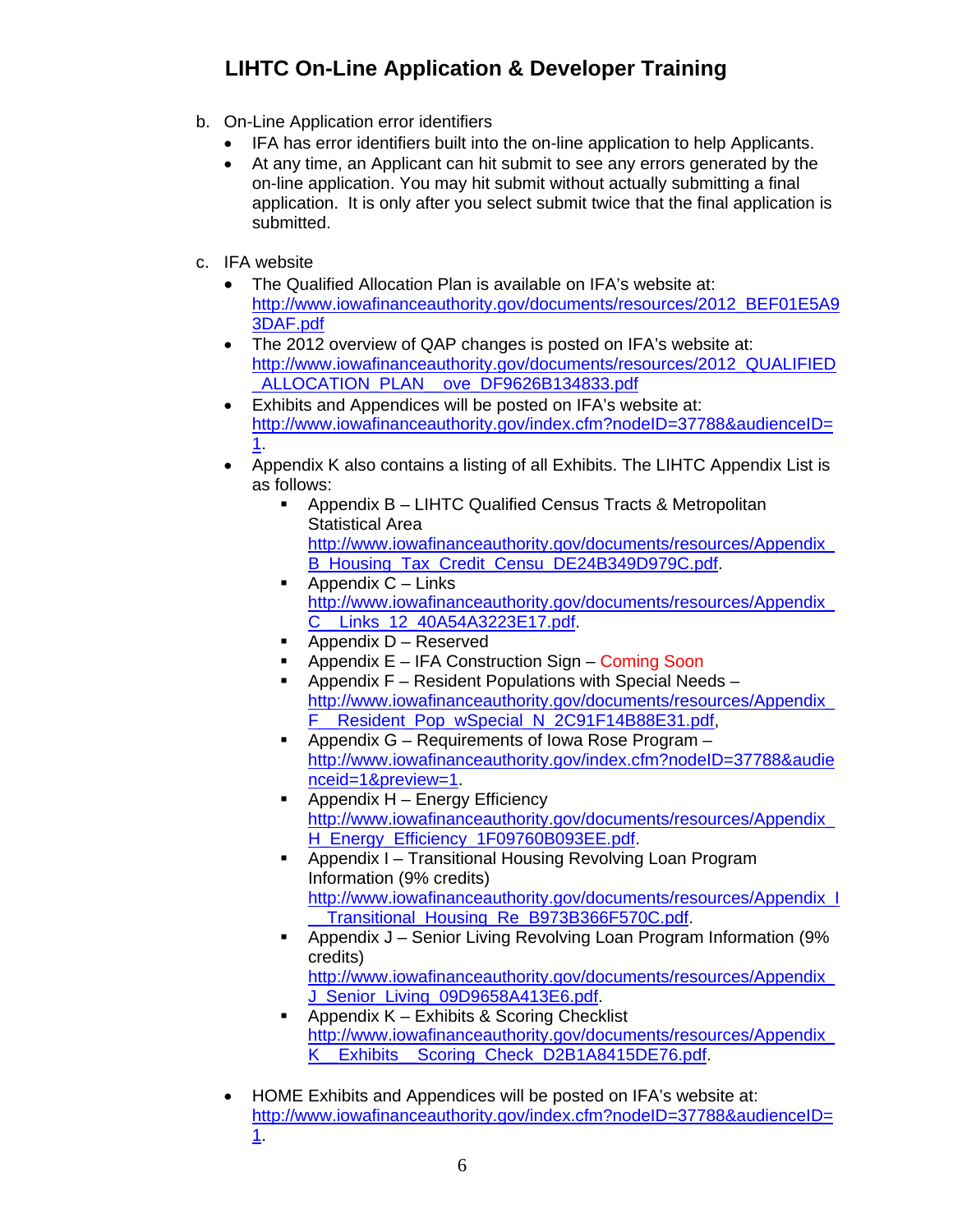- d. Staff
	- For questions regarding the Multifamily Loan Programs, contact Tim Morlan at [Tim.Morlan@Iowa.gov or Derek Folden at Derek.Folden@Iowa.gov.](mailto:Terri.Rosonke@Iowa.gov)
	- For questions regarding Exhibit 1S and Supportive Services, please contact Terri Rosonke at [Terri.Rosonke@Iowa.gov.](mailto:Jerry.Floyd@Iowa.gov)
	- For questions regarding HOME Relocation Plan requirements, please contact Jerry Floyd at Jerry. Floyd@Iowa.gov.
	- For existing tax credit projects with a Land Use Restrictive Covenants Agreement (LURA), contact Julie Noland @ [Julie.Noland@Iowa.gov](mailto:Julie.Noland@Iowa.gov) for guidance on how the existing LURA will be enforced along with the new LURA should the project receive a new allocation of tax credits.
	- For questions regarding Title Guaranty requirements, please contact Matt Veldey, Esq. at **Matt.Veldey@lowa.gov** or Ashley Watts, Esq. at Ashley.Watts@Iowa.go[v.](mailto:Dave.Vaske@Iowa.gov)
	- [Tax Credit Manager is Dave Vask](mailto:Dave.Vaske@Iowa.gov)e. Contact with Dave can be made via email at Dave.Vaske@Iowa.gov.

## <span id="page-6-0"></span>**5. On-line Application Design**

- a. Application Tabs Save after entering information into each Tab.
	- Project Name and Location
	- Project Description
	- Site Description
	- Site Control
	- Zoning
	- Ownership Entity
	- Project Team
	- Project Amenities
	- Buildings
	- Funding Sources
	- Costs and Credit Calc
	- Projected Operating Costs
	- Projected Cash Flow
	- Financial Feasibility
	- Scoring
	- **•** Exhibits
	- HOME Requirements
	- HOME (if applying for HOME funds)
	- Deficiency Report (only after submitted and IFA has sent a deficiency report)
	- Application Fees  $\bullet$
- b. Symbol Identifications
	- Application Tabs have a red  $X$  initially. As required application information is check mark. Some Tabs have links related to similar information and those Tabs will not change to the green check mark until the corresponding entered correctly for each Tab and saved, the red  $X$  will change to a green information in each Tab has been entered.
	- A red asterisk (\*) indicates a required field.
	- There are some fields/boxes that are grey. These are mandatory requirements and can't be changed.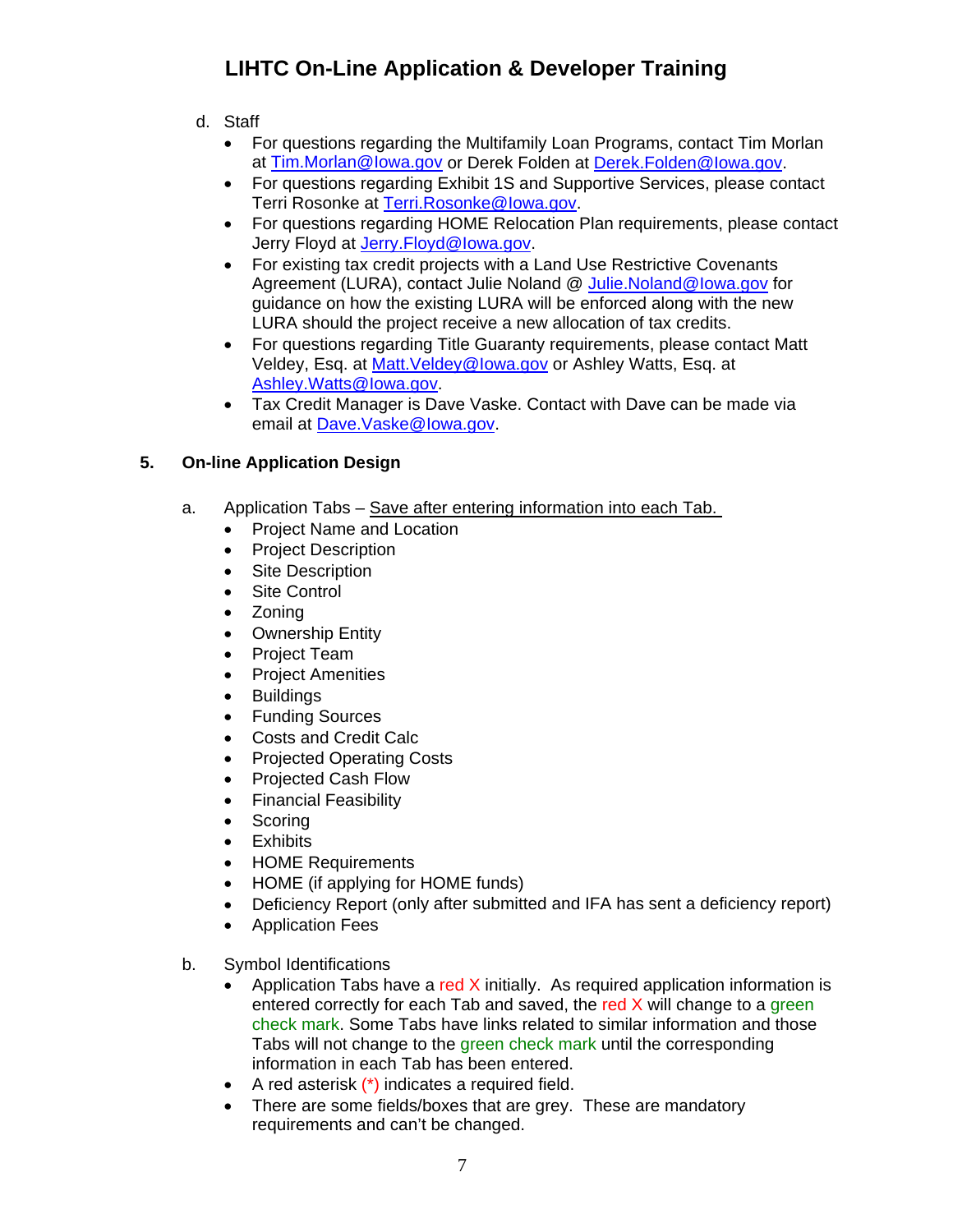- c. Exhibits
	- An Exhibit Checklist is incorporated into the on-line application on the Exhibits Tab.
	- information has been entered. If an Exhibit is listed that does not match, it is Exhibits  $3T(a)$ ,  $3T(b)$ , and  $3T(c)$  are not listed, then an incorrect entity type in The Exhibit Checklist lists all required Exhibits based upon the information entered into the application. Please review the Exhibit Checklist after all likely incorrect information has been entered. Example: In the Ownership Entity Tab, if the Ownership Entity is entered as a Limited Partnership and the application for the Ownership Entity was selected.
	- Exhibits Tab. All required Exhibits must be uploaded or the Application Upload all Exhibits contained in the Exhibit Checklist at the bottom of the cannot be submitted.
	- Current Limited Partnership Agreement, it must be uploaded as Exhibit 3T(c). Each document must be labeled as the correct Exhibit when it is uploaded into the on-line system. For example, if the document being uploaded is the
- d. Scoring
	- Most scoring items are **initially** created by the Applicant from the data entered into the application. The score listed in the Scoring Tab at the time of the LIHTC application submission is not guaranteed to be the final score.
	- IFA staff will review the application for threshold requirements and the required Scoring Exhibits to determine final score.
	- Scoring items are not correctable and will not be included in the deficiency report sent after IFA's review.
	- points, points received at initial submission, and the final score (which will be The Scoring Tab shows a breakdown of all Scoring Categories. All possible 0 at the time of submission) will be listed.
	- Please review the application and Scoring Tab closely to ensure all points requested are shown. IFA will not award more points than initially requested. points for that item will be listed on the Scoring Tab. Zero (0) will also be the One example: If a Scoring Exhibit is provided, but the applicable scoring question or box in the application is not marked or answered correctly, zero final point score for that scoring item.
	- For each scoring category listed in the Qualified Allocation Plan (QAP), Sec tion 6, most scoring points are initially based on two criteria:
		- (i) Application questions answered correctly and/or check boxes marked appropriately.
			- i) Application information entered accurately and as required. (i

| <b>Scoring Category</b>                             | <b>Category Name</b>                     | Location                       | <b>Comment</b>                                                                                                                                                                                                                                                                                                                                            |
|-----------------------------------------------------|------------------------------------------|--------------------------------|-----------------------------------------------------------------------------------------------------------------------------------------------------------------------------------------------------------------------------------------------------------------------------------------------------------------------------------------------------------|
| Resident Profile,<br>Category 1<br>(0 to 20 points) | Serves Lowest<br><b>Income Residents</b> | Building Tab -<br><b>Units</b> | For every unit entered with an AMGI<br>at or below 40% AMGI, 1 point for<br>each full 1% of the total project units<br>is calculated by the software.<br>Applicants with a project that has a<br>subsidized by project-based rental<br>assistance contracts are ineligible for<br>points under this category. Software<br>will not generate more than the |
|                                                     |                                          |                                | maximum points.                                                                                                                                                                                                                                                                                                                                           |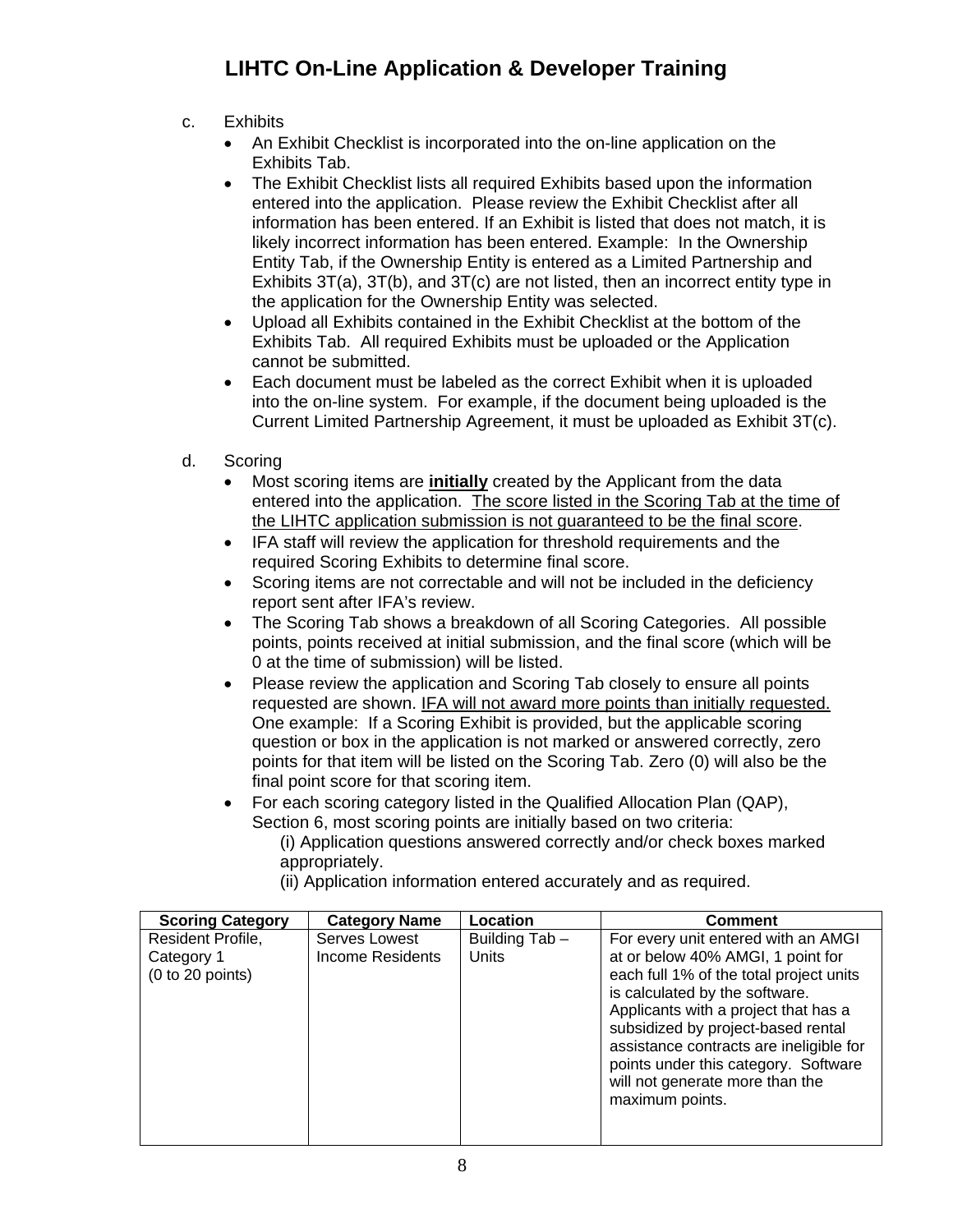| Resident Profile,<br>Category 2<br>(20 points max.) | Mixed Income<br>Incentive                            | Building Tab -<br>Units                                                       | For every market-rate unit entered,<br>excluding on-site staff or employee<br>units, 1 point for each full 1% of the<br>units is calculated by the software.<br>Software will not generate more than<br>the maximum points.                                                                                                                                                                                                           |
|-----------------------------------------------------|------------------------------------------------------|-------------------------------------------------------------------------------|---------------------------------------------------------------------------------------------------------------------------------------------------------------------------------------------------------------------------------------------------------------------------------------------------------------------------------------------------------------------------------------------------------------------------------------|
| Resident Profile,<br>Category 2<br>(5 points max.)  | Serves AMGI<br>qualified tenants                     | Building Tab-<br>Units                                                        | For every unit entered with an AMGI<br>at or below 30% AMGI, 1 point for<br>each full 1% of the units at 30% AMGI<br>is calculated by the software if market<br>rate units have also been entered.<br>Software will generate the scoring<br>points up to the maximum points<br>available.                                                                                                                                             |
| Resident Profile,<br>Category 3<br>(30 points)      | Resident<br>Populations with<br><b>Special Needs</b> | Project<br>Description Tab-<br>Targeting of<br>Units, Special<br>Needs Type   | If Applicant selects a Special Needs<br>Type from the drop down field, the<br>software will generate 30 scoring<br>points.                                                                                                                                                                                                                                                                                                            |
| Resident Profile,<br>Category 4<br>(50 points)      | Provides an<br>Opportunity for<br>Homeownership      | Project<br>Description Tab-<br>Ownership Type,<br><b>Iowa Rose</b><br>Program | If Applicant checks the Ownership<br>Type box for an Iowa Rose Program,<br>the software will generate 50 scoring<br>points.                                                                                                                                                                                                                                                                                                           |
| Resident Profile,<br>Category 5<br>(20 points)      | Rent<br>Reasonableness                               | Project<br>Description Tab-<br><b>Other Elections</b>                         | If Applicant checks the box indicating<br>that 100% of the low income units will<br>be set at or below 100% of the Fair<br>Market Rent for the counties in which<br>the property is located as established<br>by HUD annually, the software will<br>generate 20 scoring points. Applicants<br>with a project that is subsidized by a<br>project-based rental assistance<br>contract are ineligible for points under<br>this category. |
| Resident Profile,<br>Category 6<br>(50 points)      | Waives Right to<br><b>Qualified Contract</b>         | Project<br>Description Tab -<br><b>Other Elections</b>                        | If Applicant checks the box indicating<br>the Ownership waives the right to ask<br>IFA to find a buyer after year 15, the<br>Applicant will have waived the right to<br>a qualified contract and the software<br>will generate 50 scoring points except<br>for Applicants that elect points for<br>Providing an Opportunity for<br>Homeownership.                                                                                     |
| Location, Category 1<br>(0 to 15 points)            | <b>Location Near</b><br><b>Services</b>              | Project<br>Description Tab-<br><b>Location Near</b><br><b>Services</b>        | Applicant must check the box for each<br>service in which points are requested.<br>For each checked location near<br>service box, the software will generate<br>5 scoring points up to the maximum<br>points available.                                                                                                                                                                                                               |
| Location, Category 2<br>(5 points)                  | <b>Great Places</b>                                  | Project<br>Description Tab -<br><b>Other Elections</b>                        | If the Applicant checks the box that<br>the entire project will be located in<br>and part of a Great Place community<br>approved by the Department of<br>Cultural Affairs, the software will<br>generate 5 scoring points.                                                                                                                                                                                                            |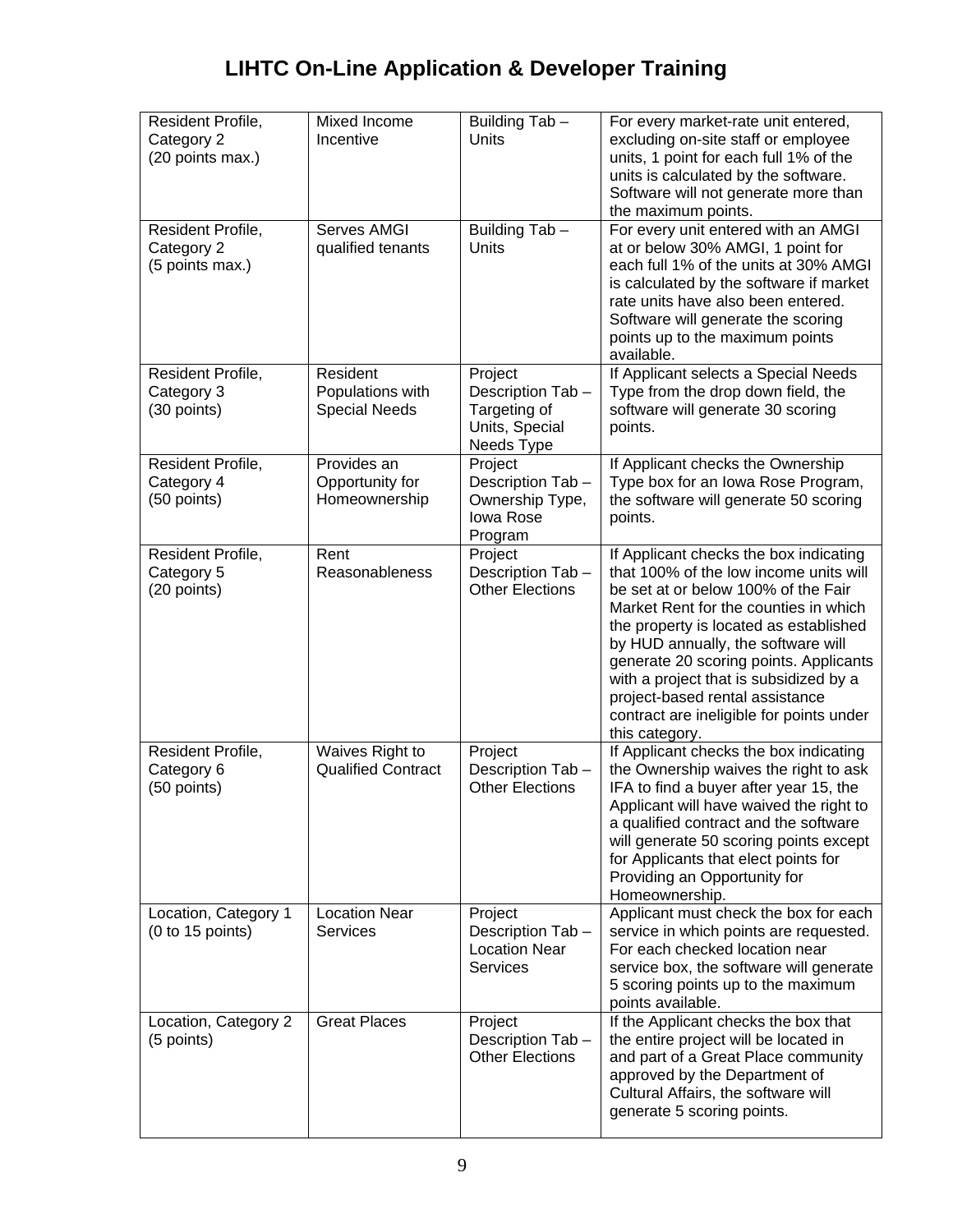| Location, Category 3<br>(0 to 50 points)                              | <b>Local Government</b><br>Contribution                                                       | <b>Funding Sources</b><br>Tab - Total<br>Federal<br>Contributions box<br>and Total Local<br>Contributions box | If the Applicant has funding sources<br>that qualify as a local government<br>contribution as defined in the<br>Qualified Allocation Plan, the amount<br>of the government entity/political<br>subdivision contribution, and the<br>government entity/political subdivision<br>contribution not derived from any<br>Federal resources as listed in Exhibit<br>5S must be entered. The software will<br>generate the applicable scoring points<br>up to the maximum points available. |
|-----------------------------------------------------------------------|-----------------------------------------------------------------------------------------------|---------------------------------------------------------------------------------------------------------------|--------------------------------------------------------------------------------------------------------------------------------------------------------------------------------------------------------------------------------------------------------------------------------------------------------------------------------------------------------------------------------------------------------------------------------------------------------------------------------------|
| Location, Category 4<br>(5 points)                                    | Underserved<br>County                                                                         | Building Tab -<br><b>Building Address</b>                                                                     | The software will contain a listing of<br>counties that have not received an<br>award of Low-Income Tax Credits in<br>the past three (3) years. If the project<br>is located in one of these counties,<br>the software will generate 5 scoring<br>points.                                                                                                                                                                                                                            |
| Location, Category 4<br>(0 to 5 points)                               | Developer or<br>Owner Cash<br>Contribution                                                    | <b>Funding Sources</b><br>- Developer/<br>Owner Cash<br>Contribution drop<br>down selection                   | If the developer or owner is<br>contributing cash, the cash<br>contribution must be listed under the<br>Developer/Owner Cash Contribution<br>funding source. The software will<br>calculate the percentage of total<br>project costs the cash contribution is.<br>One point for each full 1% of the total<br>project costs up to the maximum 5<br>points will be generated.                                                                                                          |
| <b>Building</b><br>Characteristics,<br>Category 1<br>(0 to 35 points) | Market Appeal                                                                                 | <b>Project Amenities</b><br>Tab - Market<br>Appeal<br>Characteristics                                         | For each amenity provided at no cost<br>to tenants that enhances market<br>appeal, check the applicable boxes<br>and provide any specific information<br>as requested. For each amenity box<br>checked, the software will generate<br>the scoring points up to the maximum<br>points available.                                                                                                                                                                                      |
| <b>Building</b><br>Characteristics,<br>Category 2<br>(10 points)      | Projects with<br>Historical<br>Significance                                                   | Project<br>Description -<br><b>Other Elections</b>                                                            | If the entire project is on the National<br>Register of Historic Places or is<br>determined eligible for the National<br>Register by the State Historic<br>Preservation Officer, check the box<br>indicating such. If the box is checked,<br>the software will generate 10 scoring<br>points.                                                                                                                                                                                        |
| <b>Building</b><br>Characteristics,<br>Category 3<br>(0 to 40 points) | Projects that are<br>Subsidized Project-<br><b>Based Rental</b><br><b>Assistance Projects</b> | Project<br>Description Tab-<br>Rental<br>Assistance                                                           | If the Applicant selects yes from the<br>drop down field in the application and<br>provides the number of units assisted<br>by the project-based rental assistance<br>contract, the software will generate<br>the applicable scoring points up to the<br>maximum points available.                                                                                                                                                                                                   |
| <b>Building</b><br>Characteristics,<br>Category 4<br>(0 to 20 points) | Construction/Unit<br>Characteristics                                                          | <b>Project Amenities</b><br>$Tab -$<br>Construction<br>Characteristics                                        | For each construction/unit<br>characteristic that will be provided and<br>points are sought, check each box or<br>radio button and provide any                                                                                                                                                                                                                                                                                                                                       |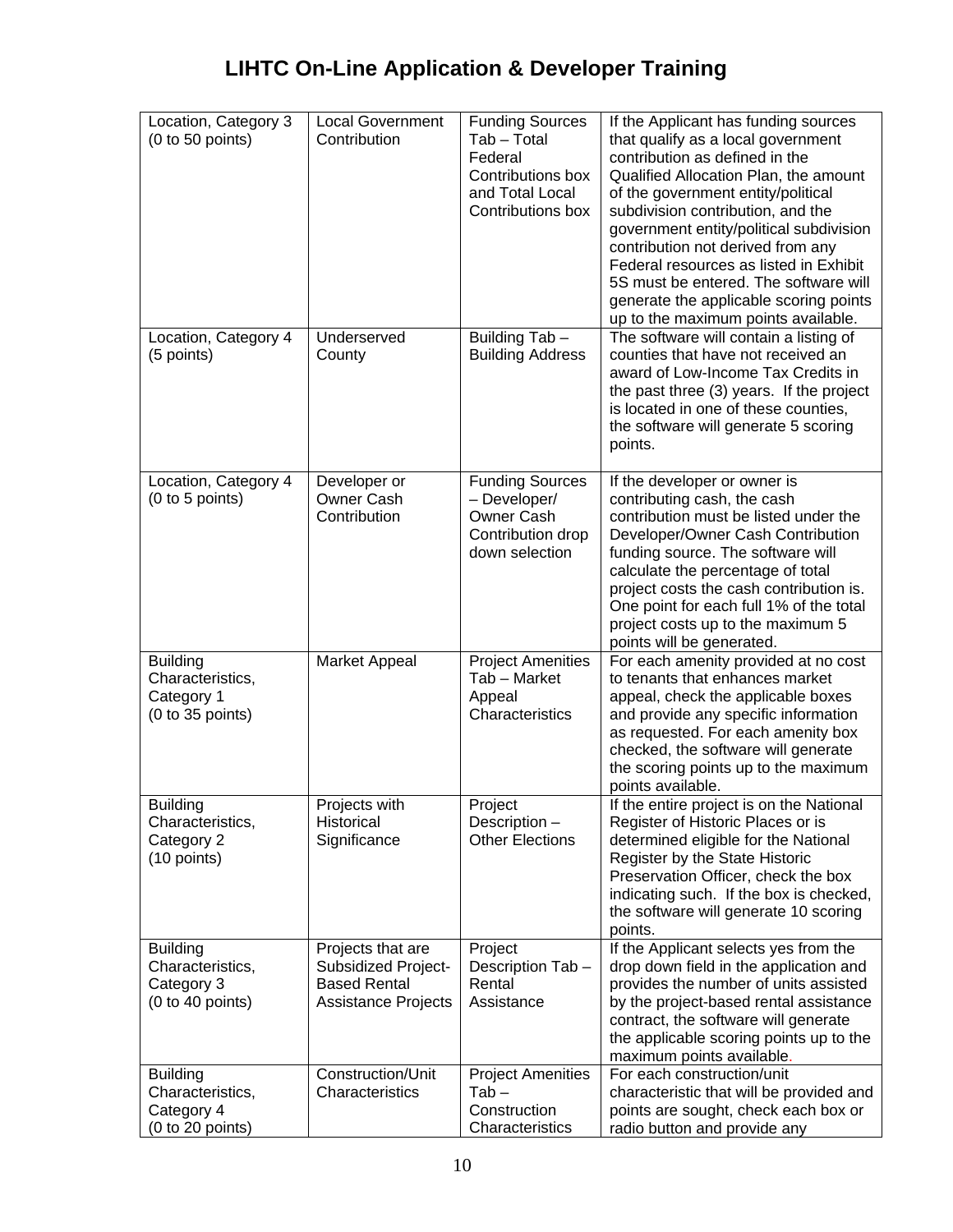|                   |                          |                          | additional requested information. For<br>each checked box, the software will<br>generate scoring points up to the<br>maximum points available. |
|-------------------|--------------------------|--------------------------|------------------------------------------------------------------------------------------------------------------------------------------------|
| <b>Building</b>   | Handicapped              | Building Tab -           | As Applicant enters each unit, the unit                                                                                                        |
| Characteristics,  | Accessibility (not       | Units                    | question on whether the unit is                                                                                                                |
| Category 5        | adaptable units)         |                          | handicapped accessible must be                                                                                                                 |
| (0 to 15 points)  |                          |                          | answered. For each unit entered as                                                                                                             |
|                   |                          |                          | handicapped accessible, the software                                                                                                           |
|                   |                          |                          | will calculate the percentage (%) of                                                                                                           |
|                   |                          |                          | handicapped accessible units and                                                                                                               |
|                   |                          |                          | generate the applicable scoring                                                                                                                |
|                   |                          |                          | points.                                                                                                                                        |
| <b>Building</b>   | Readiness to             | Project                  | For each area that applies to the                                                                                                              |
| Characteristics,  | Proceed                  | Description Tab-         | Project, the Applicant must select                                                                                                             |
| Category 6        |                          | Readiness to             | each applicable readiness to proceed                                                                                                           |
| (0 to 35 points)  |                          | Proceed                  | check box. The software will generate                                                                                                          |
|                   |                          |                          | the scoring points for each box up to                                                                                                          |
|                   |                          |                          | the maximum points available.                                                                                                                  |
|                   |                          |                          |                                                                                                                                                |
| <b>Building</b>   | Impact on the            | Project                  | For each amenity listed under Impact                                                                                                           |
| Characteristics,  | Environment              | Description Tab-         | on the Environment, the Applicant                                                                                                              |
| Category 7        |                          | Impact on the            | must check each box and provide any                                                                                                            |
| (0 to 10 points)  |                          | Environment              | additional requested information For                                                                                                           |
|                   |                          |                          | each checked box, the software will                                                                                                            |
|                   |                          |                          | generate scoring points up to the                                                                                                              |
|                   |                          |                          | maximum points available.                                                                                                                      |
| <b>Building</b>   | <b>Energy Efficiency</b> | Project                  | Applicant must check the applicable                                                                                                            |
| Characteristics,  |                          | Description Tab -        | box for the level of energy efficiency                                                                                                         |
| Category 8        |                          | <b>Energy Efficiency</b> | for which points are sought. If the box                                                                                                        |
| (0 to 20 points)  |                          |                          | is checked, the software will generate                                                                                                         |
|                   |                          |                          | the applicable scoring points.                                                                                                                 |
| Other, Category 1 | <b>Title Guaranty</b>    | <b>Ownership Entity</b>  | Applicant must check the box                                                                                                                   |
| (10 points)       |                          | Tab                      | indicating a commitment to obtain a                                                                                                            |
|                   |                          |                          | final Title Guaranty Certificate on the                                                                                                        |
|                   |                          |                          | project's property and improvements                                                                                                            |
|                   |                          |                          | from the Iowa Finance Authority's                                                                                                              |
|                   |                          |                          | Title Guaranty Division prior to                                                                                                               |
|                   |                          |                          | submittal of the 8609 package. If the                                                                                                          |
|                   |                          |                          | box is checked, the software will                                                                                                              |
|                   |                          |                          | generate the 10 scoring points.                                                                                                                |
| Other, Category 3 | Qualified                | Project Team Tab         | Applicant must enter the number of                                                                                                             |
| (10 points)       | <b>Development Team</b>  | - Developer,             | years of Section 42 related                                                                                                                    |
|                   | Experience               | General                  | experience and indicate whether that                                                                                                           |
|                   |                          | Partner/Managing         | Team Member has at least (1) LIHTC                                                                                                             |
|                   |                          | Member Team              | project through 8609 within the last                                                                                                           |
|                   |                          | Member                   | five (5) years. If 10 years or more of                                                                                                         |
|                   |                          |                          | Section 42 experience is listed AND                                                                                                            |
|                   |                          |                          | the Team Member has had a project                                                                                                              |
|                   |                          |                          | completed through 8609 within the                                                                                                              |
|                   |                          |                          | last 5 years, the software will                                                                                                                |
|                   |                          |                          | generate 10 scoring points. Points are                                                                                                         |
| Other, Category 3 | Qualified                | Project Team Tab         | all or nothing.<br>Applicant must answer yes or no to                                                                                          |
| (5 points)        | Development Team         | - Developer              | the question whether the Developer                                                                                                             |
|                   | Experience/Efficien      | <b>Team Member</b>       | has successfully closed a tax credit                                                                                                           |
|                   | cy                       |                          | project with a third party equity                                                                                                              |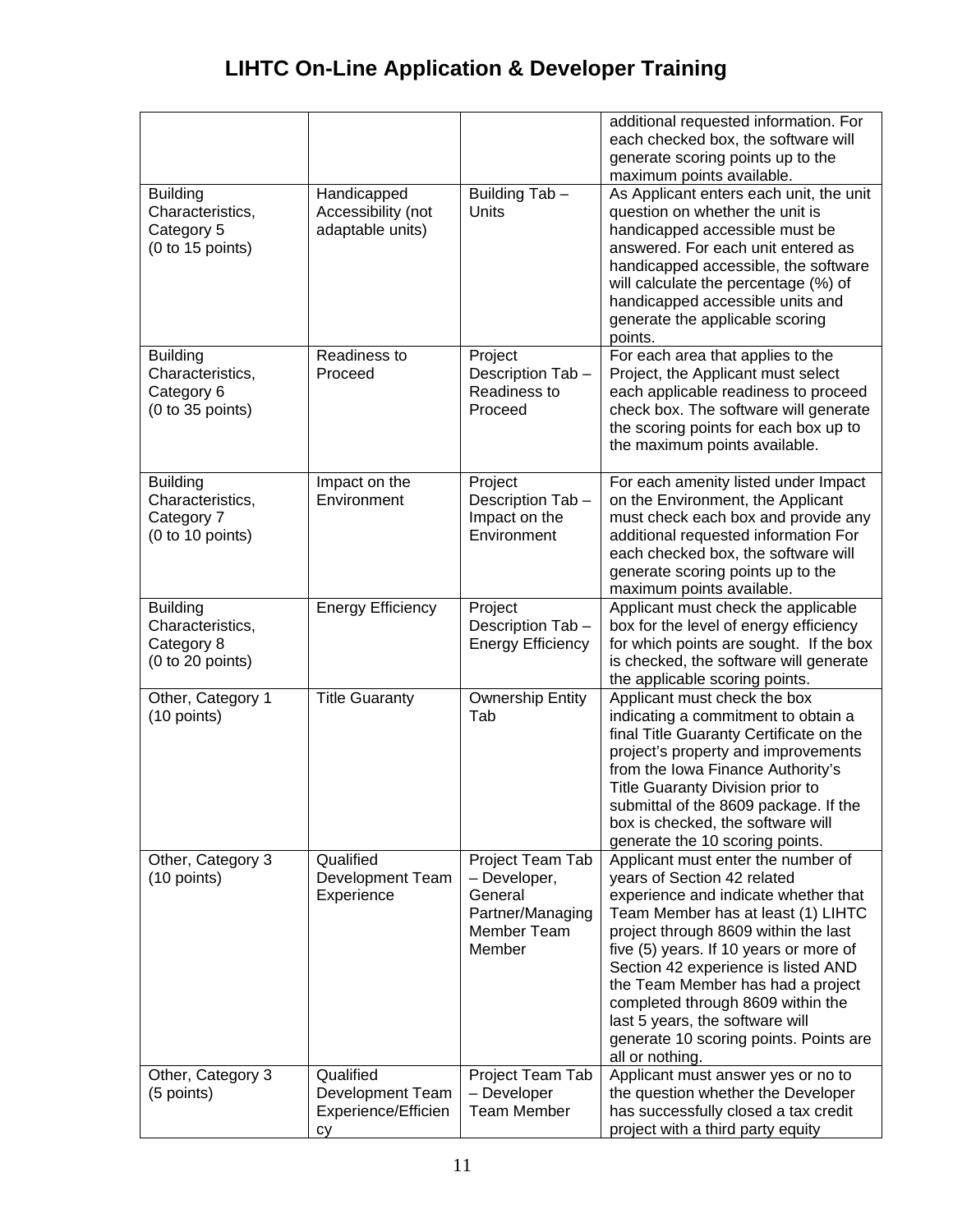<span id="page-11-3"></span><span id="page-11-2"></span><span id="page-11-1"></span><span id="page-11-0"></span>

|                                       |                                                                    |                                                                                                                                                    | investor in which the equity investor<br>closing was completed within 9<br>months of the tax credit award date in<br>the years of 2008-2011, and complete<br>the corresponding questions. If yes is<br>answered and the closing date is<br>within 9 months of the award date, the<br>software will generate scoring points<br>of 5 points.                                                                                                                                                                                          |
|---------------------------------------|--------------------------------------------------------------------|----------------------------------------------------------------------------------------------------------------------------------------------------|-------------------------------------------------------------------------------------------------------------------------------------------------------------------------------------------------------------------------------------------------------------------------------------------------------------------------------------------------------------------------------------------------------------------------------------------------------------------------------------------------------------------------------------|
| Other, Category 3<br>(3 points)       | Qualified<br><b>Development Team</b><br><b>Syndication Pricing</b> | <b>Funding Sources</b><br>Tab - Estimated<br>Pricing on Sale of<br><b>Federal Tax</b><br><b>Credits</b>                                            | Applicant must enter the estimated<br>price for the sale of the federal tax<br>credits in the box provided. The<br>software will generate zero (0) points<br>at initial submission because points<br>are awarded based upon project<br>location (MSA vs. Non-MSA) and the<br>percentile ranking of the syndication<br>price compared to all like projects<br>(MSA vs. Non-MSA) submitted to IFA<br>in the 2012 round.                                                                                                               |
| Other, Category 4<br>(0 to 30 points) | Reduced<br>Developer Fee                                           | <b>Cost and Credit</b><br>Calc Tab-<br>Developer Fee's<br>Subtotal                                                                                 | Applicant must enter the developer<br>fee in the Cost and Credit Calc Tab.<br>The software will calculate the amount<br>of reduction in developer fee subtotal<br>below the maximum allowed and<br>generate scoring points for each full<br>1% reduction in the developer fee<br>below the maximum developer fee<br>allowed up to the maximum points<br>available.                                                                                                                                                                  |
| Other, Category 5<br>(5 points)       | <b>Project Costs</b>                                               | Project<br>Description Tab-<br>Project $Type =$<br><b>New Construction</b><br><b>Building Tab-</b><br>Units<br><b>Costs and Credit</b><br>Calc Tab | Zero (0) points will be generated at<br>initial submission for new construction<br>projects. The software will calculate<br>the per unit costs based upon the unit<br>and cost information listed in the<br>application and compare the per unit<br>costs to all other new construction<br>projects submitted to IFA in the 2012<br>round. The software will then award<br>points to the new construction<br>projects whose per unit costs are in<br>the lower 50% of all new construction<br>projects submitted in the 2012 round. |
| Other Category 5<br>(5 points)        | <b>Project Costs</b>                                               | Project<br>Description Tab-<br>Project Type -<br>Acq/Rehab or<br>Historic<br>Preservation<br><b>Costs and Credit</b><br>Calc Tab                   | If Applicant does not apply for or<br>request acquisition credits, the<br>software will generate 5 scoring<br>points.                                                                                                                                                                                                                                                                                                                                                                                                               |
| Other, Category 5<br>(5 points)       | <b>Project Costs</b>                                               | Project<br>Description Tab-<br>Project Type<br><b>Costs and Credit</b>                                                                             | Based upon the project type, the<br>construction costs, and total project<br>costs entered by the Applicant, the<br>software will calculate the percentage<br>of construction costs to total project                                                                                                                                                                                                                                                                                                                                |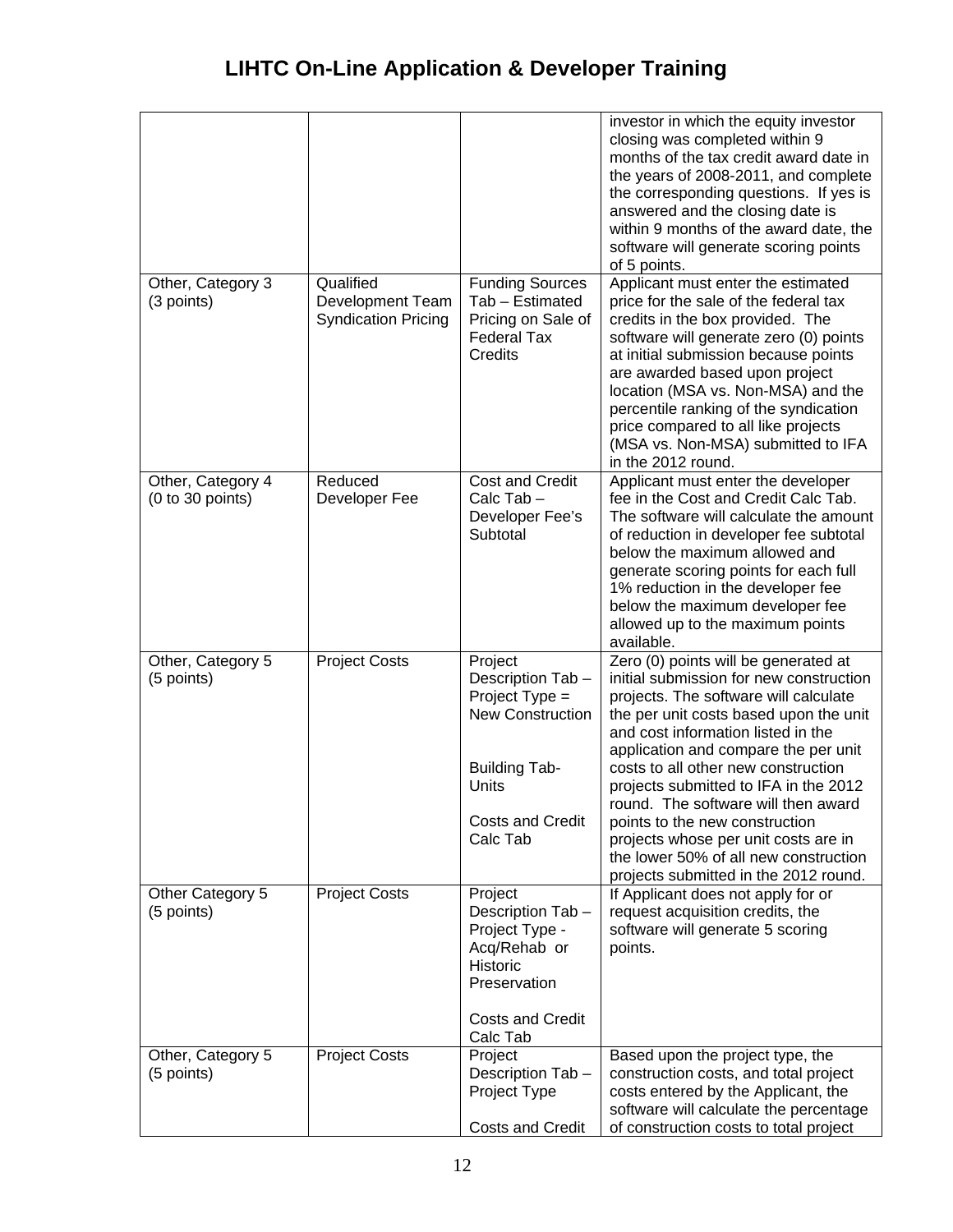| Calc Tab | costs and generate 5 scoring points<br>for new construction projects if the<br>percentage is 67% or higher and 5<br>scoring points for acq./rehab, rehab,<br>or historic projects if the percentage is<br>50% or higher. |
|----------|--------------------------------------------------------------------------------------------------------------------------------------------------------------------------------------------------------------------------|
|----------|--------------------------------------------------------------------------------------------------------------------------------------------------------------------------------------------------------------------------|

## **6. Tax Credit Application Submission Due Date**

a. Applications can be submitted anytime between February 1, 2012 and 4:30 p.m. C.S.T. on February 3, 2011. Refer to QAP Section 1.

## **7. Ineligible Parties**

a. IFA will notify all ineligible parties as defined in the 2012 QAP Section 5.4.6.

## **8. General Comments Regarding On-Line Application & Process**

- a. All description boxes are expandable.
- the time of the update will automatically be updated as of the next business day. b. Should IFA update the on-line application, any application saved in the system at
- c. Once a document is uploaded as an Exhibit, it cannot be deleted.
- d. An Exhibit may be any file type; however, IFA prefers pdf format. Photos should be labeled and in a pdf sheet.
- e. Since the application is submitted electronically, there is no need for an Applicant to mail IFA any document with an original signature.
- to enter information into the application FIRST. More times than not, entering the f. Before submitting application questions to IFA, please ensure you've attempted information into the system will answer most questions.
- g. Some fields/boxes are grey and have been marked with an X. This shows these are mandatory requirements listed in the Qualified Allocation Plan (QAP).

## **9. Submission**

- a. After all information application is entered, including Exhibits, the application can be submitted.
- errors once submit has been selected. These must be corrected in order to b. An error listing will be generated if the software application identified existing submit the application.
- c. Once an application has been submitted, the Applicant is no longer accessible to submission are those requested by IFA during the deficiency period. No scoring the Applicant to make changes. The only changes permitted after Applicant items are correctable and will not be part of a deficiency report.
- Applicant's behalf, in order to unduly influence IFA's determination related to the d. Once an application has been submitted to IFA, an Applicant shall not contact any IFA staff or Board member, nor shall anyone contact staff or Board on the award of tax credits. Refer to QAP Section 3.3.
- electronic submission of the application and must be paid electronically. Fees are listed in QAP Section 3.4.7. e. Payment of the application and market study fees will be required at the time of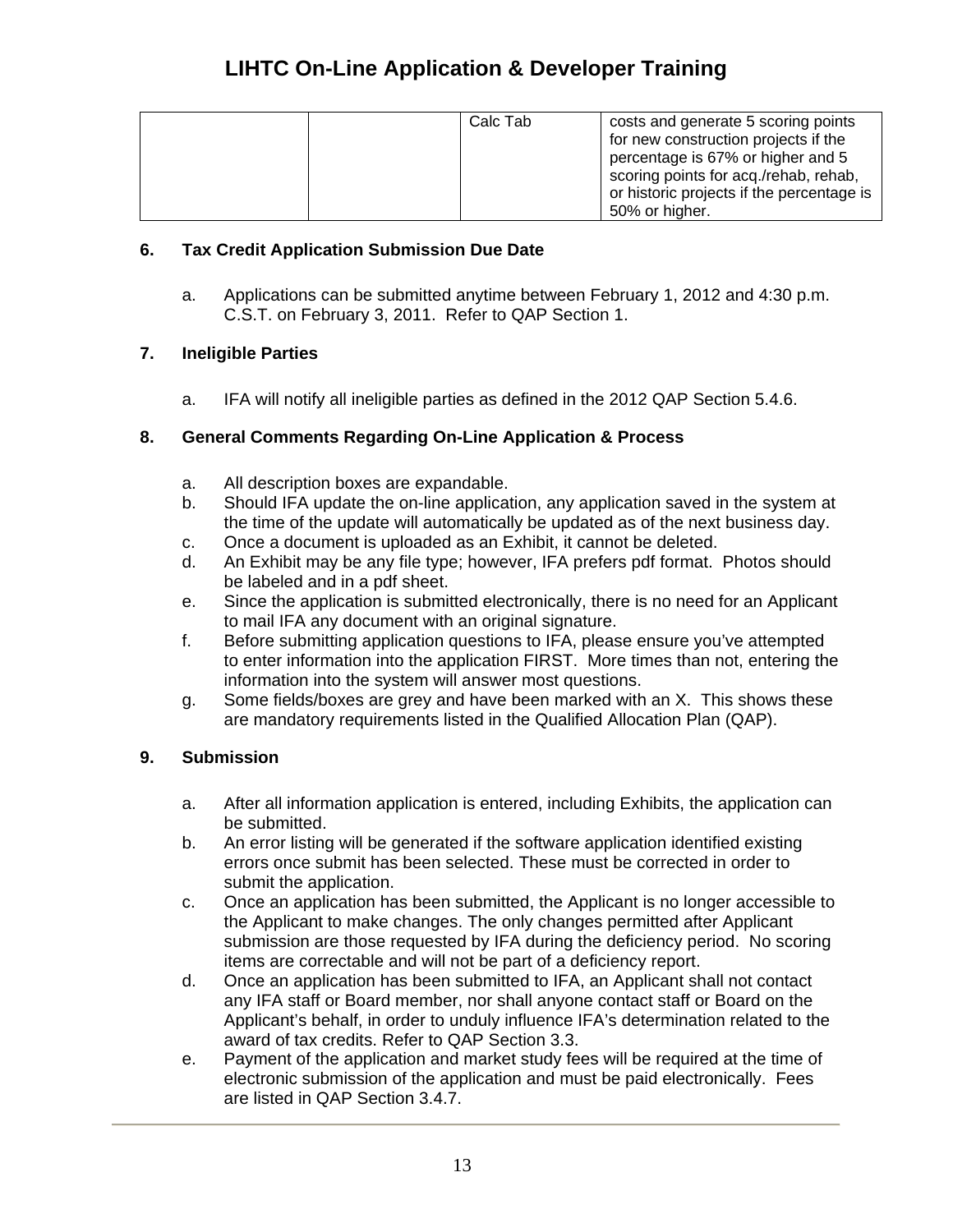

## <span id="page-13-1"></span><span id="page-13-0"></span>**B. Project Name and Location**

## **1. Project Name**

a. Type Project Name in the box.

## <span id="page-13-2"></span>**2. Jurisdiction**

- a. Enter the name, address, city, zip code, and phone number of the Political Jurisdiction where the project will be located.
- b. Enter the email address of the CEO of the political jurisdiction.
	- The blue (REFERENCE) is a link to [http://iowaleague.org/AboutCities/CitiesInIowa.aspx.](http://iowaleague.org/AboutCities/CitiesInIowa.aspx) This website contains City information to look up names or contact information.
- c. Enter the CEO First Name, Last Name, and Title (typically Mayor).
- d. This information is required in order for IFA to provide notification to Chief Executive Officer of the local jurisdiction as required by the IRC.
- e. Review information for typographical or data entry errors.



## <span id="page-13-4"></span><span id="page-13-3"></span>**C. Project Description**

## **1. Project Type**

- a. Select New Construction, Rehab, Acquisition/Rehab, or Adaptive Reuse
	- If more than 1 type, select all applicable boxes (example: Acq/Rehab with New Construction).

## <span id="page-13-5"></span>**2. Credit Request**

- a. There are five (5) boxes that must be selected as applicable to types of funding requests that IFA administers or will have a joint application review with. Enter all applicable boxes.
	- Transitional Housing Revolving Loan Program
	- Senior Living Revolving Loan Program
	- State HOME funds
	- HOME CHDO set-aside
	- City HOME funds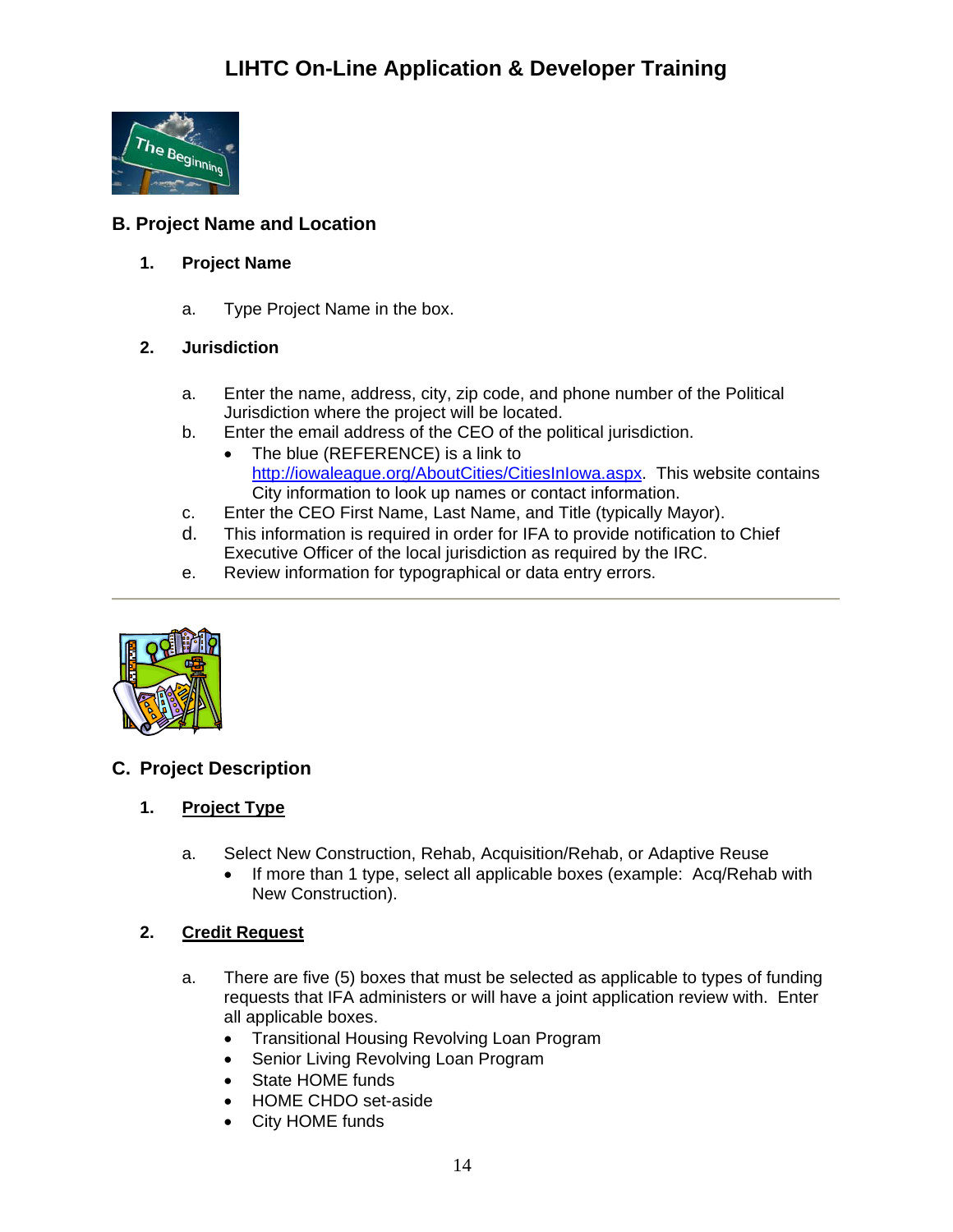A financing commitment (Exhibit 6T) is required for all other sources EXCEPT those listed above (C2 (a)).

b. **Set-Asides** - Section 2.2 of the Qualified Allocation Plan lists the established Set-Asides. For the 2012 allocation round, four (4) Competitive Set-Asides and one (1) Non-Competitive Set-Aside have been established. Please select all Set-Asides applying for.

| <b>Competitive:</b> | <b>Non-Competitive:</b>                             |
|---------------------|-----------------------------------------------------|
| Non-Profit (10%)    | <b>Rural Development Preservation Demonstration</b> |
| Preservation (10%)  | (Carryover from 2009-2011 Rounds)                   |
| Rural (10%)         |                                                     |
| CHDO (5%)           |                                                     |

### c. **Percentage**

- Select the applicable percentage applying for (4% or 9%).
- 9% credits are applicable to new construction and rehabilitation
- 4% credits are applicable to tax-exempt bond financing & are not competitive and acquisition credits. Acquisition credits require rehabilitation credits; however rehabilitation credits don't require acquisition credits.
- If applying for acquisition and rehab credits, select both 4% and 9%.

NOTE: IRS Notice 2008-106 clarified that pursuant to Section 3002 of the Housing Assistance Act of 2008, newly constructed and substantially rehabilitated buildings that aren't federally subsidized; the applicable percentage was temporarily increased to 9 percent for buildings placed in service after July 30, 2008 and **before** December 31, 2013.

### **All buildings must be placed into service no later than December 30, 2013 or be at risk of losing the 9 percent rate and will have to cover any loss in financing.**

### d. **Federal Financing**

- Enter Yes or No.
- If Yes, then select the type of Federal Financing as shown in the drop-down box.
- If "Other" is selected, then an explanation of this "other" federal financing source must be provided in the box.

### e. **Minimum Set-Aside Election**

- IRS requires the owner to elect a minimum set-aside of 20/50 or 40/60.
- Please select either 20/50 or 40/60 for the Minimum Set-Aside Election.
- If Deep-Rent Skewing is elected, please mark the box as such. You can have 40% rents without electing Deep-Rent Skewing and still receive points under Scoring Category 1 under Resident Profile, "Serves the Lowest Income Residents". Exception: Points aren't available to an Applicant that elects points in the Building Characteristic-Category 3, "Projects that are Subsidized Project-Based Rental Assistance." Refer to QAP Section 6 for more specific information.

Note the 20% at 40% is a state scoring commitment for points. Deep Rent Skewing is governed by the IRS and must be reported on IRS form 8609.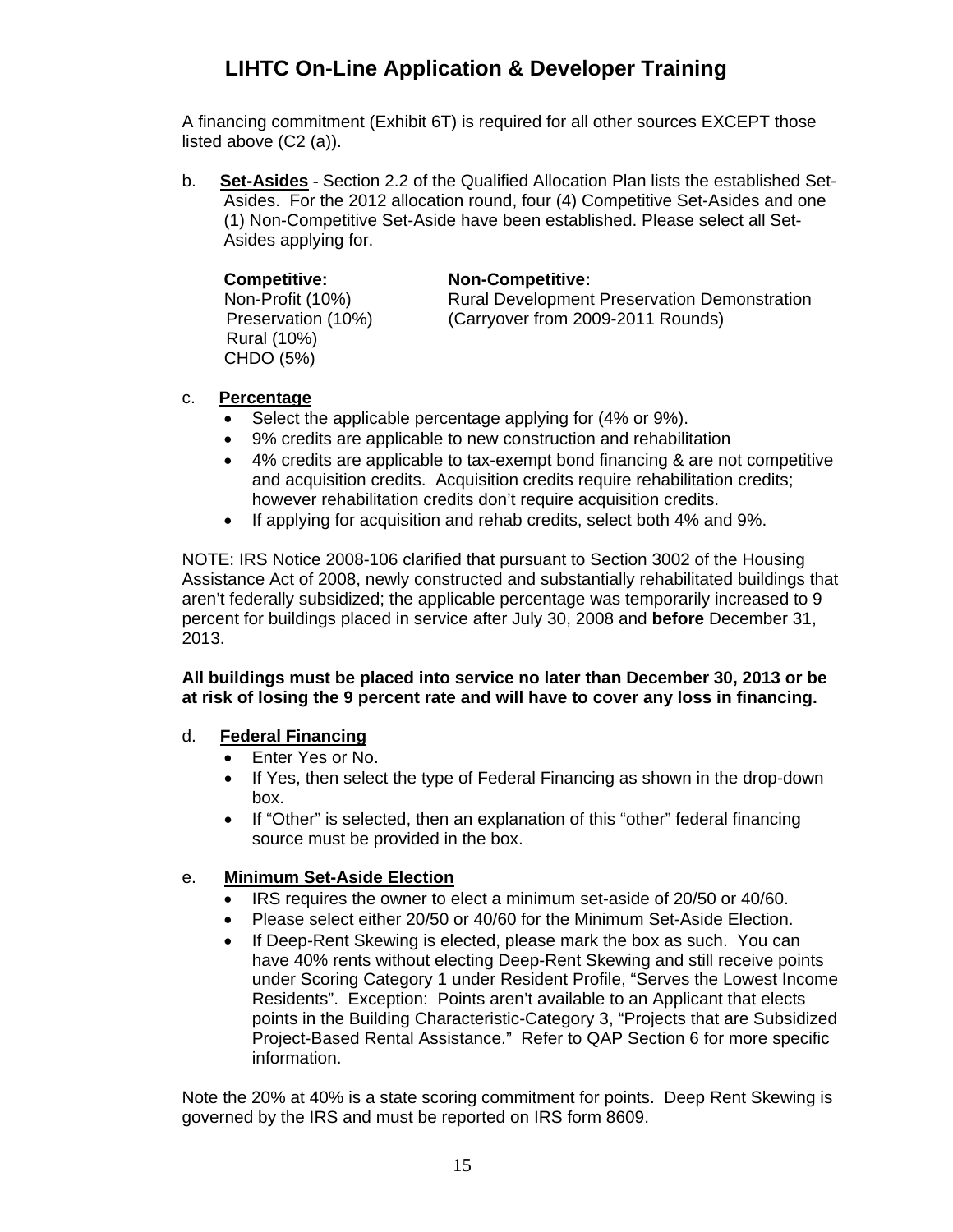## <span id="page-15-0"></span>**3. Other Elections**

- a. In order to request points Category 6 under Resident Profile, Category 6, "Waives Right to Qualified Contract," an Applicant must select this box.
	- An Applicant electing points in Category 4 of Resident Profile, "Provides an Opportunity for Homeownership," is not eligible for these scoring points. Refer to QAP Section 6 for more specific information.
	- If a ROSE project, do not select this option.
	- Prior to submitting the application, review the scoring tab to ensure the 50 points requested is shown.
- b. If the Project will be located in and be a part of a Great Place community approved by the Department of Cultural Affairs mark the box if points are requested for this category.
	- Exhibit 4S must be provided if points requested.
- c. If Applicant is requesting points for all low income units' rents being set at or below 100% of the Fair Market Rent (FMR) under Scoring Category, Resident Profile, Category 5, "Rent Reasonableness", then the box must be checked.
	- If the project will have or has a project-based Section 8 rental assistance contract, points will not be received for this category – do not select the box.
	- Eligibility for points is determined by contract rent plus utility allowance or the Gross Rent compared to the Fair Market Rent (FMR) and not the tenant paid portion of rent.
	- If the Applicant marked the box and the 20 points is not showing on the scoring tab, review the Gross Rents (contract rent and utility allowances) compared to the FMR. If just one LIHTC unit is over, zero (o) points will be generated even if the box was marked by the Applicant.
- d. If the entire project is on the National Register of Historic Places or determined eligible for the National Register by the State Historic Preservation Officer, please select the box to generate points under Scoring Category, Building Characteristics, Category 2, "Projects with Historical Significance."
	- Selecting this box will require the submission of Exhibit 6S. Zero (0) points will be requested if this box is not selected even if Exhibit 6S is provided. IFA will not award more points than requested.
	- Prior to submitting the application ensure Exhibit 6S has been uploaded and this box has been checked if requesting the 10 points for this category.
	- This box will also be used by the on-line application when determining criteria for Scoring Category, Other, Category 5, Project Costs. If this Historic election is selected, software will check the percentage of construction costs to total project costs and if 50% or higher, then 5 points will be generated initially by the software.

## <span id="page-15-1"></span>**4. Targeting of Units**

- a. Select occupancy type from the drop down box. Options from the drop down box are: Older Persons 55, Older Persons 62, and Family.
	- IFA generally will not allow any material changes to the Project per Section 8.3 of the QAP. Once the occupancy type has been established and submitted to IFA, it cannot be changed.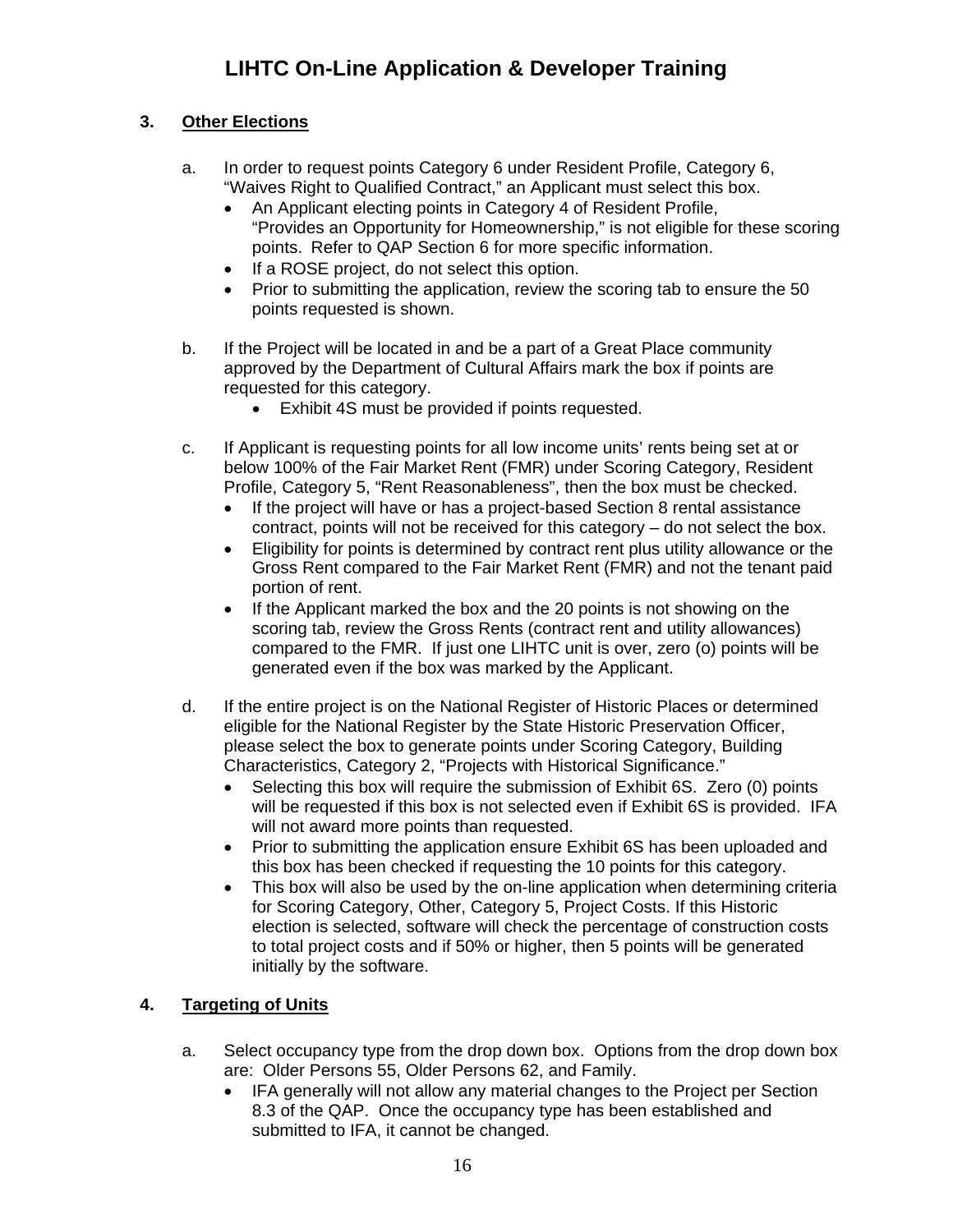- b. If the project will target a special needs population and Applicant seeks points for Resident Profile, Category 3, "Resident Populations with Special Needs", this a Special Needs type must be selected from the drop-down field and Exhibit 1S uploaded into the application. Refer to QAP Appendix F for more information on Resident Population with Special Needs and to QAP Section 6 for more specific scoring information.
	- Must Submit IFA Form Exhibit 1S and all required attachments and cover sheets.
	- If a project will be providing special needs for frail older persons or a population in which may result in a classification as a boarding home, please contact the Iowa Department of Inspection of Appeals to find out if will be considered a boarding home.
	- Appendix F, item #3 on page 2, clarifies IFA's policy on held for occupancy. It is based on a minimum of 25% of the units for the initial 15-year compliance period.
	- Make sure the pro-forma has the minimum \$150 per unit minimum annual contribution listed for the Supportive Services Budget. This is for all units in the project.
	- Failure to mark the box for Special Needs will result in zero (0) points being requested and awarded if Exhibit 1S is uploaded. IFA will not award more points for any category than requested.

## <span id="page-16-0"></span>**5. Location Near Services**

- a. If seeking points under Location, Category 1, "Location Near Services", the applicable boxes must be checked and each Exhibit 3S must be uploaded into the application. Each Exhibit must show the Project's Primary Address (PPA) as shown in the application (Building Tab) & the applicable Service name and address as well as the distance (must be 1 mile or less) from the PPA and the Service address. Refer to QAP Section 6 for more specific information. In addition, if a scattered site Project, in order to receive points, each scattered site PPA must meet the location near services requirements and Exhibits provided for each site in order to be considered for points under this category.
	- Full-Service Grocery Store (refer to QAP Appendix 2 for complete definition of Full-Service Grocery Store)
	- Schools (Family projects only)
	- Senior Center (Older Person projects only)
	- Medical Services (refer to QAP Appendix 2 for complete definition of Medial Services)
- b. A Google Map must be provided as indicated in Appendix K and QAP Section 6. If the Project's Primary Address does not properly show or show at all on the Google Map, please email the Tax Credit Manager prior to submission of the application a request to use an alternative map. If approval is granted by the Tax Credit Manager, the approval must be provided with Exhibit 3S as well as the documentation submitted to the Tax Credit Manager for review.
	- Failure to mark the applicable boxes will result in zero (0) points being requested even if each Exhibit 3S is uploaded for each service. IFA will not award more points for any category than requested.
	- Prior to submitting the application, review the scoring tab to ensure all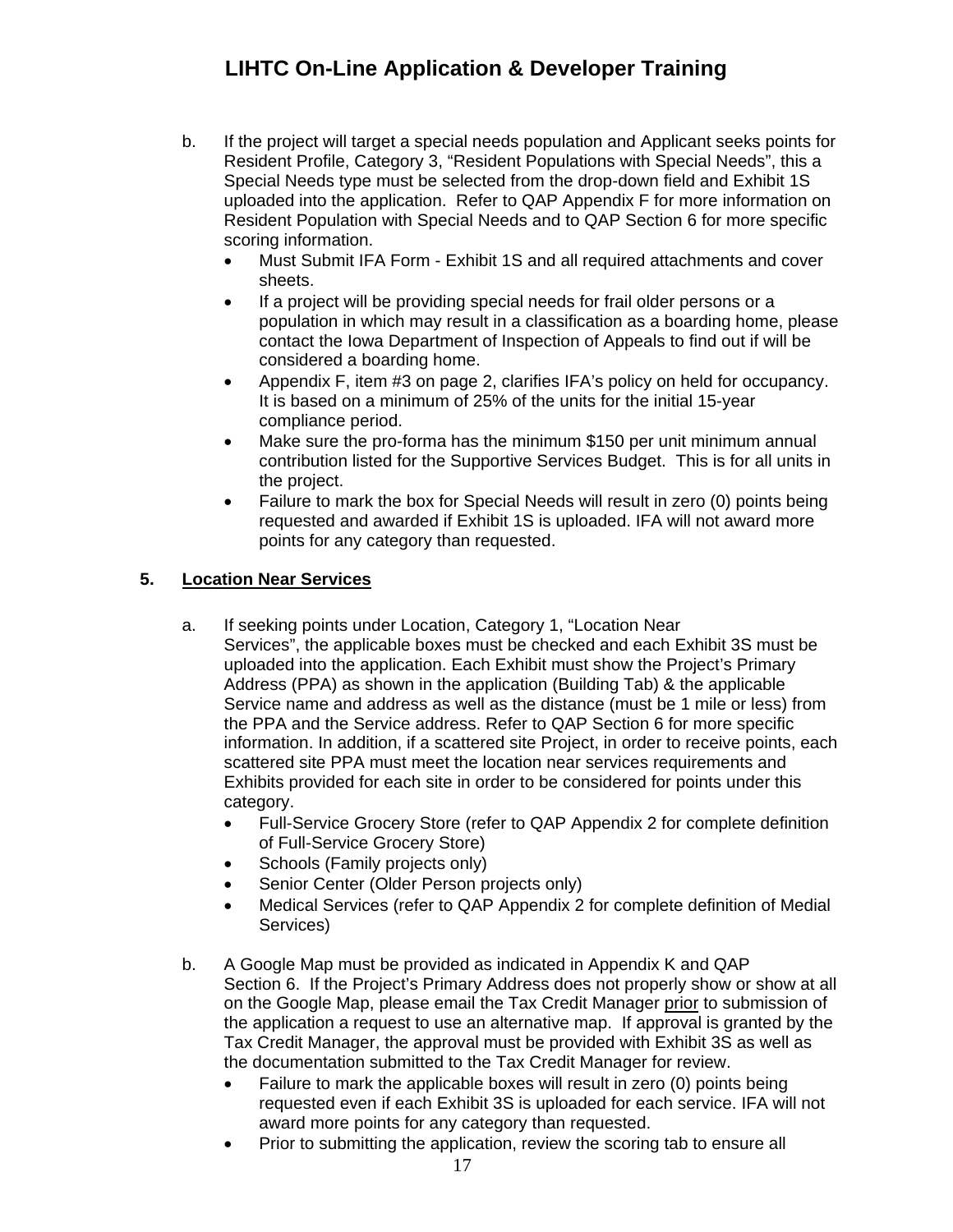points requested are shown and each corresponding Exhibit 3S has been uploaded.

- c. For a scattered site project to be eligible for points for Location Near Services, each site must meet the specific requirement. If one site does, but the others do not, no points will be received under this category.
	- An Exhibit is required for each specific site included in a scattered site project.

## <span id="page-17-0"></span>**6. Building Type**

- a. Select the appropriate building type.
	- **Duplex**
	- Row/Townhouse
	- Single Family Detached
	- Standard Apartment

When uploading Exhibit 11T – Utility Allowance Documentation, it must list the correct building type as selected.

### <span id="page-17-1"></span>**7. Ownership Type**

- a. If the project will be a rental project, select the "rental" box.
- b. If the project will be an Iowa Rose Program project, select "Iowa Rose Program" box. By selecting this box and uploading Exhibit 2S (a-c), Applicant will have requested points for this category, Resident Profile, Category 4, "Provides an Opportunity for Homeownership." Refer to QAP Section 6 for more specific information.
	- Failure to mark the box will result in zero (0) points being requested even if Exhibit 2S (a-c) are uploaded. IFA will not award more points for any category than requested.
	- Prior to submitting the application, review the scoring tab to ensure the points are showing for this category if requesting points.

## <span id="page-17-2"></span>**8. Rental Assistance**

- a. If project will be utilizing federal assistance, select "yes" from the drop down box; otherwise select "no".
- b. If project will be utilizing federal rental assistance, select "yes" from the drop down box; otherwise select "no".
	- If "yes" then the next two questions must be answered. Select the subsidy source from the drop down and then enter the number of units receiving rental assistance. Make sure the number entered matches the number shown in the rental assistance contract or the Public Housing Authority's (PHA) commitment letter.
	- Once all units have been entered under the Building Tab, the software will calculate the percent of units covered by the rental assistance contract for the scoring category. IFA staff will confirm the information matches the Exhibit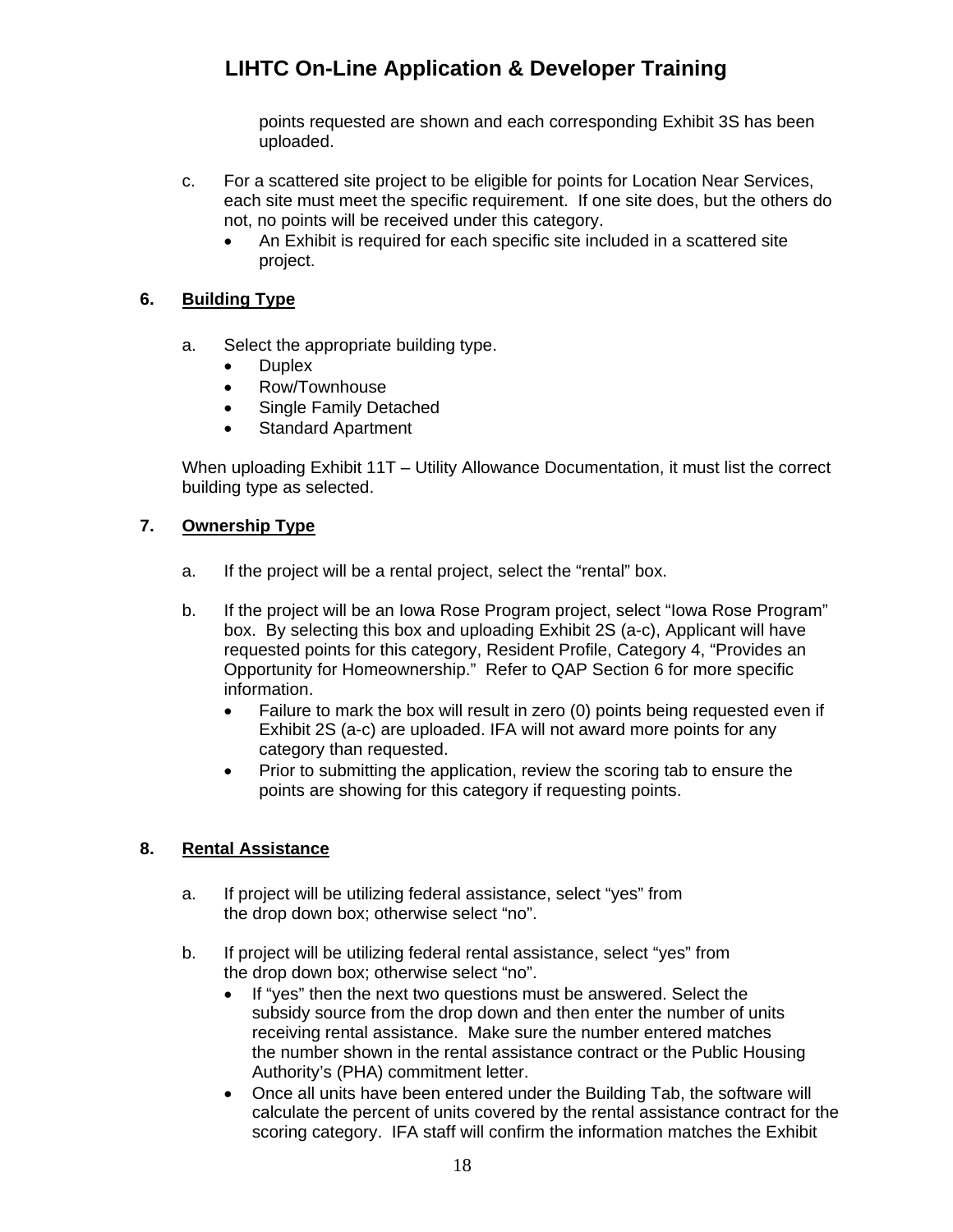7S. If incorrect information is entered, IFA reserves the right to adjust the scoring points accordingly.

- If "yes" was selected and points are sought for Building Characteristics, Category 3, "Projects that are Subsidized Project-Based Rental Assistance Projects," Exhibit 7S must be uploaded. Refer to QAP Section 6 for more specific information.
- Failure to mark the box will result in zero (0) points being requested even if Exhibit 7S is uploaded. IFA will not award more points for any category than requested.
- Failure to provide a current and fully executed project-based rental assistance contract will result in zero (0) points.
- If a project is in the process of restructuring its rental assistance contract, it must still provide a copy of the current executed contract.
- Even if points are not being requested, Exhibit 7T must be provided if "yes" is selected for the project having project-based federal rental assistance.
- Please enter the Contract Number(s) for the federal project-based rental assistance.
- Prior to submitting the application, review the scoring tab to ensure the requested points for this category are shown.
- Enter Loan Number if project has a Rural Development Section 515 mortgage.

Note: If a project only has a "conditional" commitment for a project-based rental assistance contract, this does not qualify for points under Building Characteristics, Category 3, "Projects with Subsidized Project-Based Rental Assistance.

- c. If HUD assistance is received that requires HUD's approval for transfer of physical assets, select "yes" from the drop down box; otherwise, "no".
- d. If RD assistance is received that requires RD's approval for transfer of physical assets, select "yes" from the drop down box; otherwise, "no".
- e. If IFA approval for transfer of physical assets is required, select "yes" from the drop down box; otherwise, "no".

## <span id="page-18-0"></span>**9. Readiness to Proceed**

- a. Applicant must be ready to proceed with the Project to meet Threshold. Scoring points are also available under Building Characteristics, Category 6, "Readiness to Proceed." Refer to QAP Section 6 Scoring Criteria, QAP Section 5.4, and Appendix 1 for more specific information.
	- Select all applicable areas to request scoring points and submit Exhibits 8S (Capital Needs Assessment), 9S (Utilities), 10S (Paved Road), and 11S (Zoning) as applicable to the elections made.
	- Ensure all Exhibits are properly completed and signed. All information must be completed on the forms and match the application.
	- Capital Needs Assessment (CNA) must be uploaded if the box is selected. IFA will accept the USDA required form of the Capital Needs Assessment.
		- $\triangleright$  Applicable to Acquisition/Rehab & Adaptive Reuse projects only.
		- $\triangleright$  CNA must be prepared by a licensed architect in Iowa.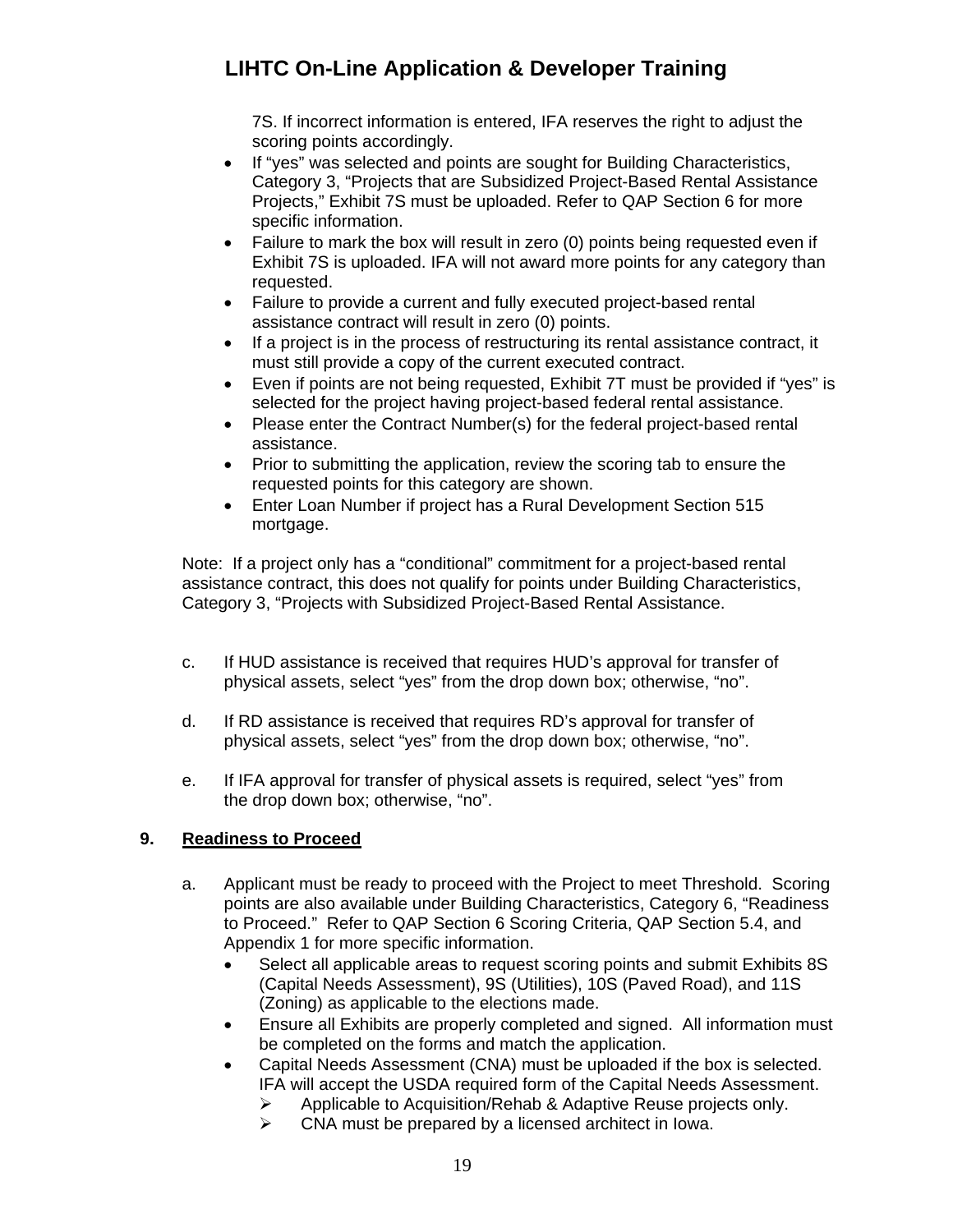- All sites must have direct contiguous access from the Project to an existing paved publicly dedicated right of way to meet threshold. If the path from the proposed Property entrance to a paved road is de minimis, then the Applicant must provide a binding commitment for both the construction and financing for the paved road, using funds outside of the tax credit development budget and can't be included in project costs.
- The construction of the paved road must be completed prior to the issuance of IRS form 8609.

Note: While the project may meet threshold by providing the required documents showing how the contiguous paved road access will be obtained to meet threshold, zero (0) points will be awarded for readiness to proceed since at the time of application submission, the contiguous access to the paved road did not exist.

- Utilities must be available to the site on the date of application submission or the Applicant must provide evidence that demonstrates the utilities will be available by start of construction, as well as the funding source for the utility extension.
	- $\triangleright$  If utility extension is required, no readiness to proceed points will be awarded under "utilities".
	- $\triangleright$  Only utilities required for the project are necessary to be shown to be available to the project site. Example: If Project was all electric, Application would not need to show gas hook-ups
- If the proposed project doesn't have proper zoning at the time of Application submission, the Applicant must provide a letter stating the site will be appropriately zoned by carryover. Zero (0) points for readiness to proceed for proper zoning will be awarded.
- Failure to mark the boxes will result in zero (0) points being requested even if all applicable Exhibits 8S-11S are uploaded to the application. IFA will not award more points for any category than requested.

### <span id="page-19-0"></span>**10. Impact on the Environment**

- a. Environmentally Friendly Interior Paint must be marked if the Applicant agrees to use all interior paints and primers that comply with Green Seal standards for low VOC limits and are requesting points for this category. By selecting this box, points will be requested under Building Characteristics, Category 7, "Impact on the Environment".
	- Review Scoring Tab to ensure points requested are listed before submitting the application.
- b. Environmentally Friendly Adhesives box must be selected if the Applicant agrees to use all adhesives that comply with all of the requirements listed in the Description box in the application and requests points for this category. By selecting this box, points will be requested under Building Characteristics, Category 7, "Impact on the Environment".
	- Review Scoring Tab to ensure points requested are listed before submitting the application.
- c. No Smoking box must be selected if Applicant agrees to have a no smoking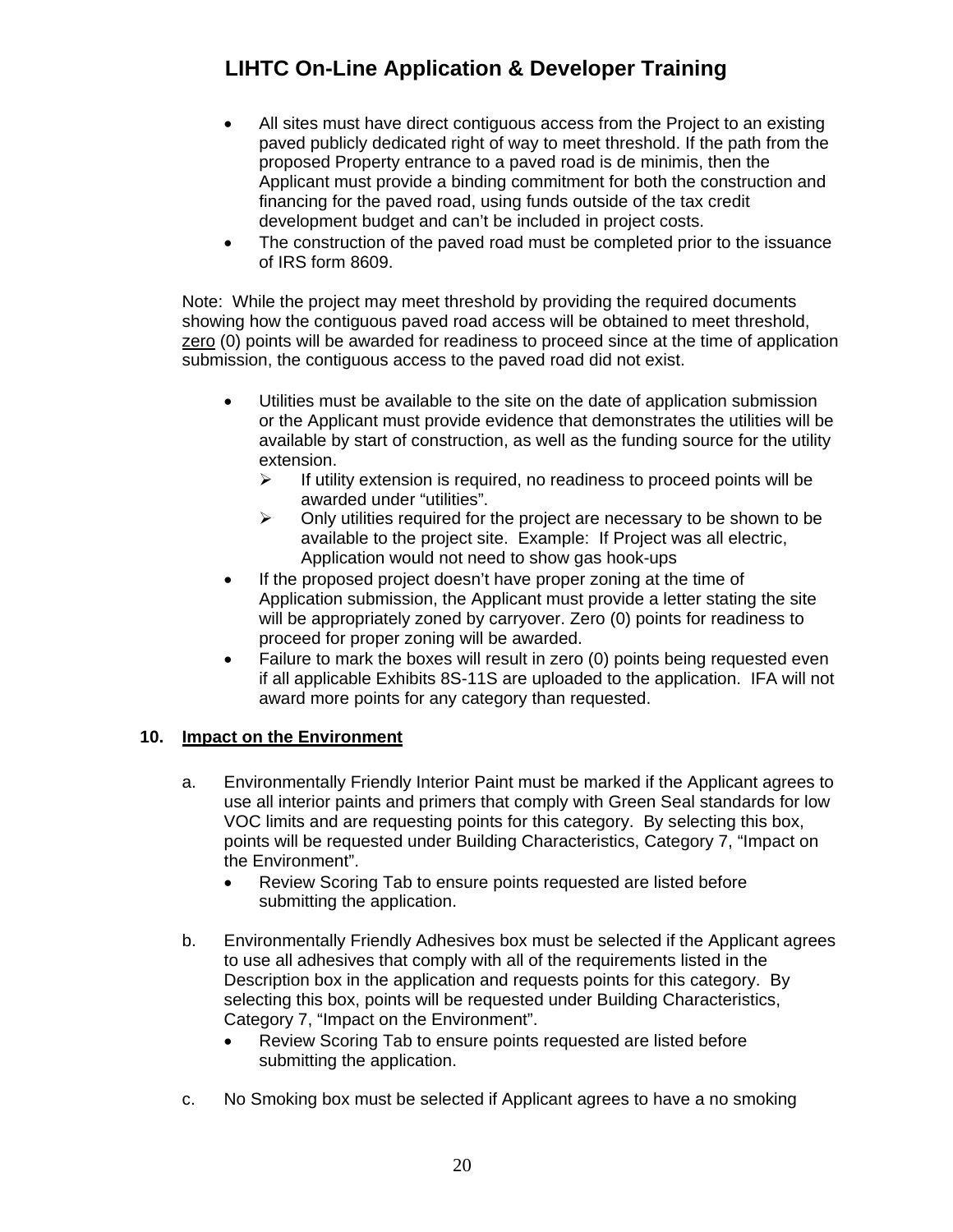policy as stated in the Description box of the application and requests points for this category. By selecting this box, points will be requested under Building Characteristics, Category 7, "Impact on the Environment".

- This scoring category is not available for projects that have a HUD Project-Base Section 8 Rental Assistance Contract.
- Review Scoring Tab to ensure points requested are listed before submitting the application.
- A project that plans on implementing a no smoking policy, but grandfather in current residents who smoke, will not be eligible for points under this category.
- d. Energy Efficient Water Heaters box must be marked if Applicant agrees to install energy efficient water heaters that meet the QAP requirements and specifications listed in the Description box of the application. By selecting this box, points will be requested under Building Characteristics, Category 7, "Impact on the Environment".
	- If Energy Efficient Water Heaters box is selected, Applicant must specify the water heater tank type. A specific brand name does not have to be provided.
	- Zero (0) points will be awarded if this box is not selected in the application even if it is listed in the Scope of Work. IFA will not award more points than requested.
	- Review Scoring Tab to ensure points requested are listed before submitting the application.
- e. If Water Conserving measures are planned and Applicant is seeking points for this category, the box in the application must be marked. A specific brand name does not have to be provided. By selecting this box, points will be requested under Building Characteristics-Category 7, "Impact on the Environment".
	- Zero (0) points will be requested if this box is not selected in the application even if it is listed in the Scope of Work. IFA will not award more points than requested.
	- Review Scoring Tab to ensure points requested are listed before submitting the application.

## <span id="page-20-0"></span>**11. Energy Efficiency**

- a. If Applicant requests points by exceeding the Home Energy Rating System (HERS) required for New Construction or the 2009 International Energy Conservation Code (IECC) for Acquisition/Rehab Projects, Applicant must select the applicable box. Refer to QAP, Appendix 1, 23 for further information on the minimum requirements for energy efficiency and QAP Section 6. By selecting the applicable box, points will have been requested for Building Characteristics-Category 8, "Energy Efficiency".
	- Failure to select the box will result in zero (0) points being requested. IFA will not award more points than requested.
	- Review Scoring Tab to ensure points requested are listed before submitting the application.
	- Applicant is committing to a more restrictive energy efficiency requirement than the minimum requirements and will be held to this election. Election must be met prior to IFA issuing an IRS form 8609.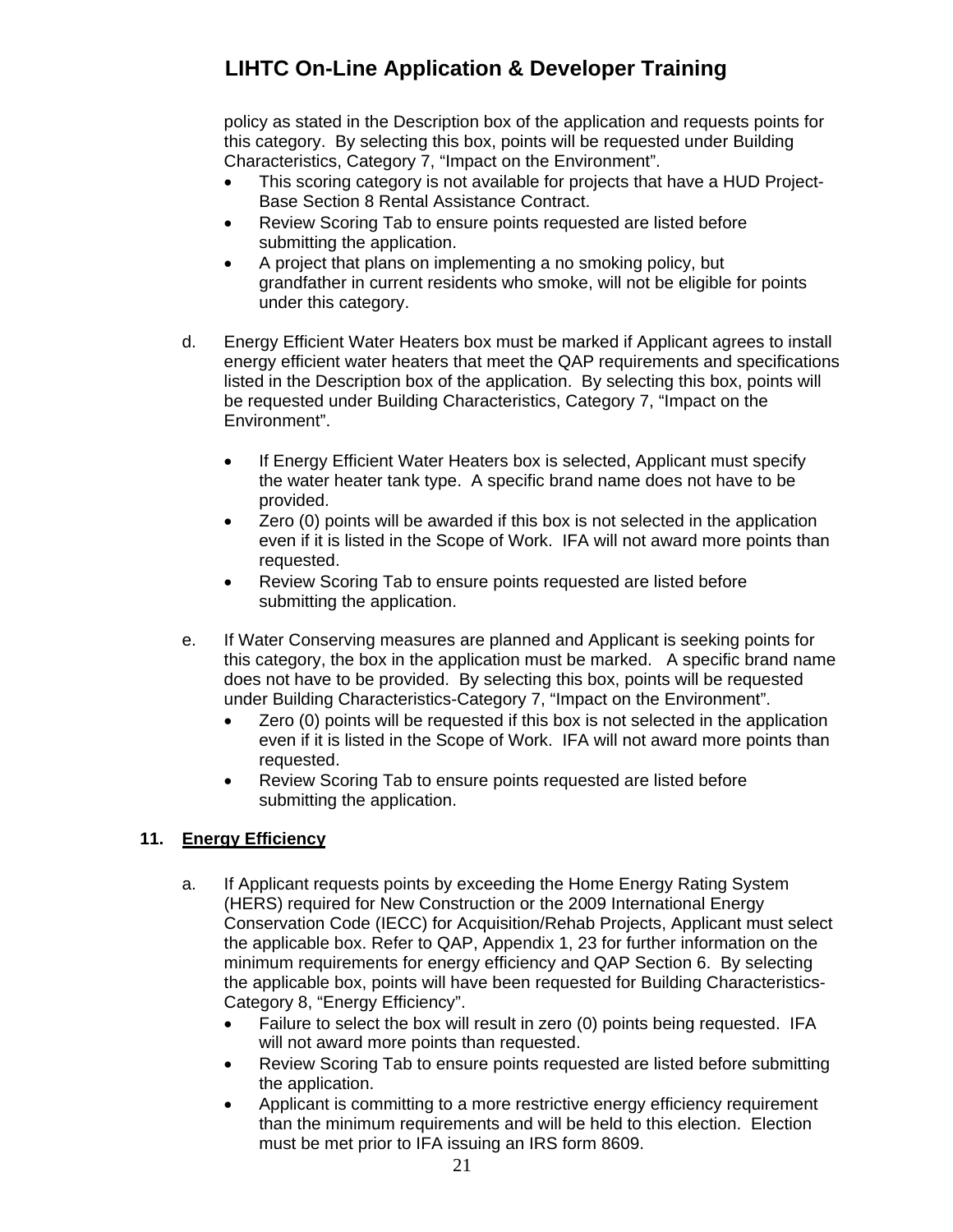## <span id="page-21-0"></span>**12. Overview**

a. Provide a brief, well-written description of the proposed project. Ensure correct spelling and grammar are used. This may be used for news releases or other such communication initiatives.



## <span id="page-21-1"></span>**D. Site Description**

- **1.** Enter total site acreage. This must match the site acreage listed in a purchase agreement or option to purchase (Exhibit 1B). Excess land or acreage that will not be part of the proposed project can be included.
	- a. If a scattered site project, mark the box indicating scattered site. Enter the number of additional market study areas in the box provided. Refer to QAP Section 5.9 for more information.
	- b. Scattered site projects will also pay a higher market study fee as listed in the QAP Section 3.4.7.
- **2.** Select the applicable boxes that identify utilities and infrastructure currently available and with adequate capacity for the project site(s). (Related to Readiness to Proceed)
	- a. Selections must match Exhibits 8S, 9S, 10S, and 11S. IFA may adjust the points accordingly should it be determined the project does not meet the scoring criteria.
- **3.** From the drop down box, indicate "yes" or "no" to answer the question, "Is any portion of the site or adjoining sites in a flood plain?" If "yes", an explanation is required in the description box below.
- **4.** From the drop down box, indicate "yes" or "no" to answer the question, "Is the demolition of any buildings required or planned?" If "yes", an explanation is required in the description box below.
- **5.** From the drop down box, indicate "yes" or "no" to answer the question, "Are existing buildings on the site currently occupied?" If "yes", enter a brief description of the situation in the description box. Refer to QAP Section 5.5 Displacement of Tenants for more information.
- **6.** If any building on the site(s) is currently occupied, answer the two questions on the type of displacement (temporary or permanent) from the drop down boxes provided. In addition, in the description box, enter the relocation plan and assistance narrative.
	- Exhibit 13T (IFA form) and a detailed Relocation Plan must be uploaded into the application for temporary or permanent relocation of existing tenants is required.
	- IFA requires a relocation plan, Exhibit 13T, even if the Applicant is not planning on temporary displacement of tenants. This plan should be provided and followed in the event unforeseen events occur and displacement of tenants is needed.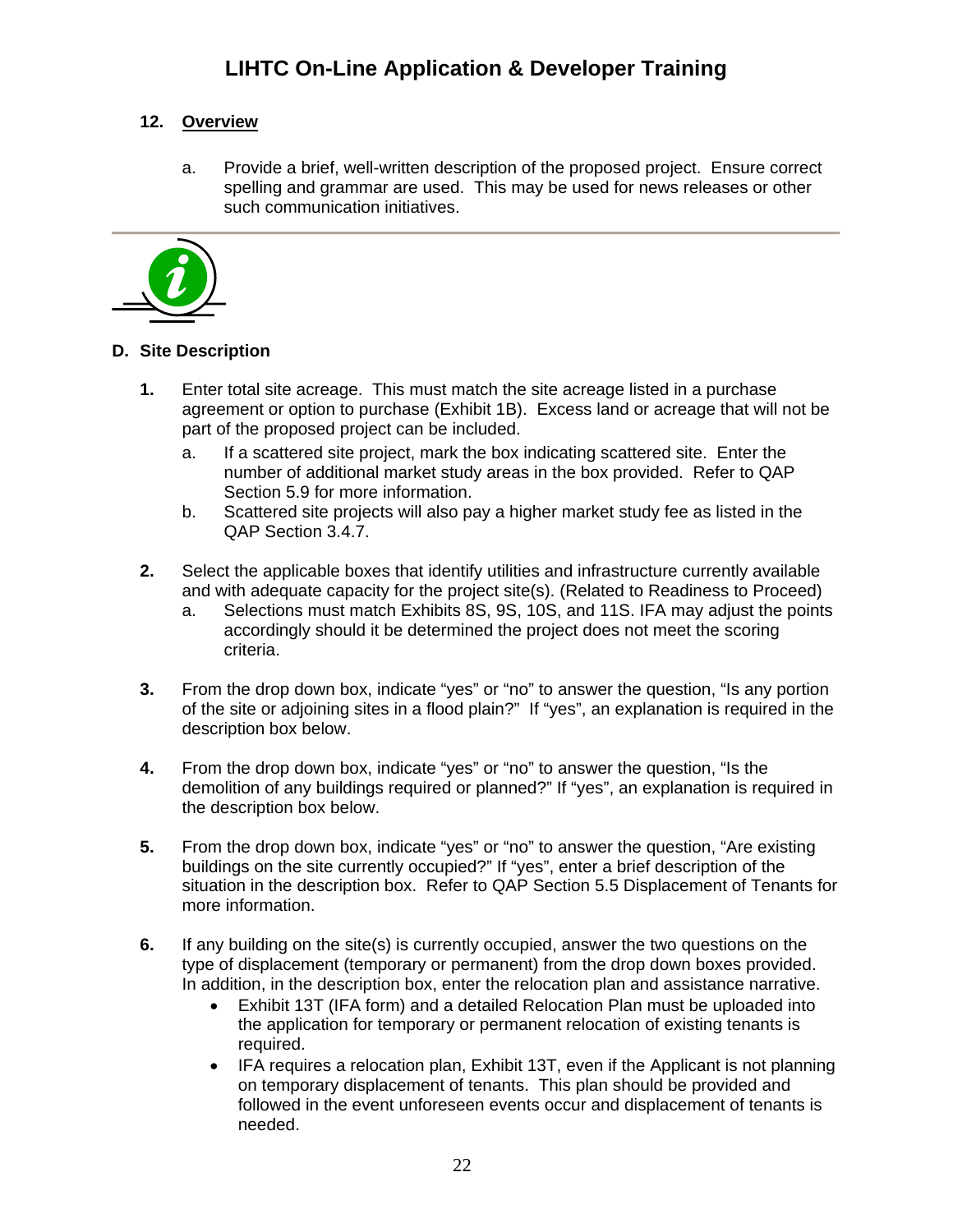- If a applying for HOME funding, submit the HOME Exhibit H-24 for Relocation Plan instead of Exhibit 13T as HOME program requirements for tenant relocation must be met.
- If no HOME funding is requested, but a relocation plan is required, LIHTC Exhibit 13T must be provided.
- **7.** Applicant must disclose whether any portion of the site or adjoining sites are located within ½ mile of storage areas for hazardous or noxious materials, sewage treatment plant or other solid waste facility, businesses, or equipment producing foul odors or excessive noise or the site is a prior storage area for hazardous or noxious materials, sewage, or other solid or liquid waste. Select "yes" or "no" from the drop down box. If "yes", a description must be inserted into the description box provided. Refer to QAP Appendix I (H) for more information.
- **8.** From the drop down box, the Applicant must answer "yes" or "no" as to whether any portion of the site or adjoining sites have slope/terrain that is not suitable for the Project based on extensive earth removal/replacement requirements. If "yes" a description must be inserted into the description box provided. Refer to QAP Appendix I (H) for more information.
- **9.** If Applicant is aware of any obvious physical barriers of any portion of the site or adjoining sites, it must be disclosed. Select "yes" or "no" from the drop down box. If "yes", a description must be inserted into the description box provided. Refer to QAP Appendix I (H) for more information.
- **10.** If any portion of the site or adjoining sites is located within ½ mile of a sanitary landfill or sites that were previously used as a sanitary landfill, Applicant must answer "yes" from the drop down box; otherwise answer "no". If "yes", a description must be entered in the description box provided. Refer to QAP Appendix I (H) for more information.
- **11.** If any portion of the site or adjoining sites are located within a flood hazard area, at or on a 100-year flood plain as determined by the Iowa Department of Natural Resources, FEMA, or FIRMA map or a designated wetland, Applicant must answer "yes" from the drop down box; otherwise answer "no". If "yes", a description must be entered in the description box provided. Refer to QAP Appendix I (H) for more information.
- **12.** If any portion of the site or adjoining sites is located within 500 feet of an airport runway clear zone or accident potential zone, Applicant must answer "yes" from the drop down box; otherwise answer "no". If "yes" an explanation must be entered in the description box provided. Refer to QAP Appendix I (H) for more information.
- **13.** Enter the complete and accurate legal description of the entire property. The legal description provided in the application must match any legal description submitted in any Exhibit and must be complete and accurate.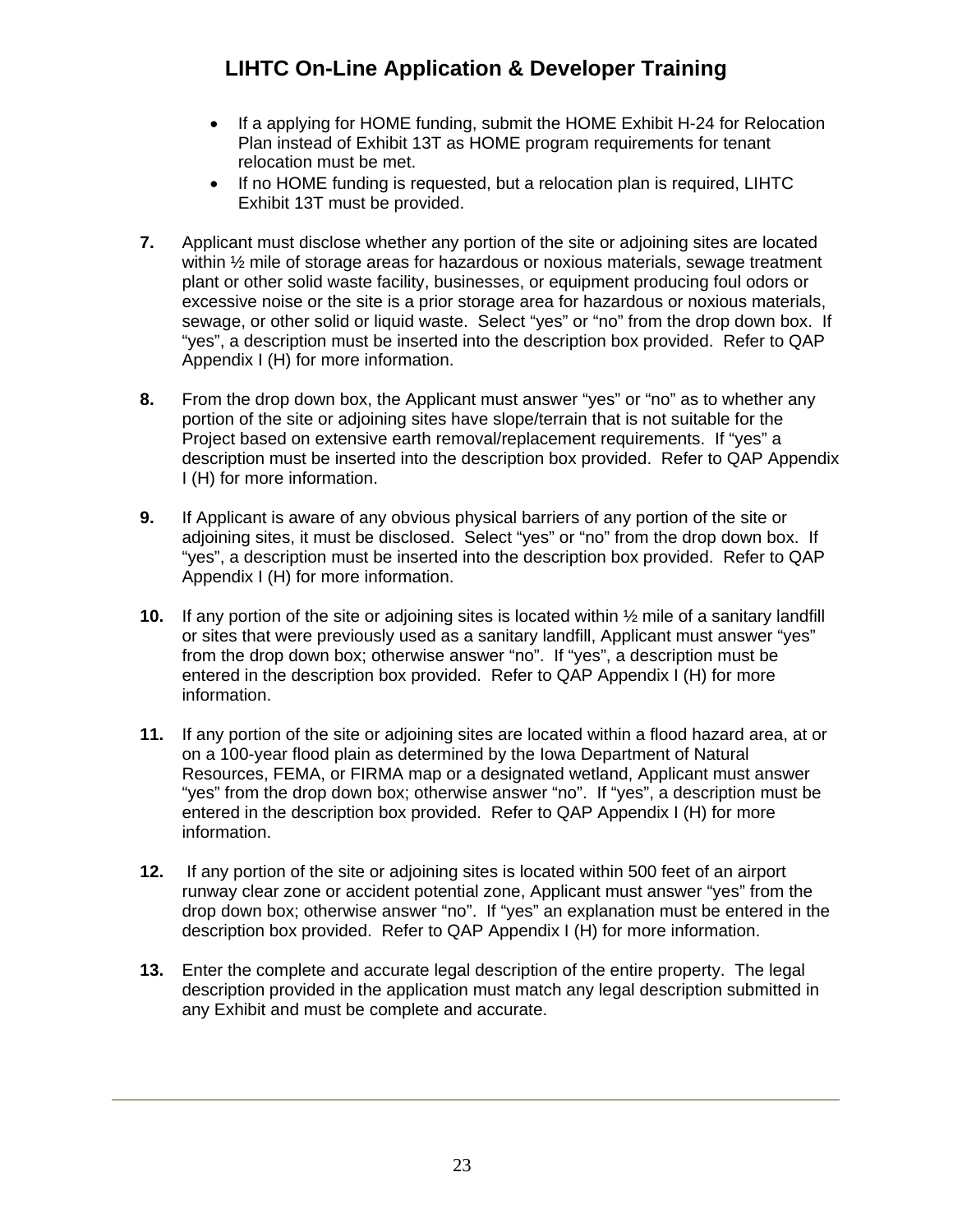

## <span id="page-23-0"></span>**E. Site Control**

- **1.** Enter the entity name that has site control for the project. The Ownership Entity must have site control. These two fields much match exactly in order to submit the application. Refer to QAP Appendix 1 (A).
- **2.** Applicant must disclose any Identity of Interest that exists between the Owner/Principal or Ownership Entity with the option/contract for purchase of the property and the Seller of the property.
	- a. Select "yes" or "no" from the drop down box. If "yes", enter an explanation of the relationship in the specification box provided.
	- b. If "yes" is answered, provide an appraisal by an MAI certified appraiser who is not a related party. The appraisal must not be more than 180 days old on the date the application is submitted. Appraisal is Exhibit 2B.
	- c. Appraisal will be evaluated to determine whether the purchase/option price is not excessive and can be substantiated.
	- d. If Applicant is applying for HOME funding, an appraisal is required regardless of an Identity of Interest in order to value the land and building(s) acquired.
	- e. If the appraisal (Exhibit 2B) is not provided with the LIHTC application, Applicant will have 30 days from the date of the LIHTC submission due date to provide it. A page titled Exhibit 2B must be provided with a signed statement by Applicant that the appraisal will be provided within the QAP prescribed timeframe.

## **3. Ownership Type**

- a. If the Ownership Entity has fee simple ownership of the property (site/buildings), enter "yes" from the drop down box; otherwise "no".
	- If "no", enter purchase price. This amount must match price listed in the Costs and Credit Calc Tab.
	- If "no", enter the current expiration date of the option/contract/lease to purchase. This date must not be less than 180 days from the date of the application submission date.
	- If "yes", enter the purchase date in the box provided.
- b. The type of site control and the purchase date or option/contract/lease date will also need to be entered in the Buildings Tab for each building. The information entered on the Site Control Tab and the Building Tab must match.

## **4. Acquisition or Rehabilitation Projects Only**

- a. List rehabilitation expenditure amounts allocable to the low-income units.
- b. Enter the adjusted basis amount.
- c. Enter the number of buildings that will be acquired for the development.
- d. From the drop down box, Applicant must indicate "yes" or "no" as to whether all of the buildings are currently under site control for the development. Refer to QAP Section 5.6 and 5.7 for more specific information.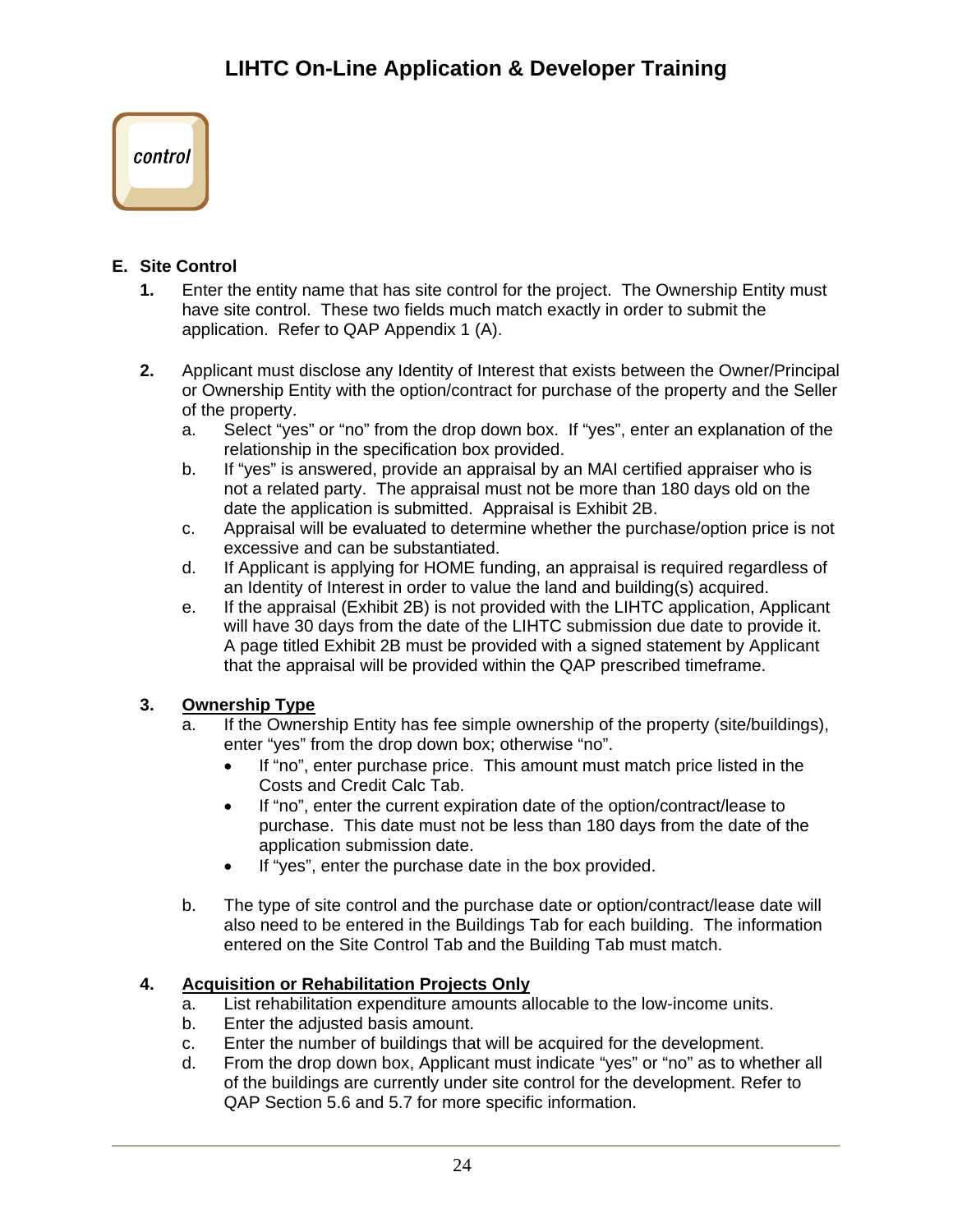

## <span id="page-24-0"></span>**F. Zoning**

- **1.** In the box provided, enter the present zoning classification of the site(s).
- **2.** Answer question, "Is the site zoned appropriately for proposed development?" from the drop down (yes or no).
- **3.** If any variances, special, or conditional use permits or any other item requires a public hearing to develop the proposal, select "yes" from the drop down box; otherwise, select "no".
	- If "yes", Applicant must select "yes" or "no" from the drop down box for the question pertaining to whether the hearings have been completed and permits obtained. If "yes", specify permit or variance required and date obtained in the box.
	- If "no", enter a description of the permits/variances required and a schedule for obtaining them.
	- This information must match zoning information provided in Exhibit 7B.



### <span id="page-24-1"></span>**G. Ownership Entity**

- **1.** Enter the Ownership Entity Name. Must match Ownership Entity name listed on Site Control and in all uploaded Exhibits exactly.
- **2.** Enter the remaining contact information for the Ownership Entity.
- **3.** Enter the Entity Type for the Ownership from the drop down box. Ensure the correct election is made as this will determine the Exhibits that are required to be submitted shown on the Exhibits Tab.
	- When reviewing the Exhibits Tab, if the required Ownership Exhibits under 3T do not match the type of documents required for the Entity Type, correct the Entity Type. Do not submit a document under an incorrect Exhibit name.
- **4.** Select the correct Entity Status from the drop down box. If not "already formed", by the date of application submission, Applicant will not meet threshold. Refer to QAP Section 5.2.
- **5.** Enter the Tax ID Number assigned to the Ownership Entity by the IRS.
	- This number must match the IRS issued Tax ID Number and Exhibit 3T (a).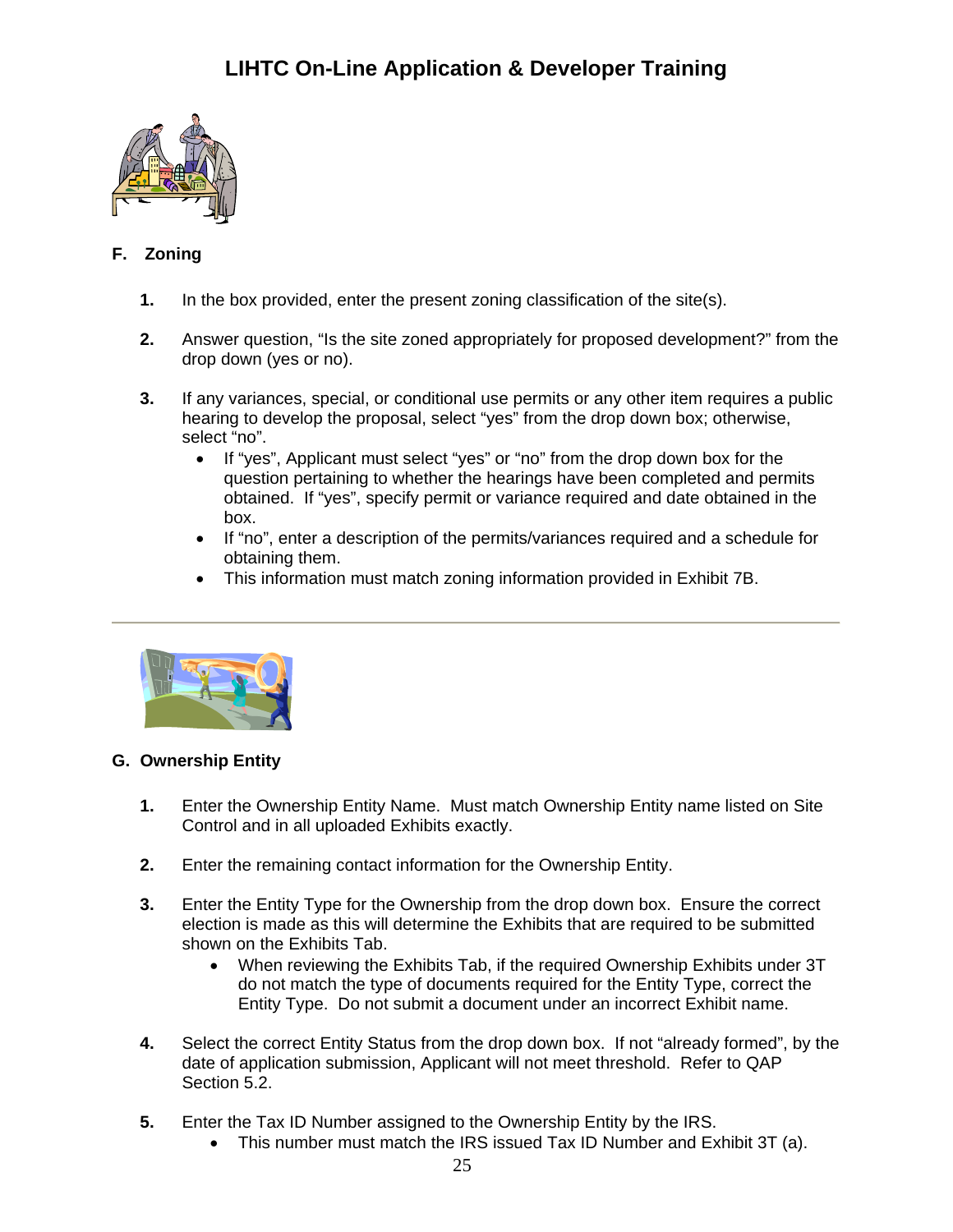- **6.** Enter Attendee Name who attended the Mandatory Developer Application Training. One person must represent the Developer, GP, and/or Development Consultant and One person must be the individual responsible for data input and submission of the online application to IFA.
	- If neither of the required attendees participated in the Mandatory Developer Application Training for the current QAP, Applicant will not be eligible for the 2012 funding round.
- **7.** Ownership Entity Components
	- a. To enter the Ownership Entity Components, select "Add Ownership Entity Component."
	- b. Add the General Partner and Limited Partner information as requested. The entity name (company name) and the ownership percentage must match the Ownership Entity Exhibits and the General Partner Exhibits.
		- The Tax Identification Number (TIN) for the General Partner must match any Exhibit provided if the GP entity is the Developer.
		- IFA will allow a for-profit entity to serve as a Special Limited Partner in an Application that has a Non-Profit entity and has requested the Non-Profit Set-Aside.
	- c. IFA will not allow any changes to the General Partner or Co-General Partner until after an IRS form 8609 has been issued for an awarded tax credit project.



### <span id="page-25-0"></span>**H. Project Team**

- **1.** From the drop down box, enter "yes" or "no" as to whether the Developer, General Partner/Managing Member, or Development Consultant, has completed one LIHTC Project through the attainment of IRS Form 8609.
	- If "no", Applicant will not be able to submit an application.
	- If "yes", be sure that "yes" is entered for the applicable Project Team Members' information tab in order to submit the application.
- **2.** From the drop down box enter "yes" or "no" as to whether any officer, director, general partner, managing member, accountant, engineer, management agent, financial consultant, or any consultant of any entity had an unsatisfactory performance in any IFA sponsored or assisted program or under any agreement with or loan from IFA?
	- If yes, explanation must be provided in the box.
- **3.** Add all Team Members by selecting "Add New Team Member" at the bottom of the page. Keep adding all Team Members until at least all Mandatory Team Members have been entered.
	- If a Mandatory Team Member is missing, Applicant will not be able to submit the application. If HOME funds are requested, there are additional mandatory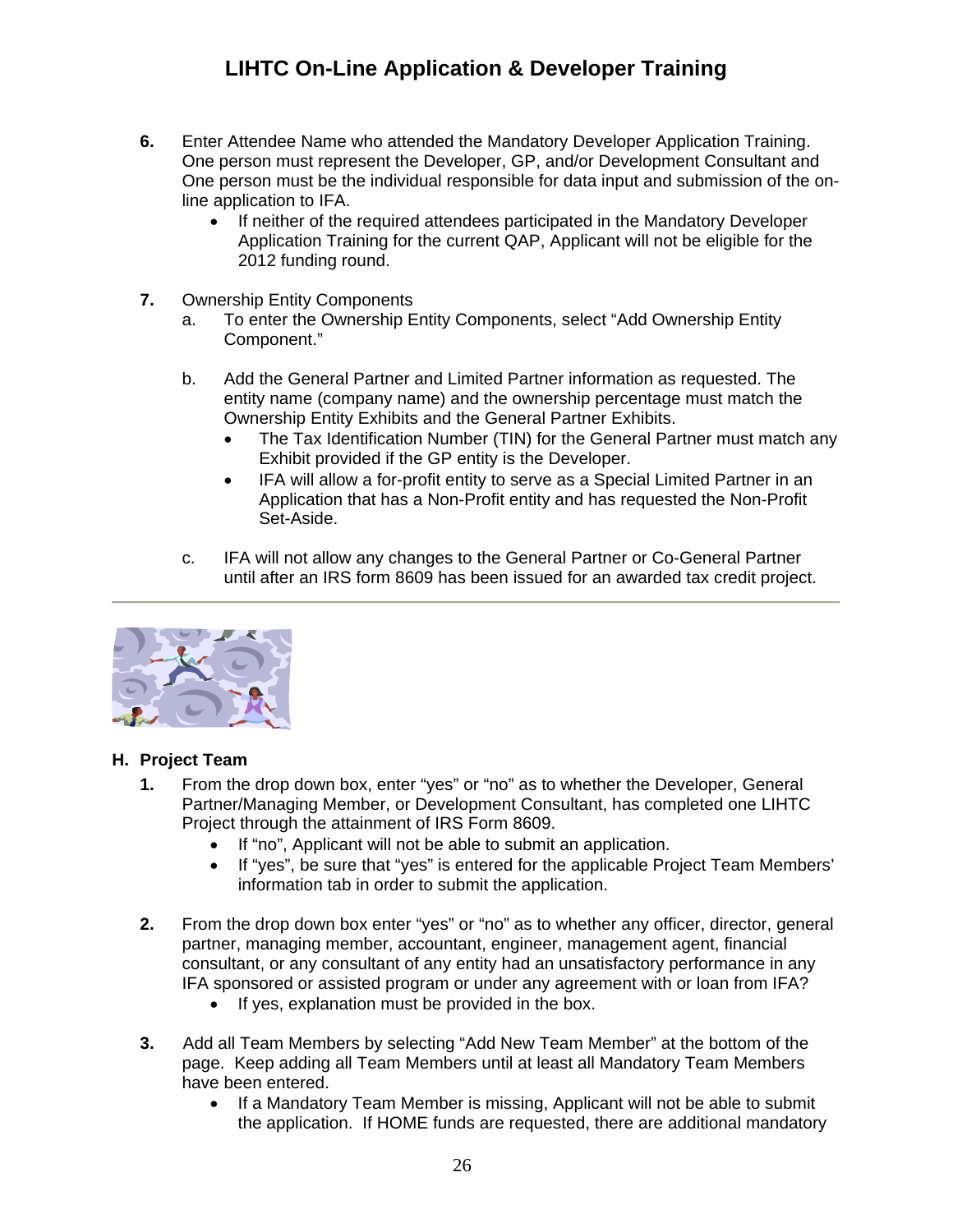team members required that are not required just for LIHTC projects without a HOME funding request.

- If there is a co-developer or co-general partner, enter as a team member.
- When entering Mandatory Team Members, a narrative box is provided for each Team Member. Enter detailed information on how that team member possesses the necessary experience to successfully complete the proposed project and all other projects under construction. Indicate whether the member has developed projects of comparable size and financing complexity as the proposed project.
- Developer and Co-Developer-(if applicable) application questions:
	- Identity of Interest (Answer yes or no) and provide explanation if yes.
	- Enter Team Member Type (Developer, Co-Developer) from drop down field.
	- Select either Legal Entity or Individual button, but not both.
	- Enter Company Name. Name must match name listed on IRS Form 8821, Exhibit 2T exactly.
	- Enter Contact First and Last Name and contact information.
	- Enter Business Type from the drop down field. Ensure the Legal Entity or Individual Selection accurately correlates to the Business Type election. For example, if Individual is selected, do not enter Corp. or Inc. as the Business Type.
	- Enter the Profit Percentage. Ensure this percentage matches any percentage listed in an Exhibit.
	- Enter the Number of Years of Related Experience as well as the Years of Section 42 Related Experience. If this experience and the response to the Developer has received an 8609 for a project in the last five years question further down in the section are entered correctly, the software will generate the applicable points in the Scoring Tab; however, should IFA determine the information provided is inaccurate, points may be reduced or eliminated accordingly for the Other-Category 3, "Development Team Experience."
	- If Developer and/or Co-Developer have a website, provide website URL(s).
	- If Developer and/or Co-Developer successfully closed in 2008-2011 an awarded tax credit project with a third party equity investment and the Syndication or Third Party closing was completed within 9 months of the tax credit award, answer "yes"; otherwise, answer no.
		- $\triangleright$  If "yes" is answered, answer questions regarding project name, award date and closing date, and provide Exhibit 14S.
		- $\triangleright$  If "yes" the software will automatically generate scoring points under the category Other-Category 3, "Development Team Experience/Efficiency." However, if IFA should become aware of false information provided or incomplete or inaccurate information was provided, IFA will remove the points from this scoring category for the project.
		- $\triangleright$  IFA will not award more points than initially requested by an Applicant. Refer to QAP Section 6 – Scoring for more specific scoring details.
		- $\triangleright$  Review the Scoring Tab to ensure all requested points in this category are reflected.
	- Answer the next questions pertaining to previous submissions of LIHTC applications to IFA and other states.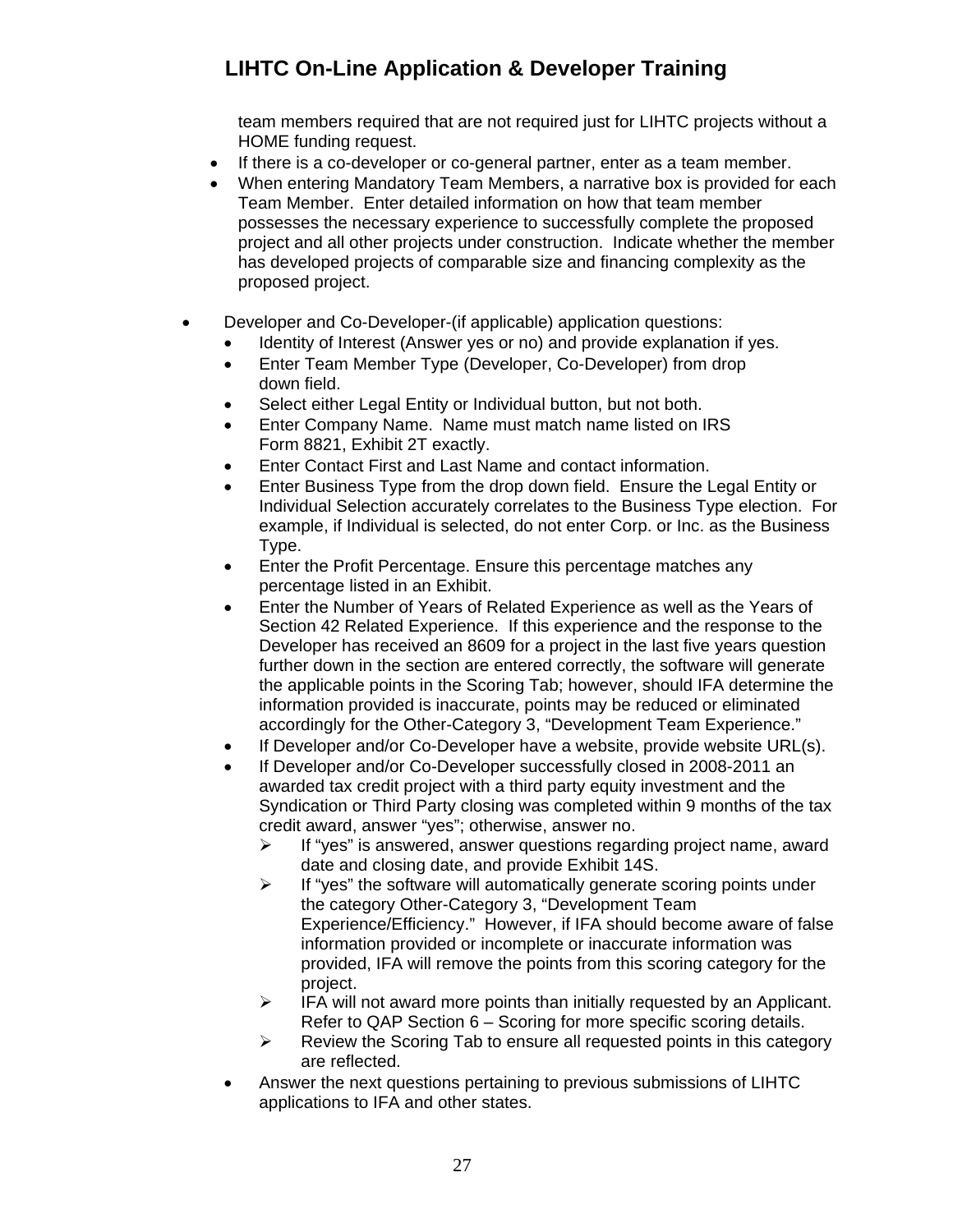- Answer yes or no as to whether the team member completed a LIHTC project in which all LIHTC units have been leased at least once, either in Iowa, or any other state.
- Answer "yes" or "no" from the drop down field as to whether the team member has completed at least one LIHTC project through 8609 within the last five years.
	- $\triangleright$  If "yes", provide project name and complete address in the box provided.
- Enter all state abbreviations where this team member has had previous LIHTC projects. This information will be compared to Exhibit 15T.
- Answer "yes" or "no" from the drop down field as to whether the team member had completed 1 LIHTC project through 8609 within the last 5 years. If the team member has completed a project through 8609 within the time frame and the number of years of section 42 experience requirements asked above are met, the software will generate the applicable points in the Scoring Tab; however, should IFA determine the information provided is inaccurate, points may be reduced or eliminated accordingly for the Other-Category 3, "Development Team Experience."
- Enter Tax Identification Number. This number must match the number on Exhibit 2T, IRS Form 8821.
- If this team member is a materially participating non-profit working with the project, then answer "yes" from the drop down box; otherwise answer "no". If yes, select Non-Profit from the IFA-approved list. In addition, please note the grayed check box the Applicant is certifying to (non-profit shall receive no less than fifty (50) percent of the combined total of the developer and consultant fee. Refer to QAP Section 4.6.4.
- If this team member is a new developer to Iowa, list the name(s) of the person(s) and agency name(s) that represented the Developer in a meeting with the LIHTC Manager at IFA.
- Enter the date of this meeting with the LIHTC Manager.
	- The date of the meeting with the LIHTC manager is only required of new developers who have never previously submitted an application to IFA.
- Answer all remaining questions and provide any requested explanations in the boxes provided for the entity.
- If State HOME funds are listed as a funding Source and also on Project Description Tab, there will be two (2) questions that must be answered "yes" or "no". If yes, explanations must be entered in the two explanation boxes provided.
	- $\triangleright$  If a development team member has applied for HOME funds to IDED, it is acceptable to mark "yes" even though IFA now administers the HOME program.
- d. **General Partner/Managing Member and Co-General Partner** (if applicable)
	- Same information requested as listed (a) above.
- e. **Management Company**
	- Same information requested as listed in (a) and (b) above.
	- Ensure the Management Company/Manager has at least one year's experience of successfully managing a Section 42 property. At least 1 years' experience must be listed or the applicant will not meet threshold.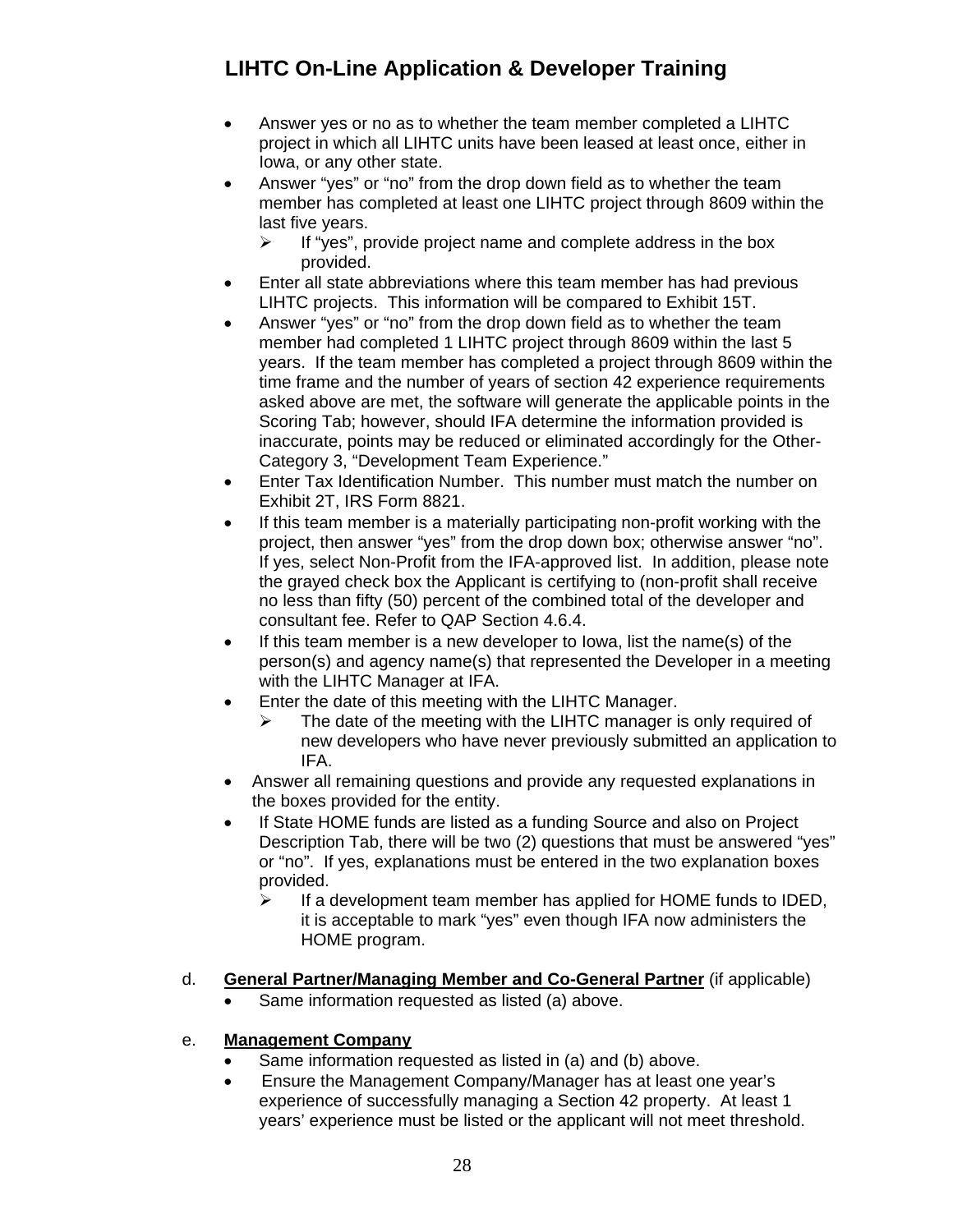## f. **Energy Consultant**

- Answer "yes" or "no" to the Identity of Interest question.
- Select Team Member Type from the drop down field.
- Select Team Member button. Either Legal Entity or Individual.
- Enter Company Name and Contact information.
- Enter Business type. Do not enter Corp. or Inc. if Team Member is an Individual.
- Enter Years of Related Experience and Years of Section 42 Related Experience.
- Enter a Website URL if applicable.

A signed energy consultant agreement is not required at the time of application submission. The Exhibit 9T refers only to the project development consultant.

### g. **Tax Accountant**

Same as (d) above.

### h. **Tax Attorney**

Same as (d) and (e) above.



### <span id="page-28-0"></span>**I. Project Amenities**

- **1.** Enter a detailed description of the current use of the property, all adjacent property land uses, and surrounding neighborhoods in the description box provided at the top of the page.
	- If the site(s) include any detrimental characteristics, the Applicant must provide a remediation plan and budget, subject to IFA's approval at its sole discretion, to make the site suitable for the Project. Refer to QAP Appendix 1, H.

### **2. Market Appeal Characteristics**

(Check all that apply for scoring categories requested by the Applicant) Characteristics must be provided at no cost to tenants and enhance market appeal and promote long-term viability. Refer to QAP Section 6 Scoring for more detailed scoring information.

Once a box is selected, a description will populate showing the current QAP requirements that must be met and what the Applicant is agreeing to comply with throughout the extended use period. If the Application includes an additional box asking for equipment specification or additional information, enter the requested information. Selections will generate points in the Scoring Tab of the application for Building Characteristics, Category 1, Market Appeal. Check the Scoring Tab prior to submitting the application to ensure the elections made here are shown correctly.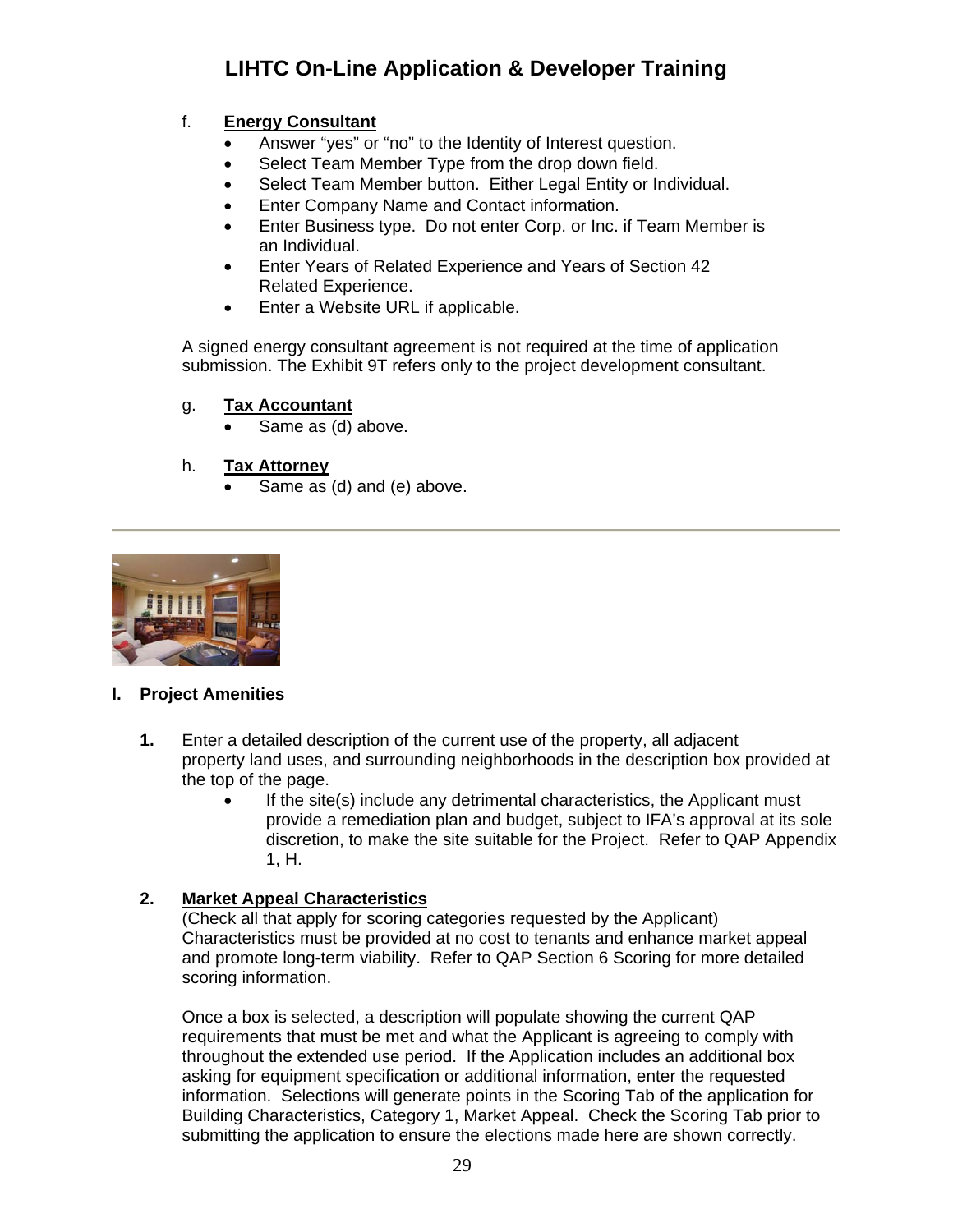- **Fitness/Exercise Room**
- Exercise Room with 24 hour Access
- Health Education
- Gardening Area
- Contests to Promote Wellness
- Bike Racks
- **Walking Path (Older Persons projects only)**
- School Route Safety (Family projects only)
- **Ownership Entity Participates in Health Initiative**

### **3. Other Market Appeal Amenities**

- a. Selections will generate points in the Scoring Tab of the Application for Building Characteristics, Category 1, "Market Appeal". Check the Scoring Tab prior to submitting the application to ensure the elections made here are shown in the Scoring Tab. Refer to QAP Section 6 – Scoring. IFA will not award more points than requested.
	- **In-Unit Laundry space with washer/dryer hook-ups**
	- **In-Unit Microwave**
	- **Security System**
	- **Medical Alert System (elderly projects only)**

#### **4. Construction Characteristics** (check all that apply)

a. Exterior Construction – Durability

Check all boxes that apply to the exterior construction materials that will be used. Scoring points will be generated by the software for Building Characteristics, Category 4, "Construction/Unit Characteristics" and shown in the Scoring Tab based upon the checked boxes. Refer to QAP Section 6-Scoring.

- All items selected must be supported in any Exhibits provided. If IFA determines incorrect information was marked in the application compared to Exhibits, scoring will be adjusted accordingly.
	- **Doors**
	- **•** Window Sills
	- **-** Community Room
	- Main Entrance Areas must be designed with a foyer and equipped with a remote security and intercom system to each unit to control entry to common areas; or a covered entry and storm door for unit main entrance to exterior.
	- **Storage Units**

#### **5. Other Site Amenities** (check all that apply)

- a. Community Building
- b. Garages
	- Answer whether rent will be charged
- c. Surface Parking
	- Answer whether rent will be charged
- d. Underground Parking
	- Answer whether rent will be charged
- e. Mark all amenities listed that will be included at the Project: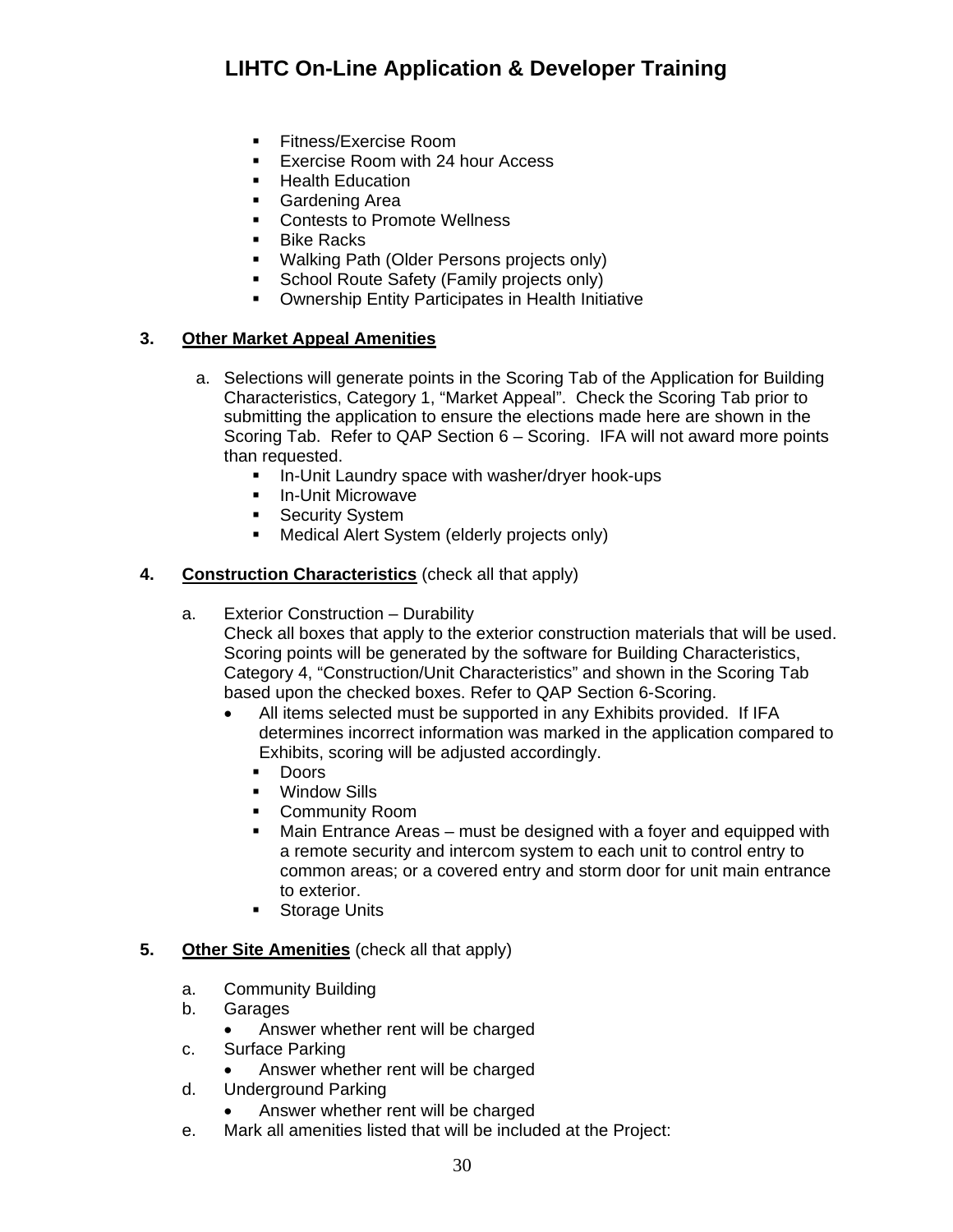- **Beauty Salon/Barber**
- **•** Clubhouse
- Craft/Game Room
- **Laundry Room**
- **-** Library
- **Media Center Room**
- On-site leasing office
- **Playground Area with Commercial Equipment**
- Picnic Area/Tables
- **Security Locked Building**
- **Swimming Pool**
- **Dining Room**
- **24-Hour On-Site Resident Manager**
- Gazebo
- f. Other
	- Enter an amenity being provided that is not listed as an option in the Application.
- g. Description
	- Describe difference between Low-Income & Market-rate Unit Amenities in the box provided. If not applicable, put not applicable.

For 2-5 above, once a box is selected, a description will populate showing the requirements that must be met and the compliance specifications for the Applicant. Some selections require more specification of equipment or further information to be entered in the additional specification box provided.

### **6. Other Interior Apartment Amenities** (check all that apply)

- a. Check all boxes for the amenities that will be provided by the Owner.
	- Ceiling fans
	- **Dishwasher**
	- **Garbage Disposal**
	- Kitchen Exhaust Fan
	- Range
	- **Refrigerator**
	- Carpet
	- Vinyl
	- Wood
	- **Ceramic Tile**
	- Other (must list in box provided)
	- **Heating/Cooling (type must match utility allowance Exhibit)**
- b. QAP required amenities will automatically be checked and grayed out.

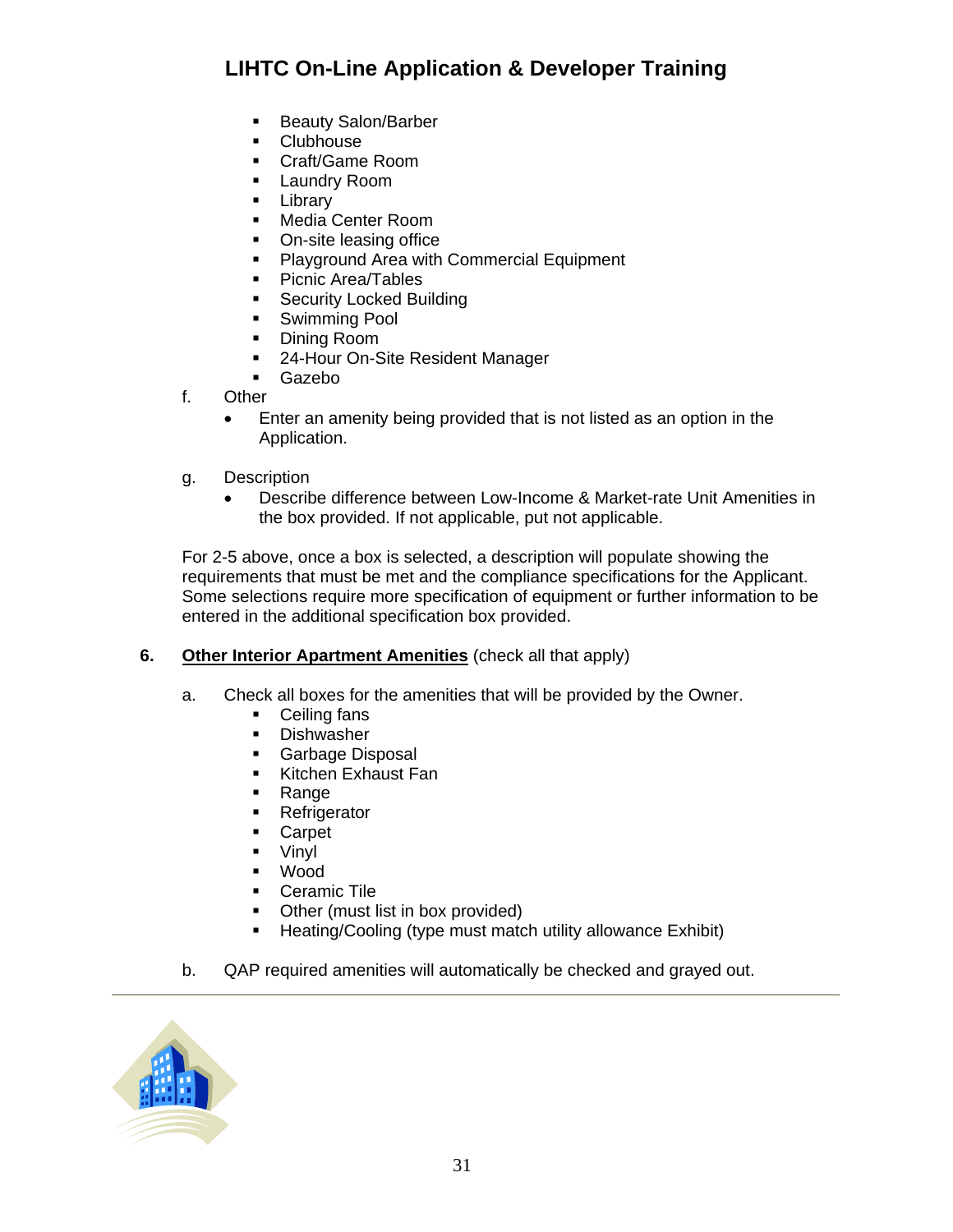## <span id="page-31-0"></span>**J. Buildings**

## **1. General Building Informaiton**

- a. HOME funds will be used; Applicant must select whether the HOME units will be fixed or floating units from the drop down box.
- b. Select box if an exception was requested and approved for the minimum square footage as required in QAP, Appendix 1.

## **2. Address Information**

- a. To add building(s) information, select "Add New Building".
	- Enter all address information in the boxes.
	- When entering the zip code, a 9 digit zip code must be entered. The "blue" zip code reference is a link to the United States Postal Service that will help you find the complete 9 digit zip code.
	- For the building that contains the "Primary Address" for all buildings, check the box, "Primary Address". Note: If requesting scoring points for Location Near Services, the Primary Address must be used in the maps provided to IFA under Exhibit 3S.
	- If this is an acq/rehab or rehab project that has buildings that have been part of a low-income housing tax credit project in a prior year, enter "yes" from the drop down field and enter the Building Identification Number (BIN).
	- If a prior LIHTC project, the same BIN numbers previously assigned will remain with each building.
	- If a prior LIHTC project with existing LURA is awarded, the maximum restrictions between the existing LURA and the new LURA will be enforced.
	- If combining prior LIHTC projects into one project, contact IFA for assistance on how to proceed based on the LURA restrictions for each LIHTC project and how the combining of more than one project into one new tax credit project can be accomplished with the LURA restrictions.
	- Continue to add buildings until all buildings in the project have been entered.

## **3. Other Information**

- Select whether building is "new" or "acquired".
- Enter the number of stories.
- Enter the number of handicapped accessible units in the building, 5% of all units required to be handicapped accessible.
- Enter the number of hearing and visually handicapped accessible units in the building, 2% of all units required to be hearing and visually handicapped accessible in addition to the 5% listed above.
- Enter the Acquisition and Rehabilitation Costs (if applicable). These amounts from all buildings will be combined on the Costs and Credit Calc Tab in the Rehabilitation line item under Construction Costs.
- Enter the Date Placed in Service by Previous Owner (if Acquisition/Rehabilitation). If a prior LIHTC project, use date from 8609 for each building.
- **•** Enter the estimated Placed in Service Date.
- Enter Date Constructed.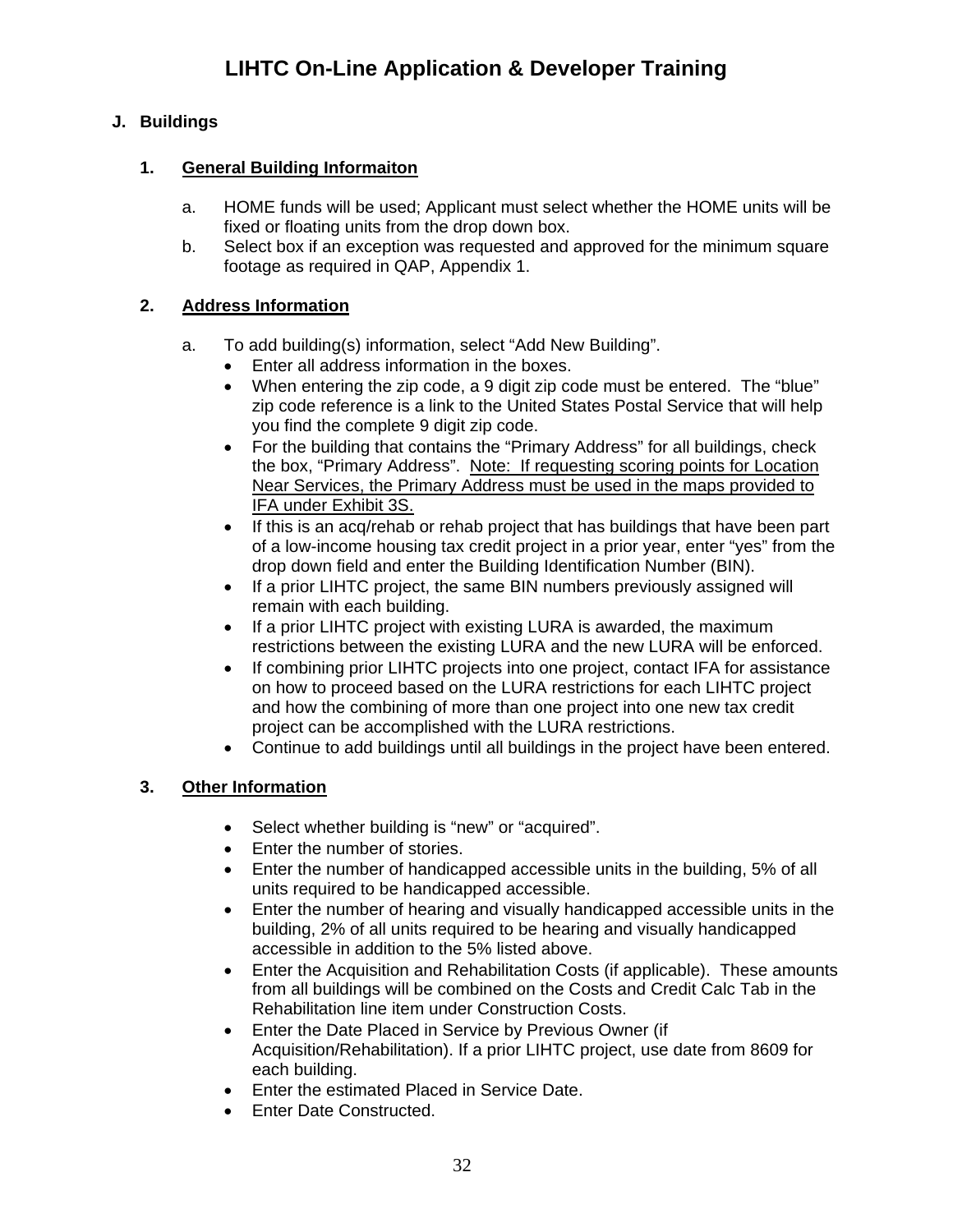- Enter Type of Control information. This must match the type of control entered on the Site Control Tab.
- Answer "yes" or "no" from drop down field for the question, "If any building in the Project consists of 4 or fewer units, will any unit in such building be occupied by the owner of such building or any person who is related to such owner?"
- If building is common space only, check the box; otherwise do not.
- For projects that have a project-based rental assistance contract and the rents exceed the LIHTC rent, check the "Extend Rent Limit" box and enter the Contract Number(s) in the box provided.

### **4. Qualified Basis**

- Enter the acquisition costs, if applicable.
- Enter the new/rehab costs, if applicable. The amount entered will carry over to the Cost/Credit Calc. Tab – Rehabilitation.

### **5. Utilities included in rents**

- Enter all utilities included in the rent (paid by the Owner). If all utilities are paid by the owner, then a \$0 utility allowance will be entered in the unit section.
- All utilities must be marked and the type indicated (electric or gas heat, electric or gas water heater, etc…) by bedroom size. It must match Exhibit 11T if there is a utility allowance.
- If geo-thermal heating/cooling is the heating and cooling source, then use electric heat on the PHA utility allowance chart if geo-thermal is not shown and the tenant will be paying for heating and cooling.

### **6. Building Features** (includes)

- a. Check the boxes that apply to the building features. If the building will include an elevator; enter the number in the box provided
	- **Elevator(s)**
	- **Accessory Building(s)**
	- **Commercial Facilities**
	- **•** Other Facilities

## **7. Square Footage Information**

- a. The Residential Square Footage will populate from the unit(s) screen.
	- Enter the common space square footage and any commercial/retail square footage in the boxes provided.
	- Gross floor square footage will automatically calculate.
	- Reminder: A manager's unit with no rent charged is common space unless the Applicant plans on having the unit a LIHTC unit and the manager is income eligible and a qualified LIHTC resident.
	- If Applicant needs to advise IFA regarding any concerns or provide additional information concerning the building, remarks can be entered in the box provided.
	- Square footage must match related Exhibits.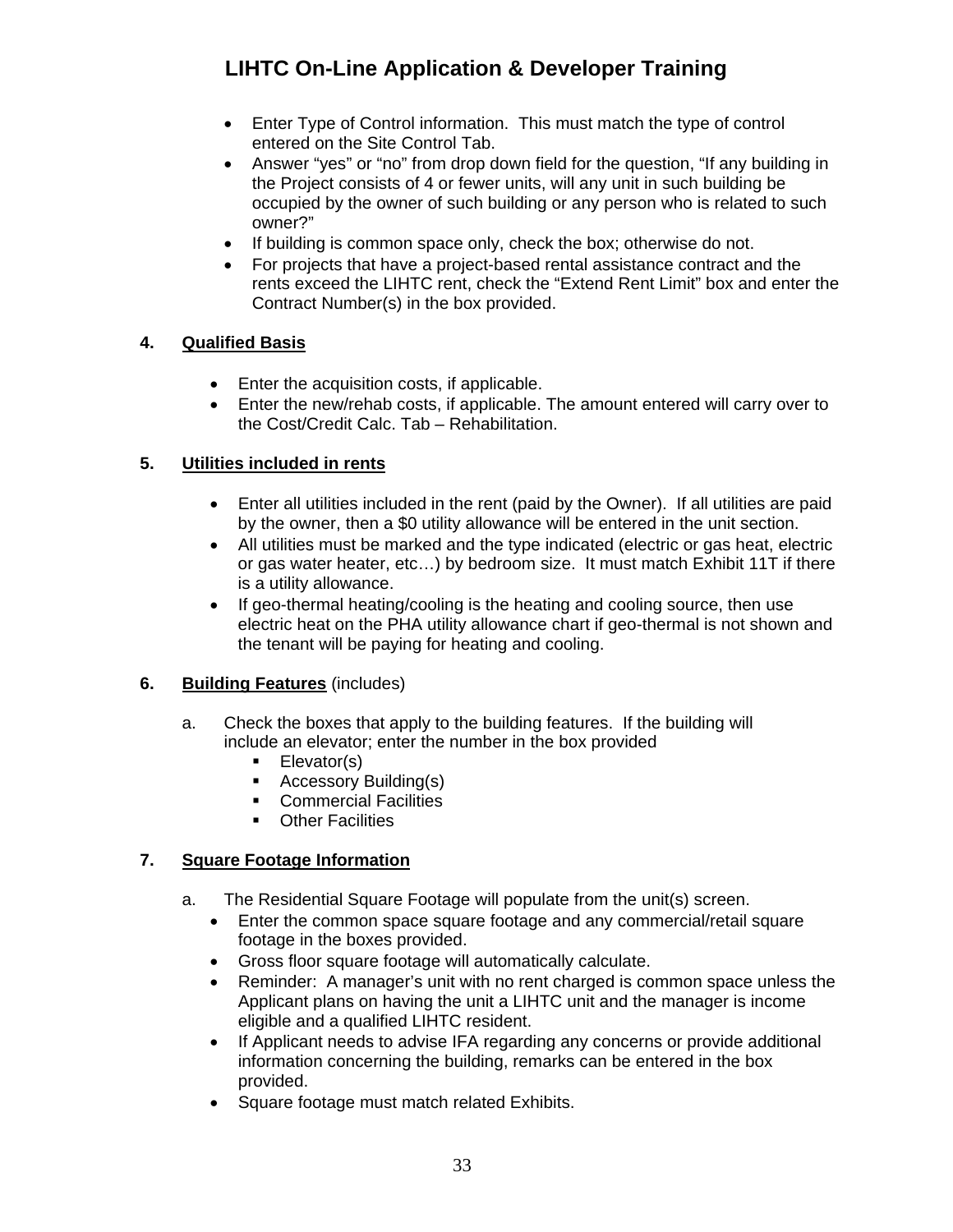## **8. Units**

- a. To enter units, select "Add New Unit".
	- Enter the type of unit from the drop down fields.
	- Enter the number of bedrooms and bath from the two drop down fields.
	- Enter the net square footage of the unit. This should match the building plans.
	- Unit number is not required at the time of threshold application.
	- Enter the income level of the unit from the drop down field.
	- Applicable scoring items from Resident Profile, Categories 1 & 2, "Services Lowest Income Residents and "Mixed Income Incentive" will be computer generated based upon information entered into the Application.
	- If a scattered site project and the project is having 20% of the units serve tenants at 40% AMI, all sites must have 40% AMI units. If unit will be a HOME unit, check the box.
	- The Fair Market Rent (FMR) will be shown for your use. Please note if requesting points for all LIHTC unit rents being set at or below FMR, then pay close attention to the FMR information and the Gross Rent information (Total Housing Expense) shown after entering Monthly Rent and Utility Allowance. If this scoring item was selected on prior tab and the Total Housing Expense on any LIHTC unit exceeds the Fair Market Rent, zero points will be awarded.
	- Enter the Monthly Rent and the Utility Allowance. The Total Housing Expense will populate and cannot exceed the Rent Limit unless the project has a project-based rental assistance contract and the exceed rent limit was previously entered along with the contract number.
	- Select "yes" or "no" from the two drop down fields regarding handicapped and visually/hearing handicapped accessible units. If requesting points for handicapped accessible units, then ensure the correct number of handicapped accessible units have been marked "yes" to receive the scoring points sought.
	- Enter the Home Type (income level) from the drop down box if a HOME unit.
	- Enter the Home Unit Cost if a HOME unit.
	- When adding units, enter the number of units of the same type at one time to prevent having to enter each unit individually. This is only if the units are of the same type and size.
	- $\bullet$  If a project will have a need for a manager 24/7 at the project, then Applicant must decide if the manager's unit will be rent-free, market rate, or a LIHTC unit. If a LIHTC unit, do not mark as a manager's unit. If a manager's unit will be rent-free, then it is common space and will not be shown as a unit. Ensure that 24/7 is also marked on the project amenities tab if a manager's unit.



## <span id="page-33-0"></span>**K. Funding Sources**

- **1.** To enter funding sources, select "Add new Funding Source".
	- Enter the Type of loan from the drop down field.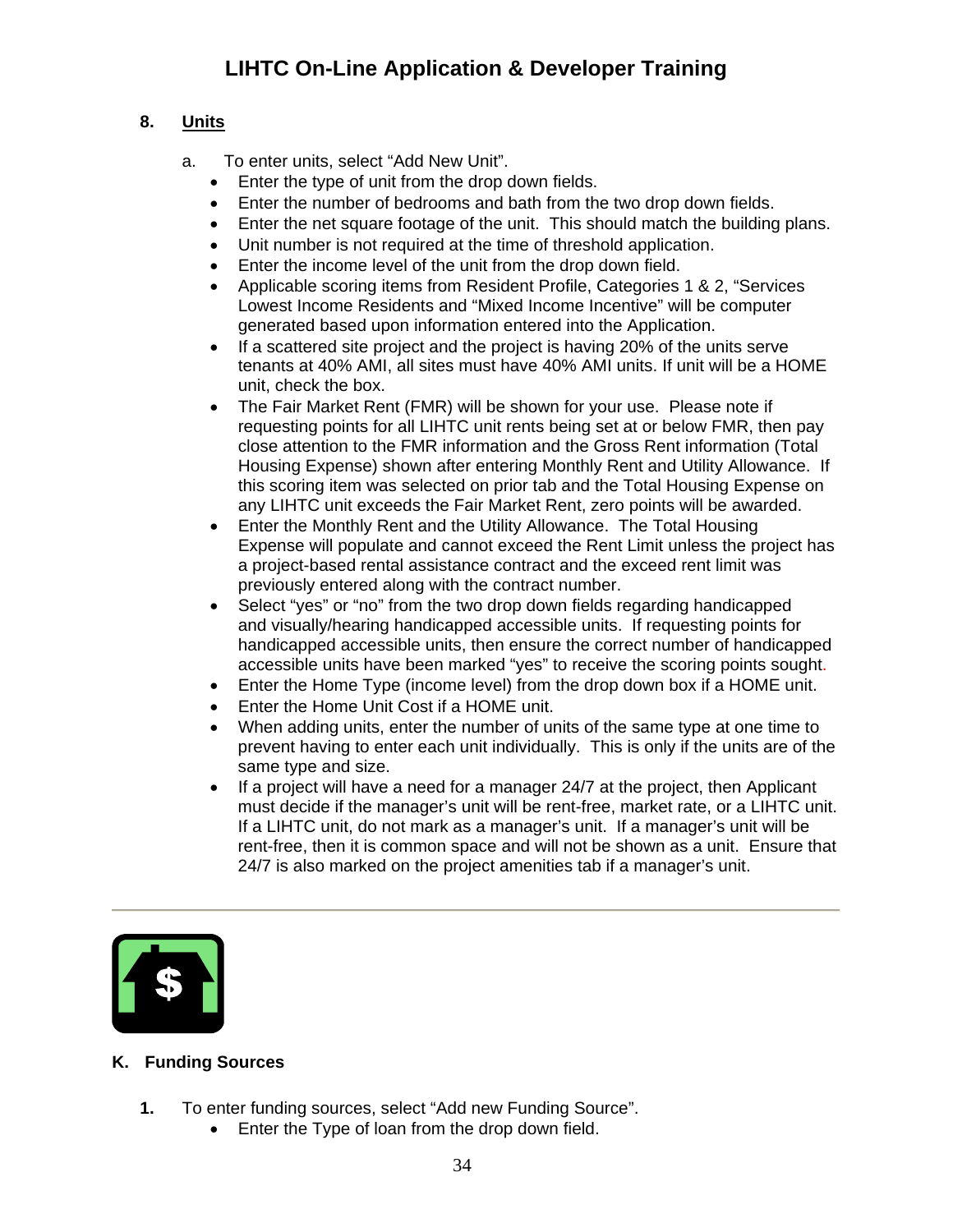- Enter the Source and amount of the loan.
- If non-amortizing, place a check in the box.
- **Enter the Rate, Term, and Amortization Period.**
- Select "yes" or "no" from the drop down field to indicate whether funding source is used for HOME Match (if applicable).
- For non-amortizing and amortizing loans, enter the debt service amounts for years 1-15. Enter for years 1-20 if a HOME loan.
- If entering an "Other" funding source such as EZ Credit Proceeds, list the amount only.
- c. A developer loan can be used to meet the DSCR requirements, but the debt must be foreclosable (legal note with valid, recorded mortgage). Flexibility is allowed concerning the amortization so interest only payments are ok during the first initial 15 years. In many projects the HOME funds are structured with interest only payments and varied principal payments.
- d. Polk County Housing Trust Fund money, if structured as a loan, would not reduce the eligible basis.
- **2.** Enter the estimated pricing on sale of the Federal Tax Credits. This pricing must match commitment letter from investor.
	- The syndication price will be used by IFA to determine points under Other, Category 3, Syndication Price. Refer to QAP Section 6.
- **3.** Enter the sum of all contributions from a qualified government entity or political subdivision derived from a federal source to the Total Federal Contributions box. Entering an amount in this selection will require Exhibit 5S. Read Exhibit 5S carefully to verify the funding source is an allowable government entity or political subdivision source and the amount of the contribution is figured correctly. Exhibit 5S must be completed and executed by the required City/County representative. Check the Scoring Tab prior to submitting the application to ensure the elections made here are shown in the Scoring Tab. Refer to QAP Section 6, Resident Profile, Category 3. IFA will not award more points than requested.
- **4.** Enter the sum of all contributions from a qualified government entity or political subdivision NOT derived from a federal source to the Total Local Contributions box. Entering an amount in this selection will require Exhibit 5S. Read Exhibit 5S carefully to verify the funding source is an allowable government entity or political subdivision source and the amount of the contribution is figured correctly. Exhibit 5S must be completed and executed by the required City/County representative. Check the Scoring Tab prior to submitting the application to ensure the elections made here are shown in the Scoring Tab. Refer to QAP Section 6, Resident Profile, Category 3. IFA will not award more points than requested.
- **5.** The Match for HOME projects amount will automatically calculate with the funding sources that were marked as HOME Match. All projects within a HOME Participating Jurisdiction are required to have a 25% match to the amount of State HOME funds requested. Applicable projects must meet this requirement in order to meet State HOME requirements and submit the application.
- **6.** The Iowa Finance Authority's Multifamily Loan Program Term Sheet is being provided at the Developer Training Sessions. This Loan Program offers Construction Financing for LIHTC projects.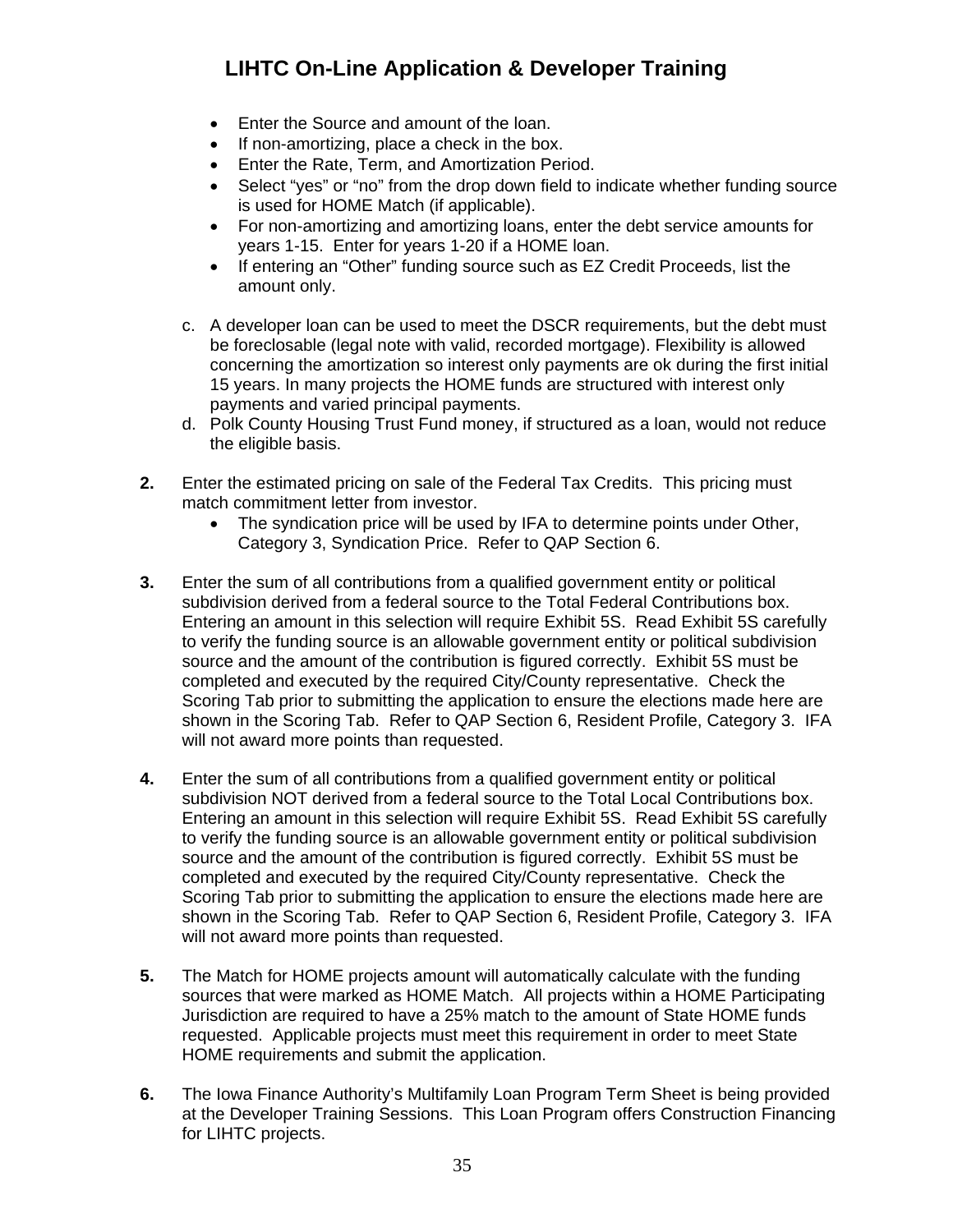

## <span id="page-35-0"></span>**L. Costs and Credit Calc**

- **1.** Purchase Land and Buildings
	- Enter the estimated total cost for each line item in the first column, and any portion of that total into the eligible basis box(es). The 30% PV column is only for acquisition eligible basis items. The total of costs in 30% PV column and the 70% PV column amount of each line item cannot be larger than the initial estimated total cost for the same line item.
- **2.** Site Work
	- Enter the estimated total cost for each line item in the first column, and any portion of that total into the eligible basis box(es). The 30% PV column is only for acquisition eligible basis items. The total of costs in 30% PV column and the 70% PV column amount of each line item cannot be larger than the initial estimated total cost for the same line item.
- **3.** Construction
	- Enter the estimated total cost for each line item in the first column, and any portion of that total into the eligible basis box(es). The 30% PV column is only for acquisition eligible basis items. The total of costs in 30% PV column and the 70% PV column amount of each line item cannot be larger than the initial estimated total cost for the same line item.
	- Any amount of Enterprise Zone Rebate or Energy Rebate will be subtracted from eligible basis as well as the total project costs.
- **4.** Professional Fees
	- Enter the estimated total cost for each line item in the first column, and any portion of that total into the eligible basis box(es). The 30% PV column is only for acquisition eligible basis items. The total of costs in 30% PV column and the 70% PV column amount of each line item cannot be larger than the initial estimated total cost for the same line item.
- **5.** Interim Costs
	- Enter the estimated total cost for each line item in the first column, and any portion of that total into the eligible basis box(es). The 30% PV column is only for acquisition eligible basis items. The total of costs in 30% PV column and the 70% PV column amount of each line item cannot be larger than the initial estimated total cost for the same line item.
- **6.** Financing Fees and Expenses
	- Enter the estimated total cost for each line item in the first column, and any portion of that total into the eligible basis box(es). The 30% PV column is only for acquisition eligible basis items. The total of costs in 30% PV column and the 70% PV column amount of each line item cannot be larger than the initial estimated total cost for the same line item.
- **7.** Soft Costs
	- Enter the estimated total cost for each line item in the first column, and any portion of that total into the eligible basis box(es). The 30% PV column is only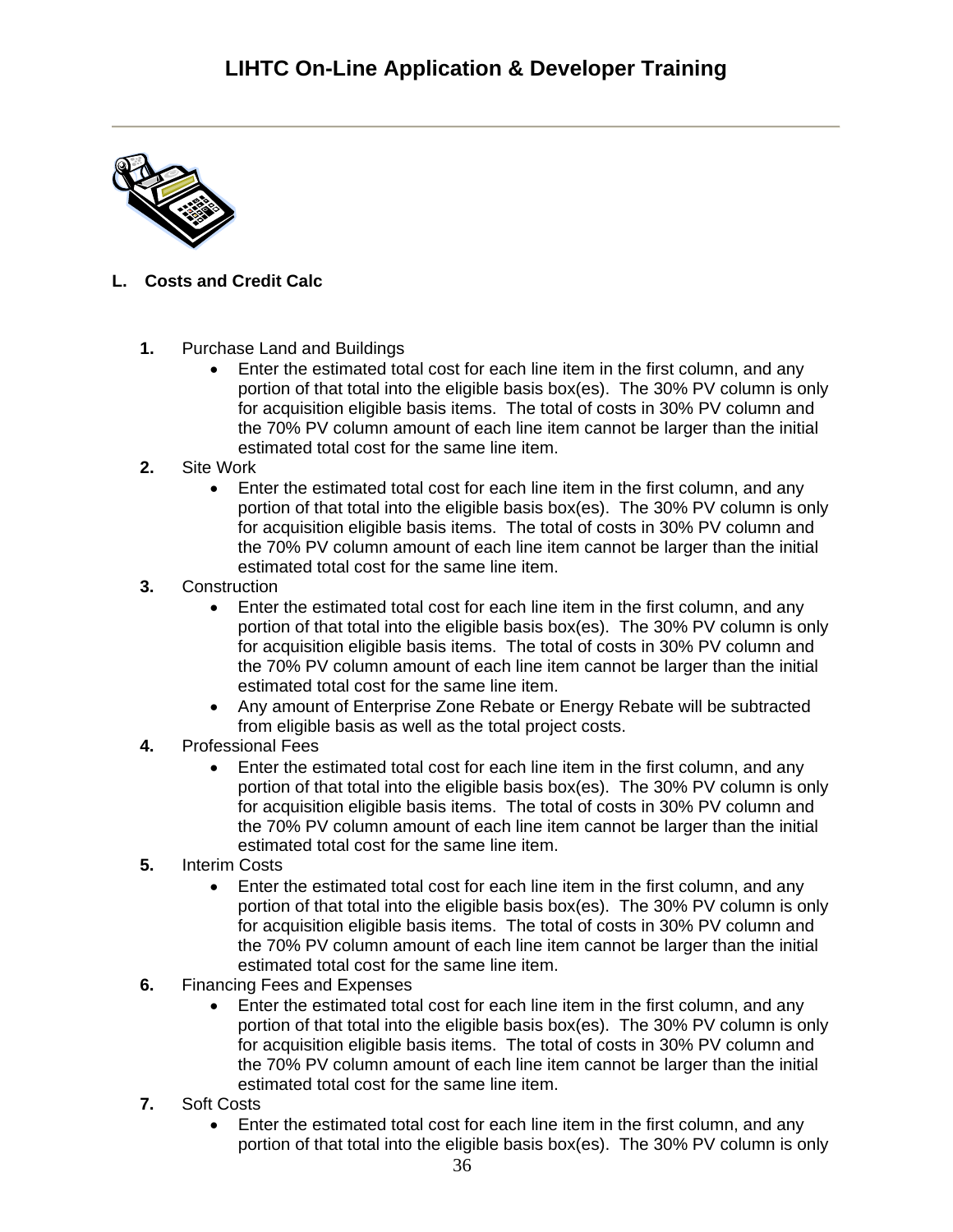for acquisition eligible basis items. The total of costs in 30% PV column and the 70% PV column amount of each line item cannot be larger than the initial estimated total cost for the same line item.

- **8.** Syndication Costs
	- These costs are not eligible basis items.
- **9.** Developer's Fees
	- Enter the estimated total cost for each line item in the first column, and any portion of that total into the eligible basis box(es). The 30% PV column is only for acquisition eligible basis items. The total of costs in 30% PV column and the 70% PV column amount of each line item cannot be larger than the initial estimated total cost for the same line item.
	- Refer to QAP Sections 4.4 & 4.6.1-4.6.4.
- **10.** Project Reserve
	- These costs are not eligible basis items.
	- Refer to QAP Section 4.3.1.
- **11.** Credit Calculation Using Equity Gap
	- Verify total project costs and all funding sources plus expected syndication equity match exactly. Application will not be able to submit if there is even \$1 difference.
- **12.** Credit Calculation
	- The lower of the equity gap calculation or eligible basis calculation will be listed here.
- **13.** Actual Credits Awarded to Date
	- This will be \$0 until tax credits have been awarded for the 2012 round.
- **14.** Remarks concerning Project Costs and Credit Calculation
	- Add remarks regarding this screen's data as applicable.

### <span id="page-36-0"></span>**M. Projected Operating Costs**

- **1.** Enter project operations amounts in Section I IV for Year 1.
	- Property taxes must be entered separately for years 2-14.
	- Total Operating Expenses, Total Units, and Per Unit Per Month(PUPM) will populate. Refer to QAP Section 4.2.1 and 4.2.2 for per unit per year operating cost requirements (not including taxes, reserves, or resident support services).
	- Refer to QAP Section 4.3.2 for Replacement Reserve requirements.
- **2.** Enter any remarks concerning projected operating costs in the box provided.
- **3.** For Rose Programs, the monthly escrow must be shown as a monthly expenditure. Do not net the monthly/annual savings out of rents.
- **4.** If providing Monitored Video Security System and/or Medical Alert System, these expenses must be listed in the operating costs.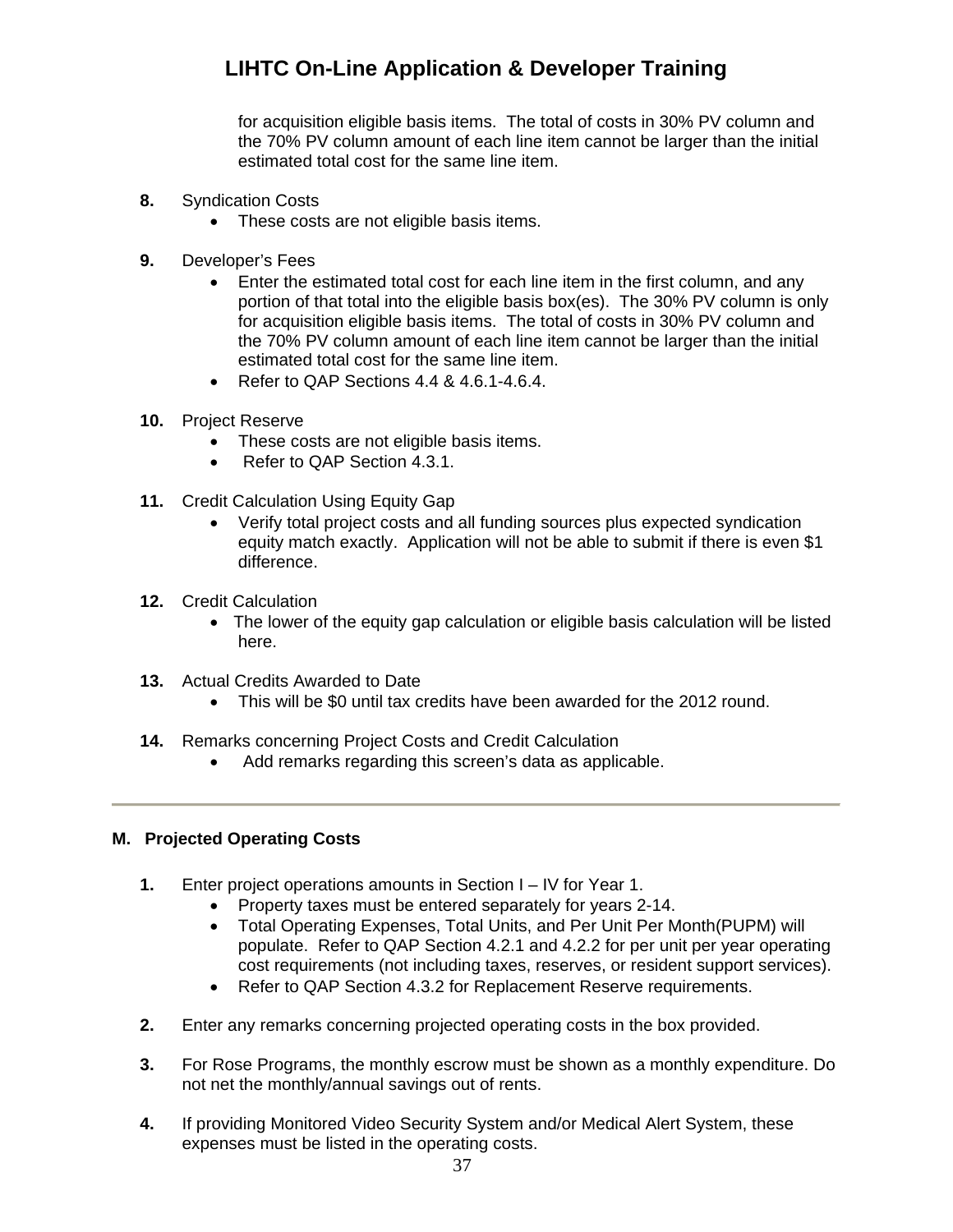

## <span id="page-37-0"></span>**N. Projected Cash Flow**

- **1.** Enter the Income Inflation, Expense Inflation, and Vacancy Rate. Review QAP Section 4.1.1 and 4.1.2 for the minimum requirements.
- **2.** Enter any Operating Income that is separate from monthly rent. The Total Gross Income Potential, Vacancy Allowance, Net Rental/Other Income, Total Operating Expenses, and Net Operating Income will populate.
- **3.** Debt Service from funding sources will populate.
- **4.** Net Cash Flow and the Debt Coverage Ratio will populate. Refer to QAP Section 4.1.3 for Debt Service Coverage Ratio requirements.
- **5.** To show taxes that do not accelerate at a 3% rate on the cash flow, manually post the annual property taxes. There must be some accelerator.
- **6.** If a project receives tax abatements, enter the amount of net amount of taxes which could be zero. The Debt Service Coverage Ratio requirement must still be met.



## <span id="page-37-1"></span>**O. Financial Feasibility**

- **1.** This Tab provides an overview of all financial feasibility factors. If operating expenses, operating reserves, replacement reserves, and/or a debt service coverage ratio are outside the prescribed ranges of IFA's current QAP requirements, project will be considered infeasible unless documentation is provided to support if permitted by the QAP.
	- Unit cost caps apply to all projects regardless of income mix. Mixed Income projects must meet the unit cost cap.
	- Provide answers or explanations as appropriate.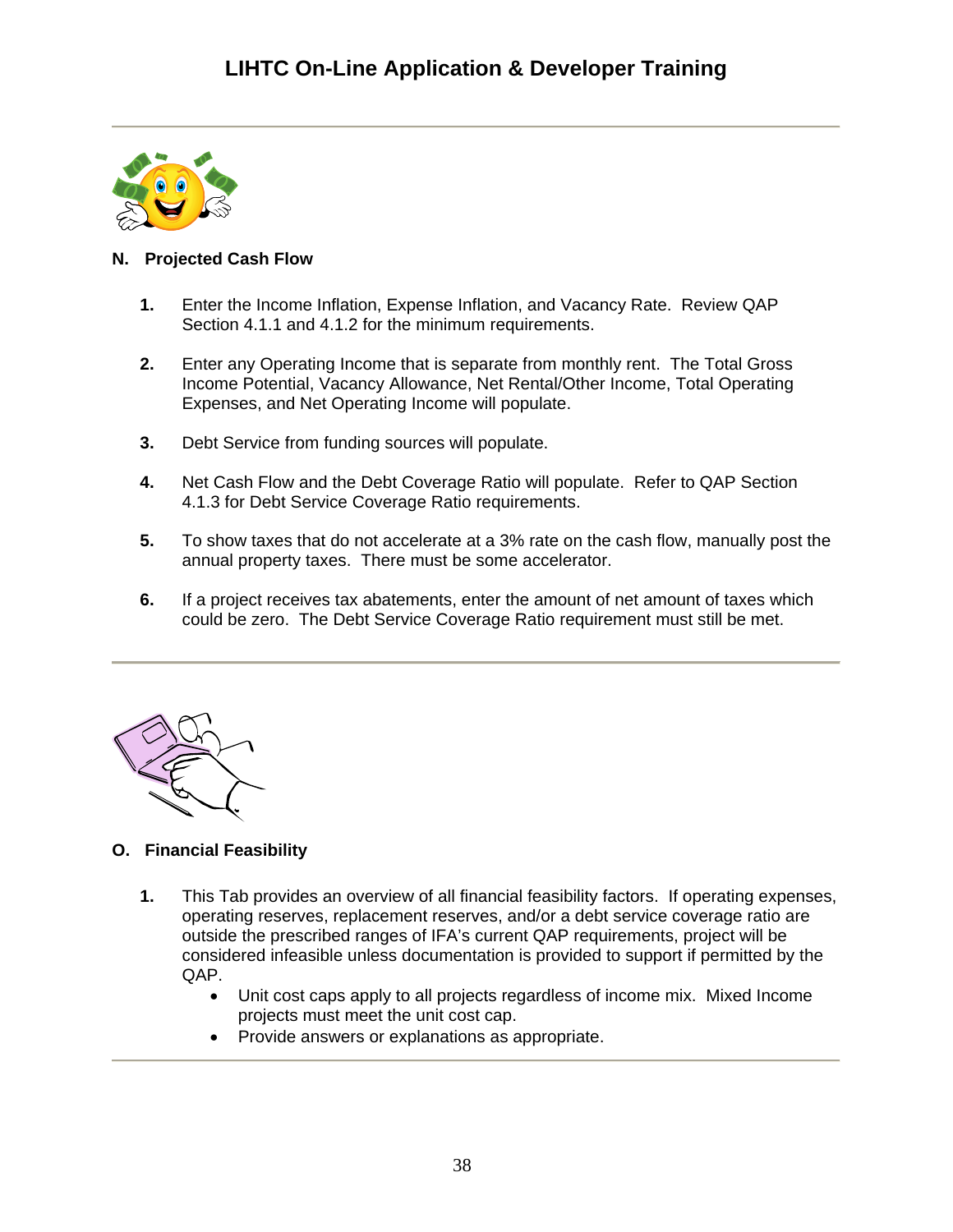

## <span id="page-38-0"></span>**P. Scoring**

- **1.** Once all sections of the application have been entered, the Scoring Tab will list all points requested as a result of the application entries. Review this closely prior to submission as scoring points are not correctible deficiency items for 9% competitive applications. Again, the score shown at the time of the Applicant's submission of the application is not the final score as IFA will review the application and Exhibits to determine the final score for each project.
	- After reviewing the Scoring Tab, if it is still unclear as to how points were calculated, please contact IFA **prior** to submission of the application. No further discussion can occur on scoring items once the application has been submitted.
	- Must select box indicating you have reviewed the scoring tab and agree to the points requested.
- **2.** Some 9% scoring categories are not available to 4% applications.
- **3.** Review QAP Section 6 for all available scoring categories.



## <span id="page-38-1"></span>**Q. Exhibits**

<http://www.iowafinanceauthority.gov/index.cfm?nodeID=37788&audienceID=1>

- **1.** In addition to entering all application fields, required IFA Exhibits are required and considered part of the application. There are Threshold Exhibits (T), Building Exhibits (B), Set-Aside Exhibits (SA), and Scoring Exhibits (S).
	- Any IFA required form is listed in the on-line application and IFA's website.
	- Do not use previous year forms. All IFA forms for the current allocation round are available in the on-line application and on the IFA website. Prior year round forms are outdated and will not be accepted.
- **2.** The Exhibit Tab will show the required Exhibit Checklist. This is created based upon the applicant information entered. Exhibits list should make sense based upon the information entered. If not, review the application and make appropriate corrections prior to application submission.
- **3.** If Applicant has a document believed to be a required Exhibit that is not listed on the Exhibit Checklist, review the application, Appendix K, and the QAP. If further questions, contact IFA prior to submission of the application.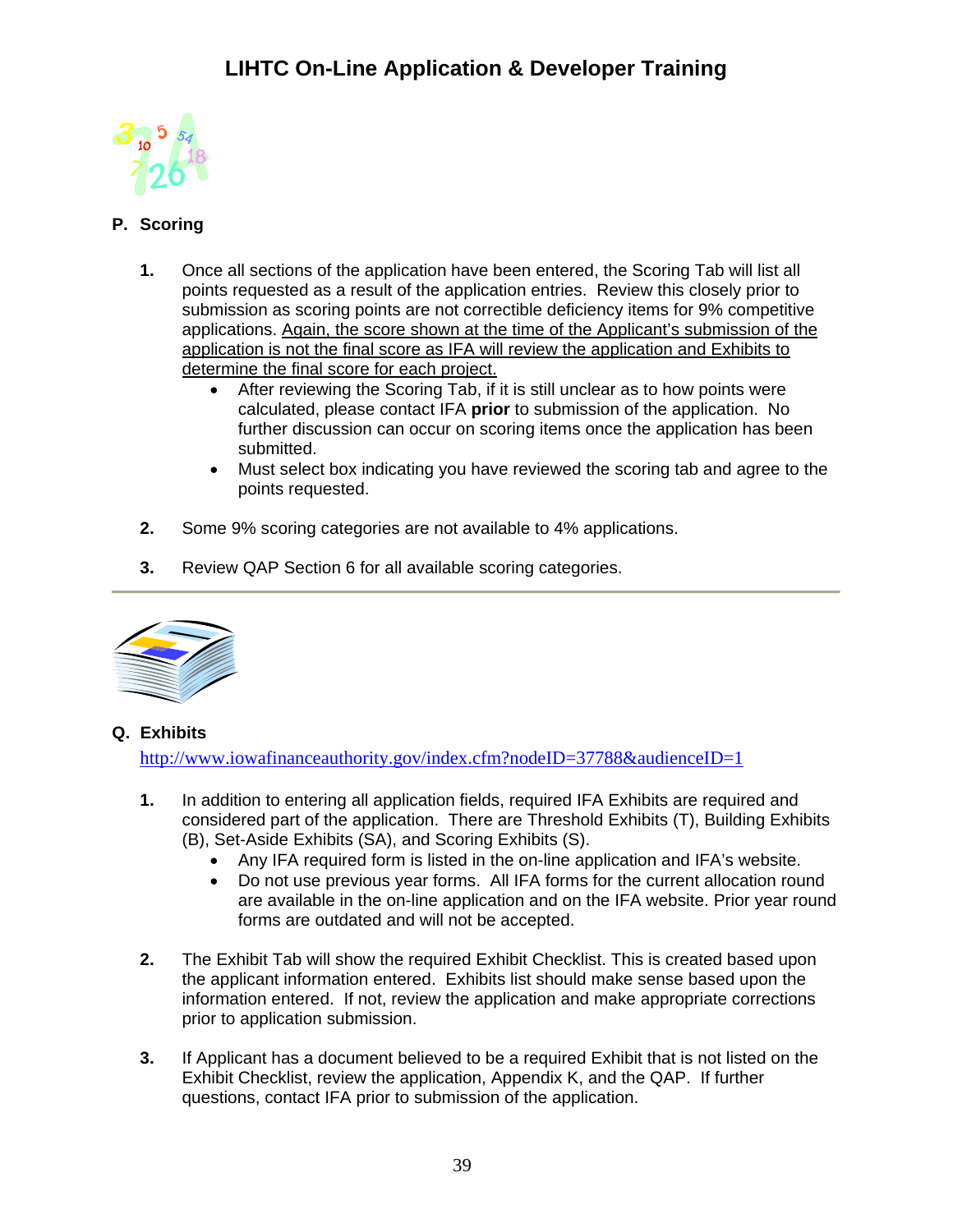- <span id="page-39-1"></span><span id="page-39-0"></span>**4.** IFA LIHTC 2012 Exhibits overview is provided below and a listing of Exhibits are provided in Appendix K.
	- a. **Threshold Exhibits (T)**

## **Exhibit 1T – Applicant Certification (IFA FORM) – Revised 2012**

[http://www.iowafinanceauthority.gov/documents/resources/1T\\_\\_Application\\_Certifi](http://www.iowafinanceauthority.gov/documents/resources/1T__Application_Certification_2011_1EADDF945BE73.doc) [cation\\_2011\\_1EADDF945BE73.doc](http://www.iowafinanceauthority.gov/documents/resources/1T__Application_Certification_2011_1EADDF945BE73.doc).

Architect & Developer/Co-Developer – Building Codes and Standards, Size and Cost of Land

- Add Project Name.
- Add Name of Architectural Firm & Name of Architect listed in the application
- Architect must check the box acknowledging the % of handicapped accessible units the Applicant has committed to in the LIHTC application.
- Architect must sign. (Must be same person listed in application).
- Add name of Developer and Co-Developer (if applicable).
- Add name and title of authorized signature for the Developer and Co-Developer in the spaces provided.
- Developer and Co-Developer must sign. The signature must be of an authorized person to sign on behalf of the Developer and Co-Developer and must be listed in the application as the authorized person.

Ownership Entity/Applicant – Capital Needs Assessment

(Rehabilitation, Preservation, and Adaptive Reuse Projects Only)

- Add name of Ownership Entity/Applicant.
- Add name and title of authorized signature for the Ownership Entity/Applicant.
- Ownership Entity/Applicant must sign. The signature must be of an authorized person to sign on behalf of the Ownership Entity/Applicant.

Ownership Entity/Applicant – Public Housing Authority Notification

- Add name of Ownership Entity/Applicant.
- Add name and title of authorized signature for the Ownership Entity/Applicant.
- Ownership Entity/Applicant must sign. The signature must be of an authorized person to sign on behalf of the Ownership Entity/Applicant.

Ownership Entity/Applicant – Affirmative Fair Housing Marketing Plan

- Add name of Ownership Entity/Applicant.
- Add name and title of authorized signature for the Ownership Entity/Applicant.
- Ownership Entity/Applicant must sign. The signature must be of an authorized person to sign on behalf of the Ownership Entity/Applicant.

General Partner, Developer, Consultant, Management Company – Authorization to Verify Creditworthiness

- Same procedures as above for filling in names, titles, and obtaining signatures.
- Ownership Entity/Applicant and Developer General Certifications.
- Same procedures as above for filling in names, titles, and obtaining signatures.

## **Exhibit 2T – IRS form 8821**

<span id="page-39-2"></span>[http://www.iowafinanceauthority.gov/documents/resources/Exhibit\\_2T\\_\\_Form\\_882](http://www.iowafinanceauthority.gov/documents/resources/Exhibit_2T__Form_8821_2011_F469C0CBAA440.pdf) [1\\_2011\\_F469C0CBAA440.pdf.](http://www.iowafinanceauthority.gov/documents/resources/Exhibit_2T__Form_8821_2011_F469C0CBAA440.pdf)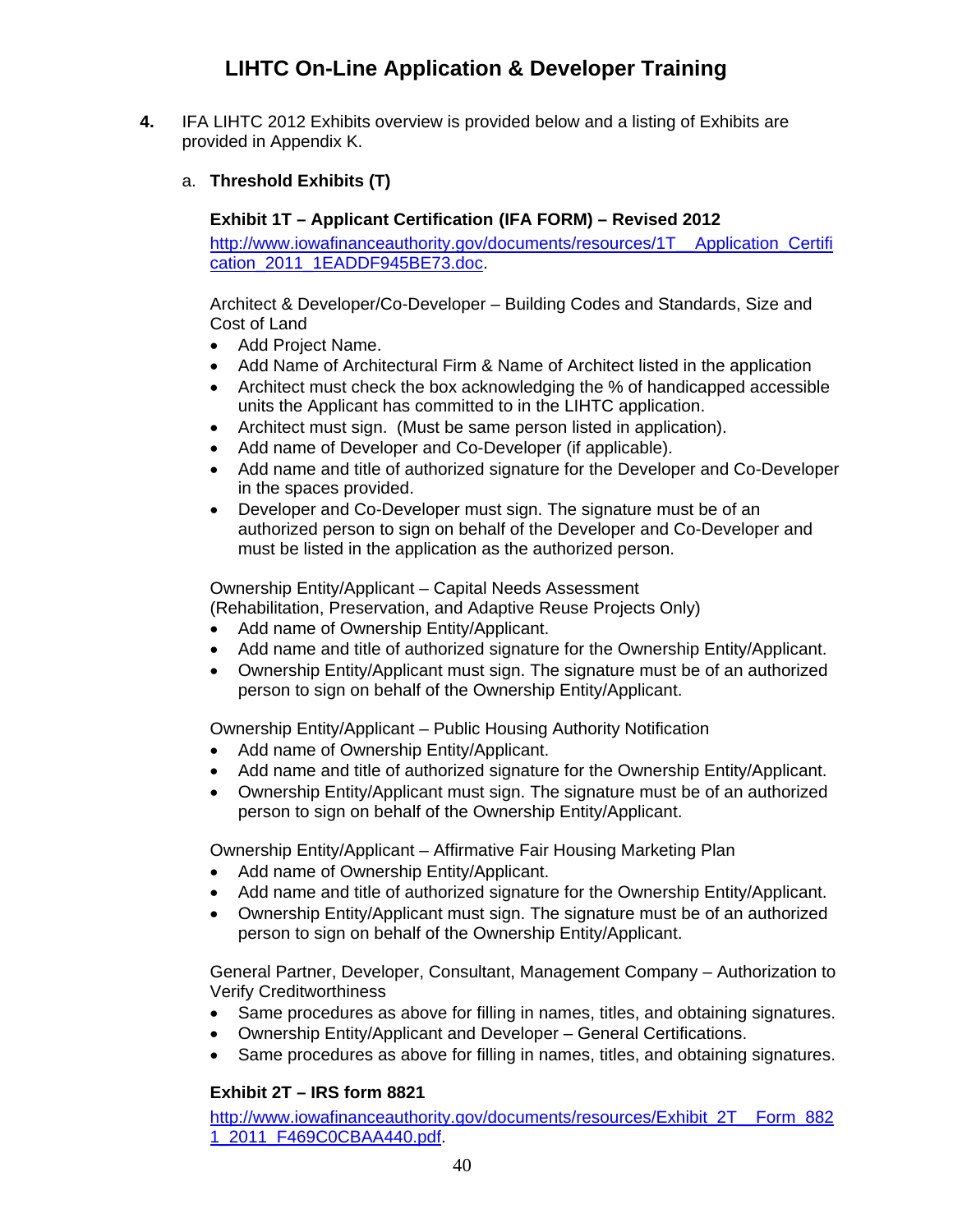Section 1 – Taxpayer Information

- Add Developer Name (if Co-Developer, complete separate form as well). Must match application and Exhibits.
- Add address of Developer or Co-Developer as shown in the application.
- If an individual, list Social Security number; otherwise enter the Employer Identification Number (EIN) for the Developer or Co-Developer.
- Add telephone number.

Section 2 - Appointee

• Insert Iowa Finance Authority 2015 Grand Avenue Des Moines, IA 50312 CAF No – leave blank IFA's telephone number is 515-725-4900 IFA's fax number is 515-725-4901

Section 3 – Tax matters

- Type of Tax: List individually all types of tax returns filed that bears the name of the Developer(s) such as income, employment, LIHTC, etc.
- Tax Form Number: List any form filed with the Developer listed (1040, 1065, 941, etc.).
- Years or Period: List the previous 3 years.
- Specific Tax Matters: List lien information, balance due amounts, specific tax schedule, or a tax liability. Do not leave blank.

Section 4 – Specific use not recorded on CAF

• Select the box & skip Sections 5 & 6

Section 7 – Signature of taxpayer

Authorized person to sign for the taxpayer must sign the form.

### <span id="page-40-0"></span>**Exhibit 3T – Ownership Entity Documentation**

- 3T (a): IRS F.E.I.N. letter for the Ownership Entity. Name and F.E.I.N. number must match application.
- 3T (b) and (c): If LP, LLP, or LLLP was entered for the Ownership Entity type in the application, provide the Certificate of Limited Partnership and a current, signed Limited Partnership Agreement.
- 3T (d) and (e): If LC, LLC, or LLLC was entered for the Ownership Entity type in the application, provide the file-stamped Article of Organization and a current, signed Operating Agreement.

### <span id="page-40-1"></span>**Exhibit 4T – General Partner/Managing Member Documentation**

- 4T (a) and (b): If LP, LLP, or LLLP was entered for the General Partner/Managing Member entity type in the application, provide the current Certificate of Limited Partnership and current, signed Partnership Agreement.
- 4T(c) and (d): LC, LLC, or LLLC was entered for the General Partner/Managing Member entity type in the application, provide the filestamped Articles of Organization and a current, signed Operating Agreement.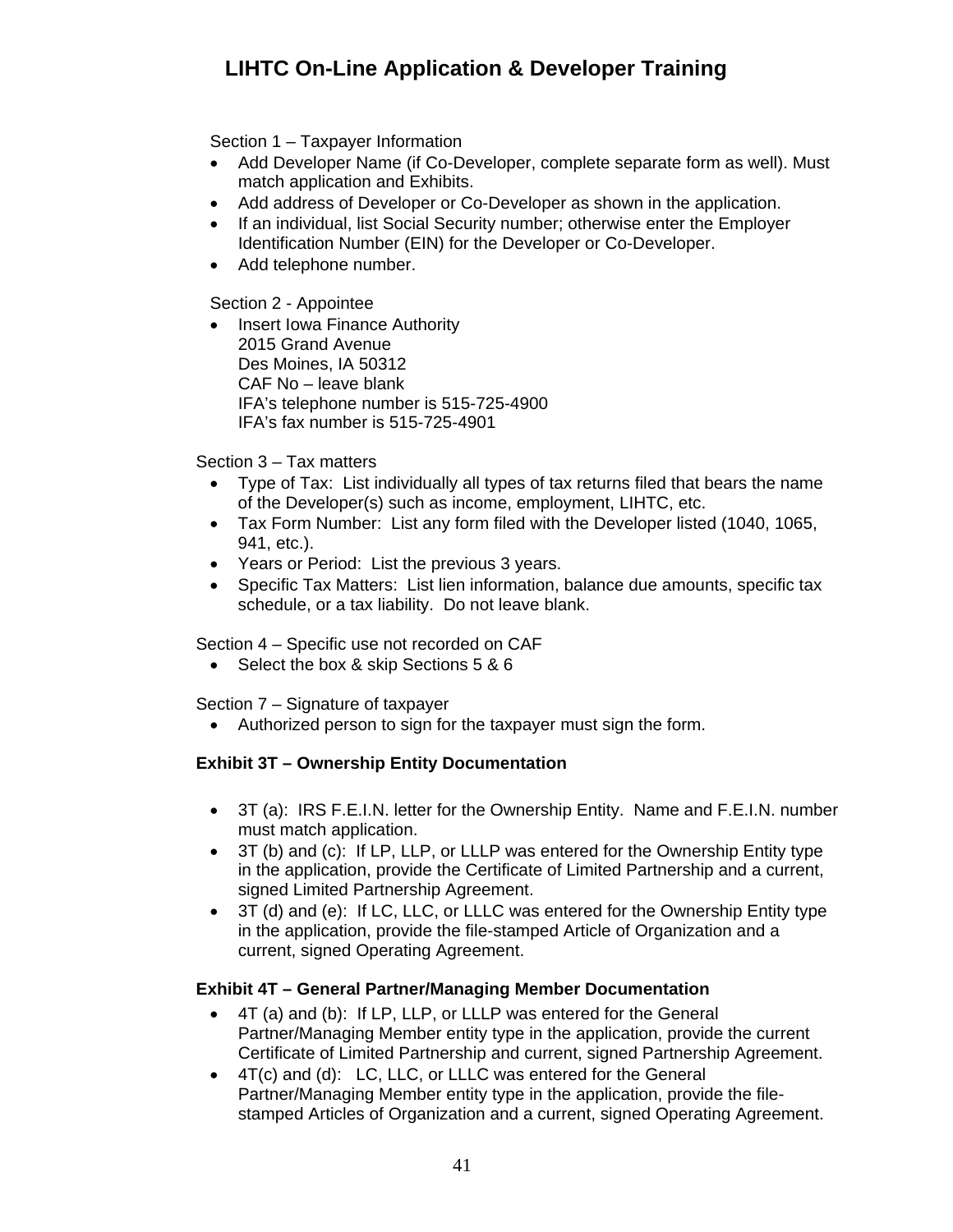4T(e), (f), and (g): If Corporation was entered for the General Partner/Managing Member entity type in the application, provide the filestamped Articles of Incorporation, By-laws, and a Board Resolution approving actions of the Corporation concerning the proposed project.

### <span id="page-41-0"></span>**Exhibit 5T – Letters of Intent**

 Letter (on lending institution letterhead) from lending institutions for all private construction and permanent financing.

### <span id="page-41-1"></span>**Exhibit 6T – Commitment Letters**

- All funding sources except City or State HOME funds must provide commitment letters that include the commitment value, interest rate & term, permitted uses of the funds, and the time limitations related to the commitment.
- May not apply if there is only a permanent loan with no other sources of funds or when the remaining sources don't require a commitment (State or City HOME); however, the Exhibit Tab will show this as required. In this instance, upload a page stating Not Applicable with an explanation.

### <span id="page-41-2"></span>**Exhibit 7T – Rental Assistance Contracts**

- If federal rental assistance was selected in the application, provide a current, fully executed rental assistance contract that shows the total number of units in the project and the number of units being provided with rental assistance.
- If HUD or Rural Development Rental Assistance Contract, please provide documentation to show current rents and utility allowances approved by them.
- If the project-based rental assistance will be provided by a Public Housing Authority (PHA), provide a current commitment letter (on PHA letterhead) that lists the total number of units in the project and the number of units being assisted with the project-based rental assistance vouchers.

## <span id="page-41-3"></span>**Exhibit 8T – Eligibility under IRC 42(d) (2) (B) (ii) Ten-Year Rule (IFA Form)**

(Not applicable to New Construction Projects)

[http://www.iowafinanceauthority.gov/documents/resources/8T\\_\\_10Yr\\_Rule\\_2011\\_F](http://www.iowafinanceauthority.gov/documents/resources/8T__10Yr_Rule_2011_FA9B6C2835F61.doc) [A9B6C2835F61.doc](http://www.iowafinanceauthority.gov/documents/resources/8T__10Yr_Rule_2011_FA9B6C2835F61.doc).

- Add street address for each building.
- Enter the date last placed in service by the owner from whom the building was or will be acquired.
- Enter the Applicant's acquisition or planned acquisition date of each building.
- If the number of years for any building is less than 10 years, Applicant must provide an explanation under the Code and list the Code Section or Revenue Ruling which would make the building eligible for tax credits under Section 42  $(d)(2)(B)(ii)$ .
- If a waiver has been received, provide a copy of the waiver with the Exhibit at the time of application.

### <span id="page-41-4"></span>**Exhibit 9T – Executed Consultant Agreement**

- This is for development consultant(s) only. The agreement must reference the name of the development consultant as listed in the application – Project Team tab.
- Make sure it is signed and dated.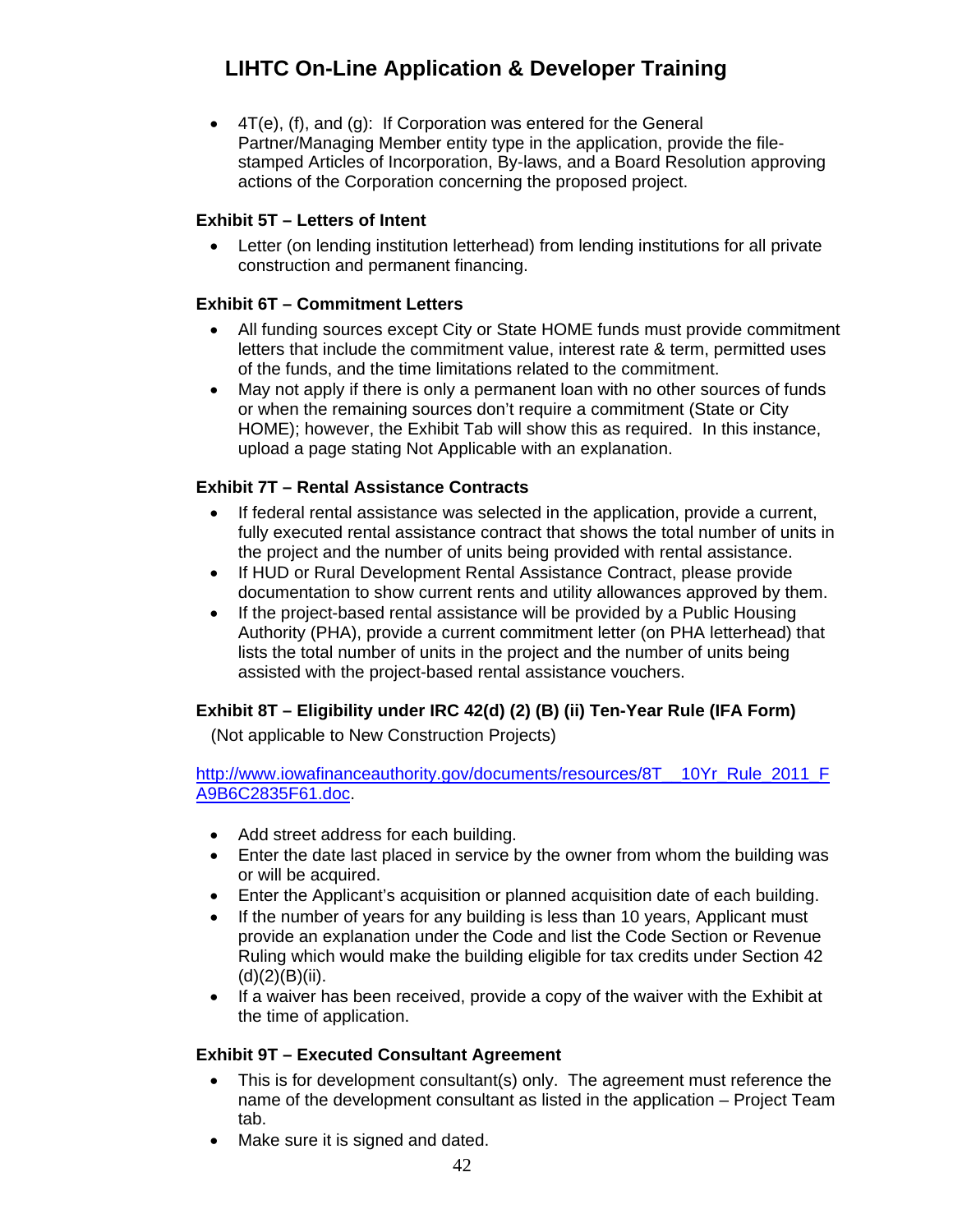Make sure the consultant fee is shown in the Cost/Credit Calc Tab of the application and the amount listed matches the consultant agreement.

#### <span id="page-42-0"></span>**Exhibit 10T – Documents for Syndication or Other Sale/Exchange of Tax Credit Interest to investor**

 Must be commitment letter on letterhead showing the syndication price for the tax credits.

### <span id="page-42-1"></span>**Exhibit 11T – Utility Documentation**

- Only required if there is a utility allowance shown in the Building/Unit Tab of the Application for tenant-paid utilities.
- PHA, HUD, Rural Development, or Utility Company utility allowance chart.
- Chart must have an effective date no older than one year from the date of application. If it is dated more than 13 months old from the date of application, a statement from the provider (on letterhead) must be provided to confirm the utility information is still current.
- Make sure the chart provided is for the building type listed in the Project Description Tab of the application.
- Circle utility allowance amounts that will be paid by the tenant.
- Make sure the Application does not show utility allowances that are included in rent or a deficiency will be noted.
- Only mark range and/or refrigerator if the tenant is providing the appliances. This is not for utility usage.

### <span id="page-42-2"></span>**Exhibit 12T – Market Study Documentation**

 This is optional. Each Applicant may provide a previous market study or other information as applicable to the IFA-commissioned Market Study Provider.

### **Exhibit 13T – Relocation Plan (IFA Form)**

<span id="page-42-3"></span>http://www.iowafinanceauthority.gov/documents/resources/13T Relocation Plan 2 [011\\_18A96AE2D04DC.doc.](http://www.iowafinanceauthority.gov/documents/resources/13T__Relocation_Plan_2011_18A96AE2D04DC.doc)

- Involuntary permanent displacement is strongly discouraged.
- IFA reserves the right to reject any application that fails to minimize permanent displacement of tenants and/or provides an adequate relocation plan.
- Make sure the budget provided will address all relocation needs.
- Make sure Exhibit is completed in full and the information matches the information provided in the Site Description Tab of the Application.
- Rehab projects must provide a relocation plan even if there is no intention to relocate or move tenants. This is required to show a contingency plan in the event of circumstances that an existing tenant must be relocated during the renovation process.
- If applying for HOME funds, the HOME an Exhibit H24 will be required for the LIHTC project relocation plan since HOME relocation requirements are more restrictive than the LIHTC requirements. Exhibit H24 is available on the IFA website under HOME Exhibits: [http://www.iowafinanceauthority.gov/documents/resources/Exhibit\\_H24\\_Reloca](http://www.iowafinanceauthority.gov/documents/resources/Exhibit_H24_Relocation_Plan_30F32070FB4FB.doc) [tion\\_Plan\\_30F32070FB4FB.doc.](http://www.iowafinanceauthority.gov/documents/resources/Exhibit_H24_Relocation_Plan_30F32070FB4FB.doc)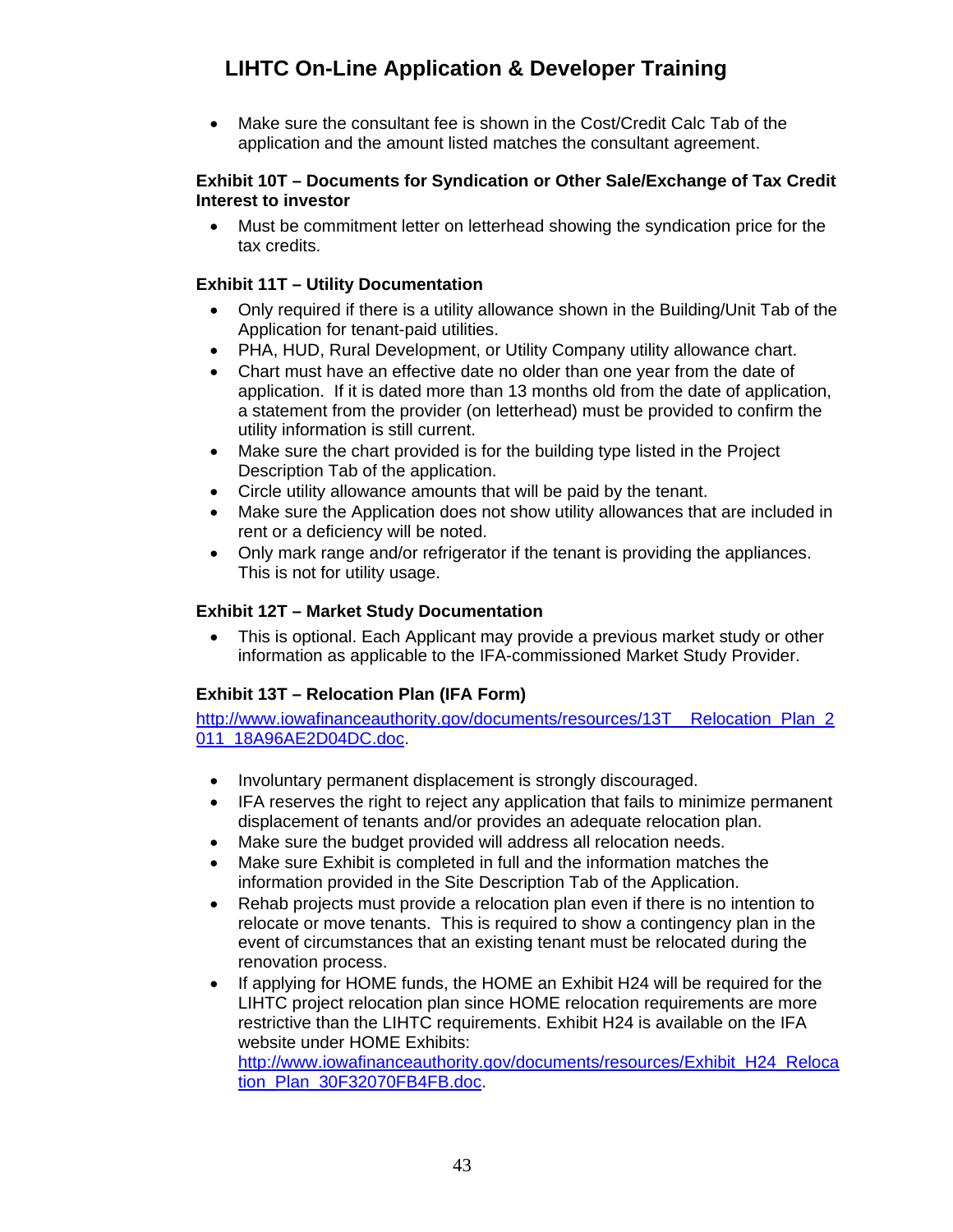### <span id="page-43-0"></span>**Exhibit 14T – Request for Exception to Minimum Unit Square Footage (IFA Form) - New 2012**

http://www.iowafinanceauthority.gov/documents/resources/14T\_\_Minimum\_Square [Footage\\_Excepti\\_3549832EE85F7.doc](http://www.iowafinanceauthority.gov/documents/resources/14T__Minimum_Square_Footage_Excepti_3549832EE85F7.doc).

- Must be provided to Tax Credit Manager at least ten (10) business prior to February 3, 2012. Late submissions will not be accepted or approved.
- Exception requests will only be permitted as stated in QAP, Appendix 1, G. 24.

### <span id="page-43-1"></span>**Exhibit 15T – Authorization of Release of Information & Project Listing (IFA Form) – Revised 2012**

[http://www.iowafinanceauthority.gov/documents/resources/Exhibit\\_15T\\_\\_Auth\\_of\\_R](http://www.iowafinanceauthority.gov/documents/resources/Exhibit_15T__Auth_of_Release_Projec_FD084ABE21826.doc) [elease\\_Projec\\_FD084ABE21826.doc](http://www.iowafinanceauthority.gov/documents/resources/Exhibit_15T__Auth_of_Release_Projec_FD084ABE21826.doc).

- IFA Form must be used.
- Must be completed for each state in which LIHTC participation has occurred, including Iowa.
- Section 1 must be completed by the Developer/Co-Developer, General Partner/Managing Member and Ownership Interest.
	- List Applicant Project name for 2012 allocation round in A.
	- Fill in name and complete address for State Housing Finance Authority in B.
	- C is the Certification Statement.
	- **Enter Organizational Information in D and the Authorized Representative** must sign.
	- In E, list all requested information for all LIHTC properties developed or managed by the Developer/Co-Developer, General Partner/Managing Member or Owner being referenced.
	- In F, list all current and previous state agency programs in which participation has occurred in addition to the tax credit program.
- Applicant must mail original to each state agency along with Exhibits 16T and 17T.
- Upload copies of all Exhibit 15Ts sent to each state agency into the on-line application.
- Each state agency will be responsible for returning the Exhibit 15T to IFA.

### <span id="page-43-2"></span>**Exhibit 16T – IRS 8823 and State Non-Compliance Details and Narrative (IFA Form) - Revised 2012**

http://www.iowafinanceauthority.gov/documents/resources/Exhibit\_16T\_IRS\_8823\_ [State\\_NonComp\\_E329FBA4DC716.doc.](http://www.iowafinanceauthority.gov/documents/resources/Exhibit_16T_IRS_8823__State_NonComp_E329FBA4DC716.doc)

- Must be completed and signed by the Developer, General Partner/Co-General Partner/Managing Member, Ownership Interest and/or Management Company identified in the LIHTC application.
- Must list IRS form 8823's which have been issued against the property in the previous 12 months.
- Must list any "Out of Compliance" 8823 issues that have not been corrected in the last 36 months.
- Ensure all requested information is provided Project Name, LIHTC Project Number, Organization/Entity Name Affiliated with the LIHTC Project, Out of Compliance Start and End Dates (if corrected), IRS Form 8823 Category which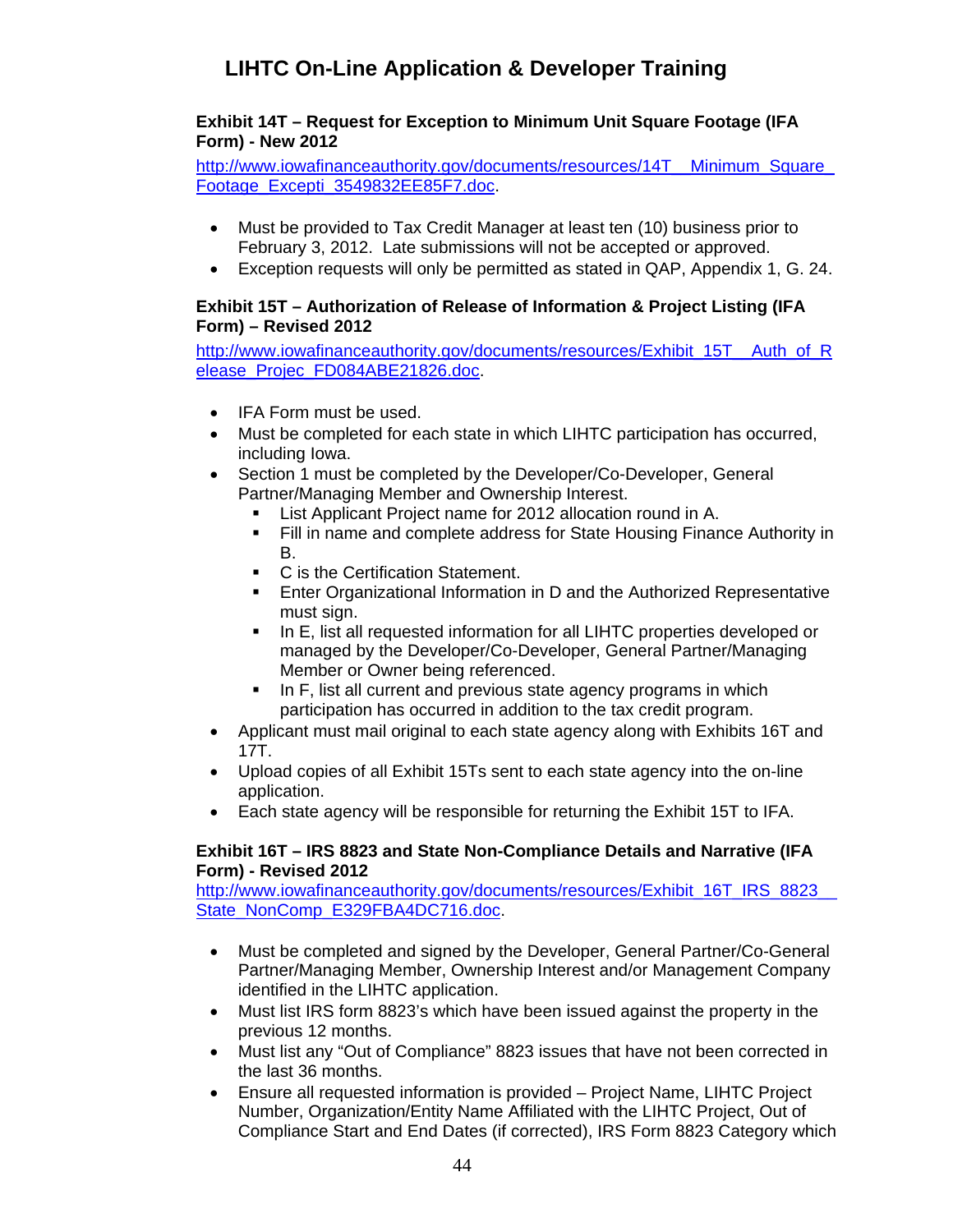Non-Compliance was issued to IRS (i.e. 11a, 11c, etc.), State Requirement Non- Compliance Issued – Yes or No, and Brief description of out-ofcompliance issues.

- Complete Sections 1 and 2, obtain required signatures, and date signed.
- Must be provided to each state agency with Exhibit 15T and 17T.
- Upload copies of each Exhibit 16T sent to each state agency into the on-line application.

### <span id="page-44-0"></span>**Exhibit 17T – State Agency Performance Questionnaire (IFA Form) – Revised 2012**

[http://www.iowafinanceauthority.gov/documents/resources/Exhibit\\_17T\\_State\\_Agenc](http://www.iowafinanceauthority.gov/documents/resources/Exhibit_17T_State_Agency_Performanc_D57DCEC121A14.doc) y Performanc D57DCEC121A14.doc.

- List Applicant Name on 2012 Iowa Tax Credit Application.
- Mail Exhibit 17T to each state agency along with Exhibits 15T and 16T.
- Upload a copy of each Exhibit 17T sent to a state agency into the on-line application.
- Each state agency will complete Sections 2 and 3, sign, date, and return to IFA along with Exhibit 15T and Exhibit 16T.

### <span id="page-44-1"></span>b. **Building Exhibits (B)**

### <span id="page-44-2"></span>**Exhibit 1B – Ownership Entity Site Control Document(s)**

 Executed Purchase Contract, Option, Recorded Warranty Deed, Executed Long

Term land lease or an Option to Lease (term must not be less than the longer of the entire compliance period, 50 years, or the expected useful life of the buildings comprising the Project).

- Must be fully executed and complete.
- The purchase/lease amount must match the amount shown in the Site Control and Cost and Credit Calc Tabs of the application.
- Must break out purchase/option cost of land and buildings, if applicable.
- A complete and accurate legal description must be provided and match the legal description provided in Site Description Tab of the application.
- A purchase option agreement or other binding agreement must be valid for at least six (6) months following the Application deadline date.
- At the time of the Carryover 10% Test, an awarded Applicant must provide evidence of the site ownership (holding title).

### <span id="page-44-3"></span>**Exhibit 2B – Appraisal**

- Required for all HOME/LIHTC projects regardless of project type or identity of interest.
- Required for LIHTC projects when land/buildings are acquired from an entity or person with an identify of interest (Identity of Interest is defined in Appendix 2. Glossary of QAP).
- Must be prepared by an MAI Certified Appraiser who is not a related party or who has an identity of interest with any project team member.
- Date of appraisal must not be older than 6 months from the date of the LIHTC Application submission deadline.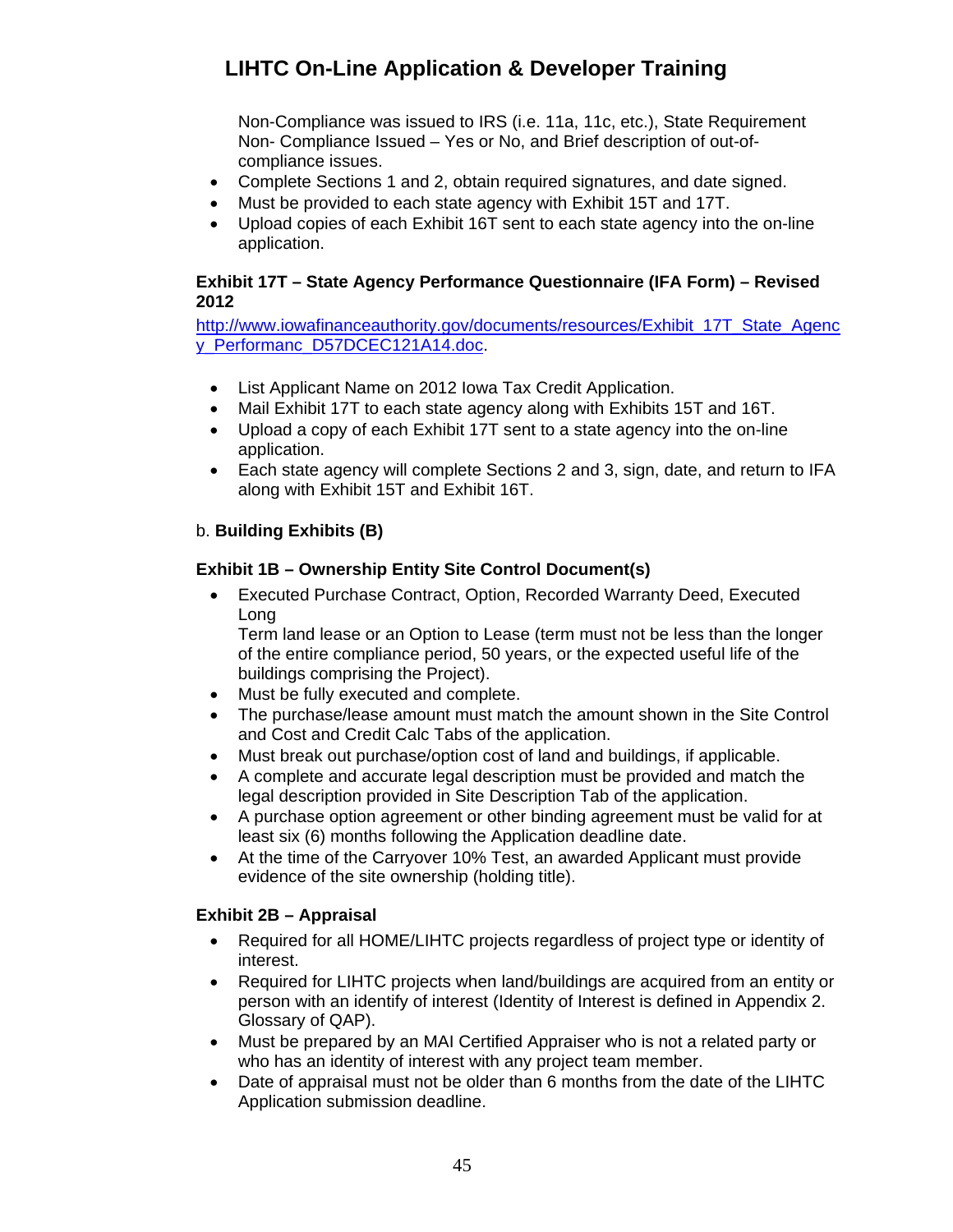- If the appraisal will not be available at the time the application is submitted, a page must still be uploaded as Exhibit 2B stating the appraisal will be provided within 30 days. Must be signed by Applicant.
- If applying for HOME and LIHTC, an appraisal is required for land and building acquisition regardless of an existing identity of interest.

### <span id="page-45-0"></span>**Exhibit 3B – Color Photos of Project and Adjacent Property**

Acquisition/Rehab or Rehabilitation Projects

- Eight (8) photos of each building required.
- All Photos must include the street address, building number, and the direction photo was taken. The information can be included on the photo or in the electronic name of the photo.
- A photo is required for each building looking at it from the North, South, East and West.
- A photo is required for each building looking out from the building towards the North, South, East, and West.

### New Construction Projects

- Eight (8) photos of each site location required.
- All Photos must include the street address and the direction photo was taken. The information can be included on the photo or in the electronic name of the photo.
- For each site, a photo is required looking towards the center of each site from the North, South, East, and West.
- For each site, a photo is required looking out from the center of each site toward the North, South, East, and West.

### <span id="page-45-1"></span>**Exhibit 4B – Official City map pinpointing the site location(s)**

- A plat map or proposed re-platting map for each site location.
- Must be legible.
- Official city map must pinpoint the site location(s), the legal address of the property, the names of the surrounding streets, and any other information important for the site inspection.
- Both documents listed above must be submitted.

#### <span id="page-45-2"></span>**Exhibit 5B – Site plan**

- Must be clear and list the following items:
	- **Location and extent of proposed work**
	- Site dimensions
	- Easements and set-backs
	- All buildings (including a manager's and/or accessory buildings)
	- Parking (including handicapped)
	- Play area
	- $\blacksquare$  Pool
	- Other items as applicable to the Project

#### <span id="page-45-3"></span>**Exhibit 6B – Detrimental Site Remediation Plan & Budget**

- If the site or adjoining sites contain any detrimental site characteristics, provide the remediation plan and budget to make the site suitable.
- This Exhibit is required if "yes" was answered to any of the related questions on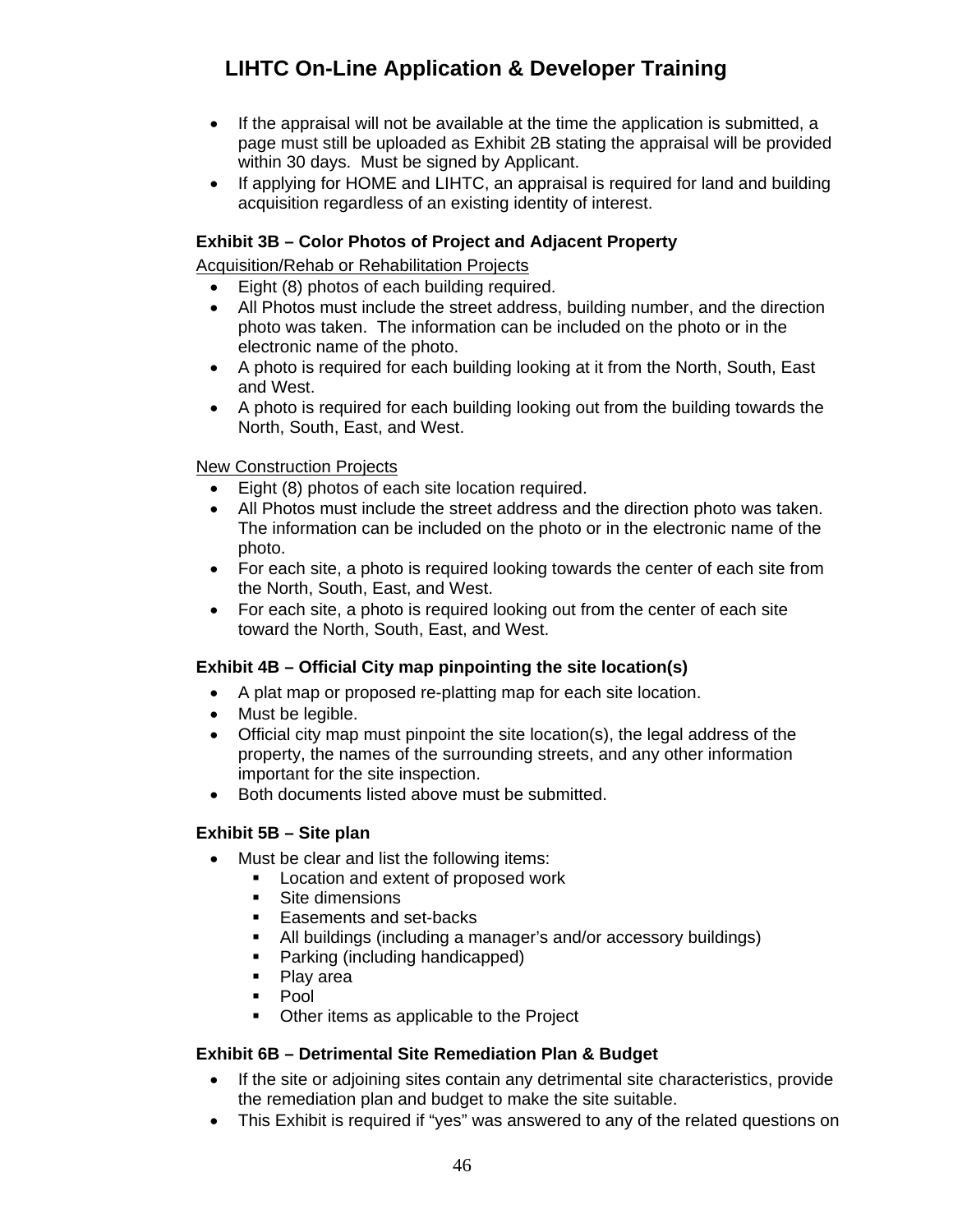the Site Description Tab, or if the Applicant becomes aware of an issue after the Project has been awarded.

## <span id="page-46-0"></span>**Exhibit 7B – Proper Zoning (IFA Form)**

[http://www.iowafinanceauthority.gov/documents/resources/7B\\_\\_Zoning\\_2011\\_33D3](http://www.iowafinanceauthority.gov/documents/resources/7B__Zoning_2011_33D3B4DE27E8F.doc) [B4DE27E8F.doc.](http://www.iowafinanceauthority.gov/documents/resources/7B__Zoning_2011_33D3B4DE27E8F.doc)

- Prior to sending to the City/Municipality, project information and legal description must be included on the form.
- The City/Municipality must fully complete the Exhibit and return to the Applicant who will upload into the Application.
- In order to meet threshold requirements, Question 1 must be answered "yes".
- In questions 2-5, depending on the answer, additional information may be required.
- Please ensure if there is any action required by the City to obtain proper zoning, Applicant must provide a letter with Exhibit 7B certifying that proper zoning will be obtained by the Carryover 10% test.
- If there is an action required by the City indicated on Exhibit 7B, ensure this information is listed in the Zoning Tab of the Application.

## <span id="page-46-1"></span>**Exhibit 8B – Plans and Specifications**

- Show location and extent of proposed work.
- Label the use of all rooms in the building.
- Label the square footage of each room in the building.
- Label the square footage of each unit in each building.
- Label all rooms in the units (i.e. bedroom, bathroom, kitchen, etc.)
- Label/show all handicapped accessible units (i). In new construction and rehabilitation construction, a minimum of 5% of all units must be fully handicapped accessible, on an accessible route that includes all floors if an elevator is provided. All units on accessible routes must be adaptable upon reasonable tenant request for special needs. A minimum of 2% of all units must be adapted for hearing and/or vision impairments. The 2% is in addition to the 5% for the accessible units.
- A project must meet the accessibility requirements as stated in QAP, Appendix 1, regardless of project type. For example, a single family home or townhome must meet the handicapped accessibility requirements. Example: IF a single family home with a basement and a second story, handicapped accessibility to each level of the home is required.
- If a ROSE project with a basement, the handicapped accessibility applies.
- If placing storage in the basement, the basement must be fully handicapped accessible per IFA's requirement.
- Label the square footage of each room in each building.
- Label the square footage of each unit.
- Must demonstrate that they have or will meet local, state, and federal standards that apply to the Project. Refer to QAP, Appendix 1.
- Must be outlined.
- Explain materials to be used.
- Elevation of the land and/or buildings is preferred, but not required.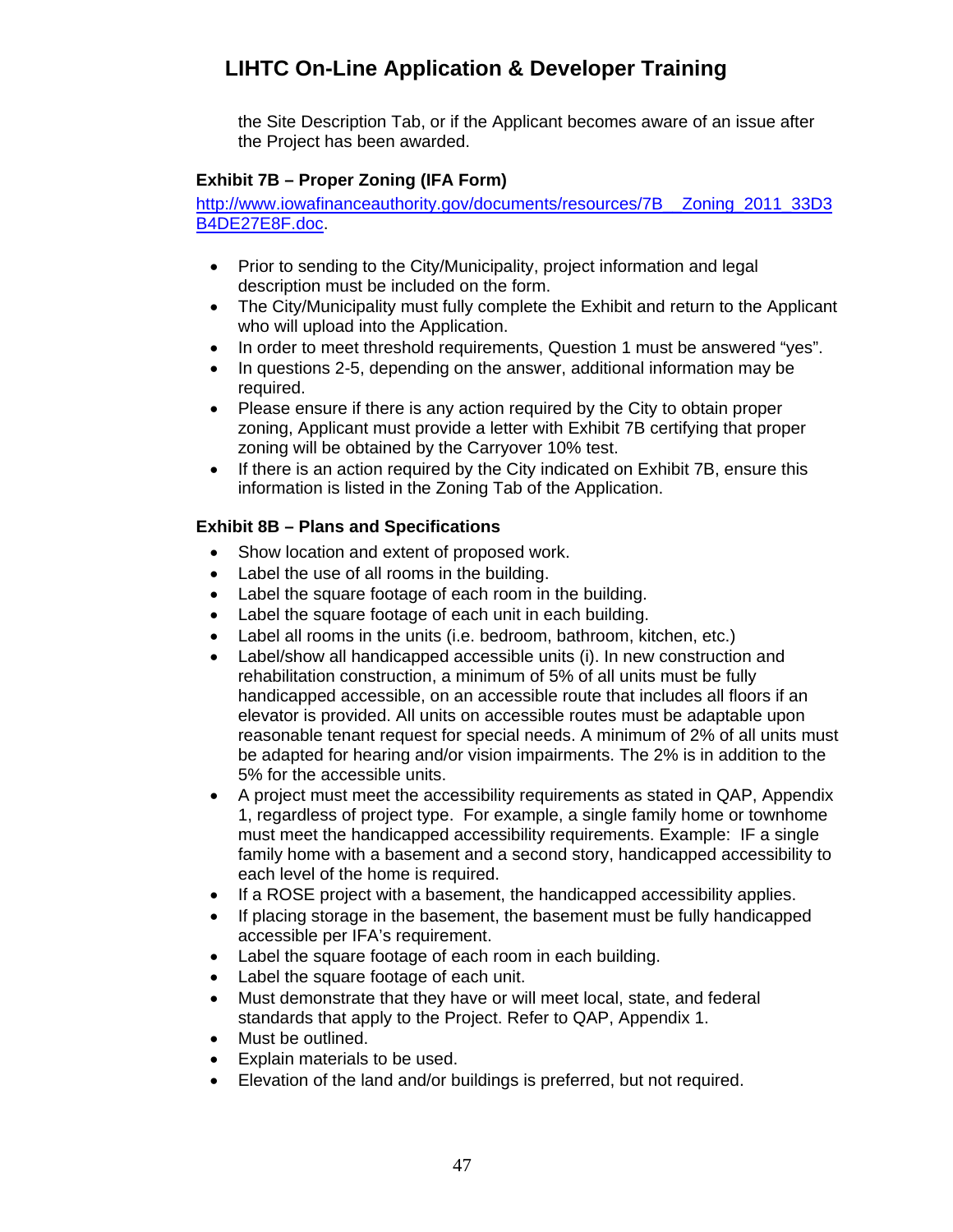## <span id="page-47-0"></span>**Exhibit 9B – Scope of Work**

- Required for Rehabilitation, Acquisition/Rehabilitation, and Adaptive Re-use projects
- Must show all proposed rehabilitation activities and at a minimum, must include the following:
	- Activities to make common areas handicap accessible, creating or improving sidewalks, installing new roof shingles, adding gutters, sealing brick veneers, applying exterior paint or siding, and re-surfacing or repaving parking areas.
	- Activities to improve site and exterior dwelling lighting with Energy Star Qualified lighting fixtures, landscaping, fencing, and installation of high quality vinyl, hardiplank siding or brick.
	- Use of energy efficient related Energy Star labeled products to replace inferior ones, including insulated windows.
	- Activities to improve heating/cooling units, plumbing fixtures and water heaters, toilets, sinks, faucets, and tub/shower units to meet minimum efficiency standards for new construction.
	- Activities to improve the quality of interior conditions and fixtures, including carpet, vinyl, interior doors, paint, drywall, cabinets, Energy Star appliances, Energy Star light fixtures, and window coverings to meet minimum efficiency standards for new construction.
	- Refer to QAP, Appendix 1, Section I.

#### <span id="page-47-1"></span>**Exhibit 10B – Minimum Development Characteristics (IFA Form) – Revised 2012**

http://www.jowafinanceauthority.gov/documents/resources/Exhibit\_10B\_\_Min\_Dev\_ [Characteristic\\_DDB8C23BC48C2.doc](http://www.iowafinanceauthority.gov/documents/resources/Exhibit_10B__Min_Dev_Characteristic_DDB8C23BC48C2.doc).

- Answer all questions and provide requested information to show how the minimum construction characteristics will be met.
- Refer to QAP, Appendix I, Section G.
- Should the energy audit on an existing building conflict with the Developer's preferred choice of products, IFA will review and make the final determination.
- The Energy Audit must be submitted to IFA prior to the start of construction/rehabilitation.

### **Non-Profit Set-Aside Exhibits**

<span id="page-47-2"></span>These Exhibits are available on IFA's website and in the on-line application. In order to become an IFA qualified Non-Profit, a user must log-in to the on-line system and answer a few questions on the Non-Profit entity and upload the requested Exhibits.

• Due to IFA on or about January 10, 2012.

Once the Non-Profit Exhibits have been reviewed by IFA, they will send a deficiency notice if further information is required to determine eligibility. Once all information has been reviewed, IFA will either approve or deny the entity as a qualified Non-Profit. If approved, the Non-Profit approval will be retained in the on-line application.

 When submitting an Application with a Non-Profit, the Applicant will be able to select the Non-Profit name from a drop-down box.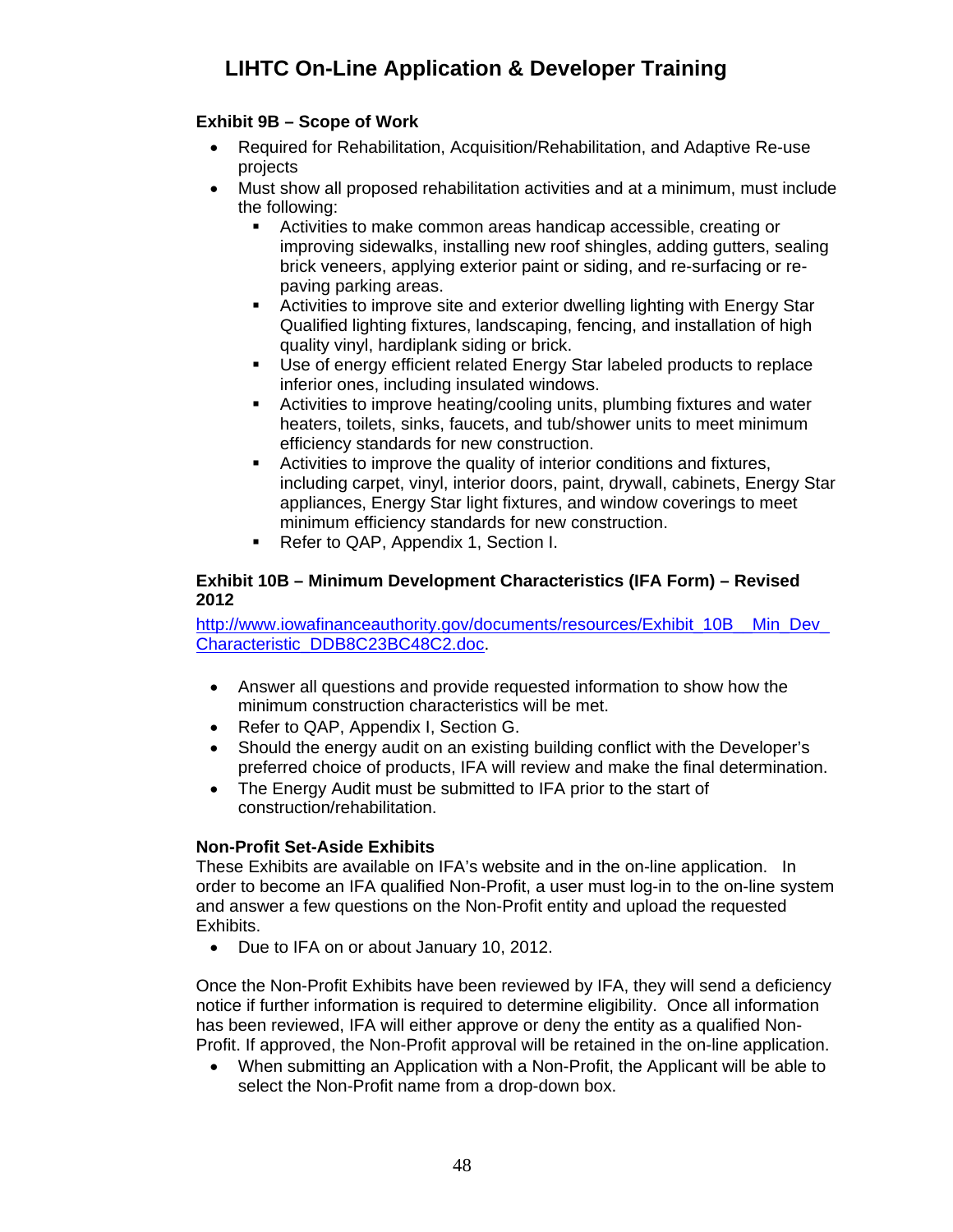## **Exhibit 1SA – IRS letter**

<span id="page-48-0"></span>Letter from the IRS stating the Non-profit that will be materially involved in the project and listed in the LIHTC application is a qualified Non-profit under  $501(c)(3)$  or  $501$  $(c)(4)$ .

<span id="page-48-1"></span>**Exhibit 2SA** – Attorney's Opinion on Non-profit Status (IFA sample provided) [http://www.iowafinanceauthority.gov/documents/resources/2SA\\_\\_Sample\\_Attorney\\_](http://www.iowafinanceauthority.gov/documents/resources/2SA__Sample_Attorney_Opinion_Ltr_fo_E3C73FE5D3C08.doc) [Opinion\\_Ltr\\_fo\\_E3C73FE5D3C08.doc](http://www.iowafinanceauthority.gov/documents/resources/2SA__Sample_Attorney_Opinion_Ltr_fo_E3C73FE5D3C08.doc).

- Attorney Opinion letter must substantially conform with the IFA sample provided. Highly recommend using IFA sample.
- The attorney's opinion must state the proposed Non-profit is legally organized and is eligible to participate.
- The Non-profit's name must match name in application exactly.

### <span id="page-48-2"></span>**Exhibit 3SA – File-stamped Articles of Incorporation or Other Documentation**

- File-stamped Articles of Incorporation for the Non-profit must be provided to show the purpose of fostering of low-income housing.
- Name in the Articles of Incorporation must match the Non-profit entity and the LIHTC application exactly.
- If the Articles of Incorporation are less than two (2) years old, provide additional item(s) that can demonstrate satisfaction of the two (2) year requirement of fostering low-income housing. Example might be copies of rental assistance contract.
- Provide any other items that demonstrate satisfaction of the two (2) year requirement for fostering of low-income housing.

### <span id="page-48-3"></span>**Exhibit 4SA – Resume**

- Must demonstrate the Non-profit's capacity to materially participate in the operation of the Project throughout the compliance period.
- Name of the Non-profit must match all other Non-profit Set-Aside documents and the LIHTC application exactly.

### <span id="page-48-4"></span>**Exhibit 5SA – IRS documentation of continued Non-profit status under 501(c) (3) or 501 (c) (4) for previously approved Non-profits**

- A print-out from [www.irs.gov/app/pub-78/.](http://www.irs.gov/app/pub-78/)
- Must show that the Non-profit is still a qualified Non-profit. If the Non-profit is not listed, Exhibits 1SA – 4SA must be provided.
- This exhibit is required to be submitted if the Non-profit has previously submitted an on-line application to IFA.
- This exhibit is required if a new non-profit that has an IRS letter that is older than 6 months old.

### <span id="page-48-6"></span><span id="page-48-5"></span>**Scoring Exhibits (S)**

#### **Exhibit 1S – Resident Profile Category 3 – Resident Populations with Special Needs (IFA Form)– Revised 2012 (Updated 12-15-11)**

[http://www.iowafinanceauthority.gov/documents/resources/1S\\_\\_Resident\\_Population](http://www.iowafinanceauthority.gov/documents/resources/1S__Resident_Populations_with_Speci_A66409097103E.doc) [s\\_with\\_Speci\\_A66409097103E.doc](http://www.iowafinanceauthority.gov/documents/resources/1S__Resident_Populations_with_Speci_A66409097103E.doc)**.** 

 Must submit IFA form – Exhibit 1S with all required attachments if points are being requested for a Special Needs Population.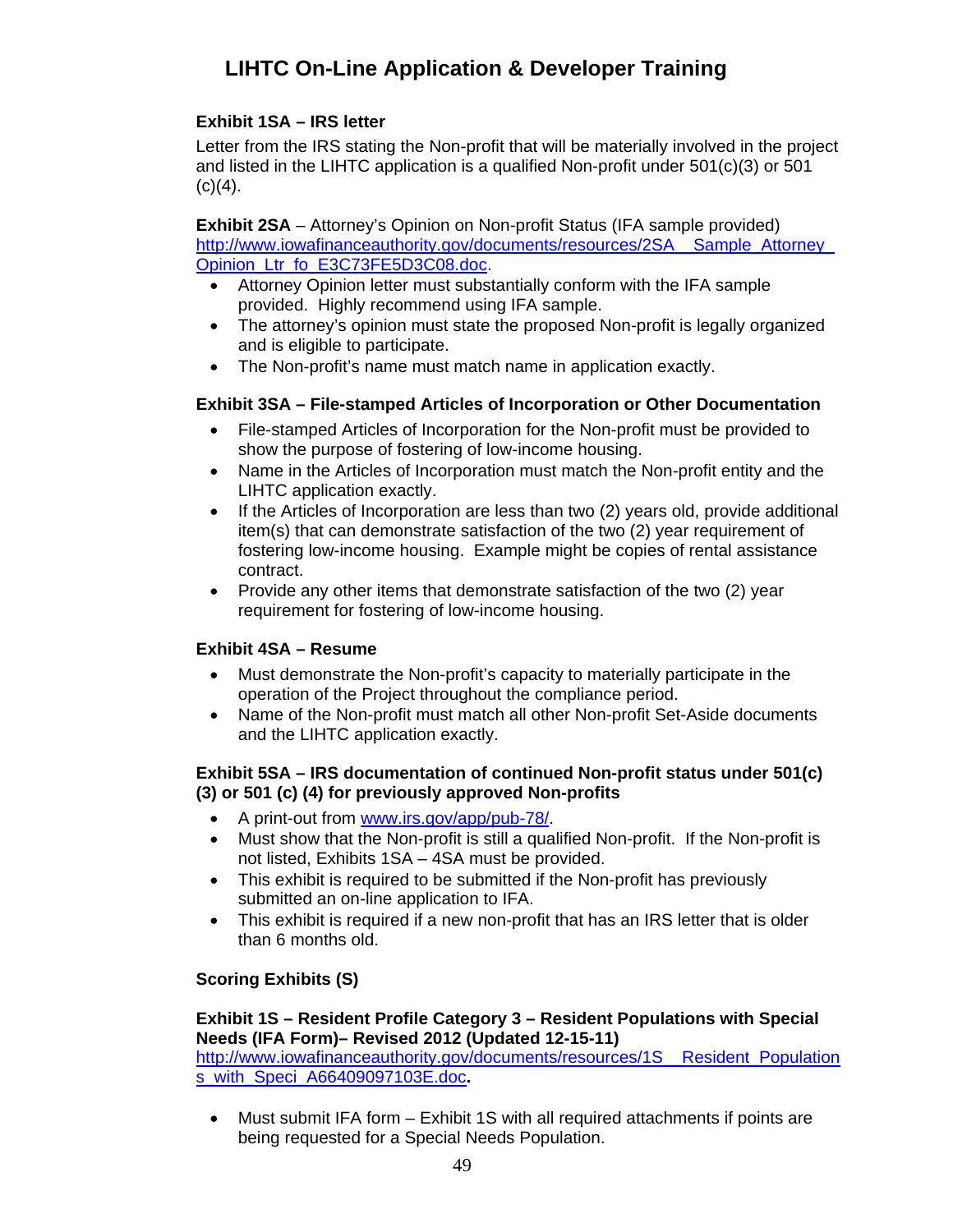- All specified document uploads required for this Exhibit must be provided with the cover sheets provided.
- Must be signed by the Ownership Entity/Applicant, dated, and the title of the person signing must be provided as well.

### <span id="page-49-0"></span>**2S – Provides an Opportunity for Homeownership (IFA Form)– Revised 2012 – Actually found in Appendix G – Exhibits A-C.**

[http://www.iowafinanceauthority.gov/documents/resources/appendix\\_G\\_A\\_1CBB8E](http://www.iowafinanceauthority.gov/documents/resources/appendix_G_A_1CBB8EFB0C726.pdf) [FB0C726.pdf.](http://www.iowafinanceauthority.gov/documents/resources/appendix_G_A_1CBB8EFB0C726.pdf)

[http://www.iowafinanceauthority.gov/documents/resources/Appendix\\_G\\_\\_Exhibit\\_B\\_](http://www.iowafinanceauthority.gov/documents/resources/Appendix_G__Exhibit_B__ROSE_Program_F037A5493748D.doc) ROSE\_Program\_F037A5493748D.doc.

[http://www.iowafinanceauthority.gov/documents/resources/Appendix\\_G\\_\\_Exhibit\\_C\\_](http://www.iowafinanceauthority.gov/documents/resources/Appendix_G__Exhibit_C__ROSE_Program_84356BE651828.doc) [\\_ROSE\\_Program\\_84356BE651828.doc](http://www.iowafinanceauthority.gov/documents/resources/Appendix_G__Exhibit_C__ROSE_Program_84356BE651828.doc).

For projects requesting points for providing Homeownership under the Iowa Rose program.

- A plan must be submitted incorporating an exit strategy including how units will be marketed and sold to the eventual resident owner as well as detailing the provision of services including home ownership education, training and down payment assistance. Please use Appendix G Exhibits A, B and C for guidance when formulating the plan.
- If HOME funds will be used, Exhibit H-27 must be provided to show the LURA for the tax credits will extend to the completion of the HOME affordability period, no portion of the LIHTC-funded project can be sold prior to the completion of the HOME affordability period, the pro-forma in the LIHTC application must show that the HOME mortgage shall be paid in full by the end of the HOME affordability period; however, no prepayment of the HOME mortgage will be allowed.
- All provisions of the ROSE Program shall be maintained and continued through the completion of the HOME compliance period.
- All of the items agreed to in this document shall be included as required provisions in the LURA and Covenants and Restrictions.

## <span id="page-49-1"></span>**Exhibit 3S – Location Near Services– Revised 2012**

- Must provide Google map with the Project's Primary Address shown and the applicable Service name and address. [www.Googlemaps.com.](http://www.maps.yahoo.com/)
- Distance between the Project's Primary Address and the applicable Service must be one (1) mile or less.
- If a scattered site project, both sites must meet the criteria to receive points. If one site does, but the other site doesn't, zero points will be awarded.
- If the Project's Primary Address is not shown in Google maps, prior to submission of the Application to IFA, email the Tax Credit Manager with each situation and provide documentation the address is not shown in Google maps. Provide an alternative map to show the distance is 1 mile or less.
- If IFA approved the alternative map, please provide the written approval with the Exhibit 3S in order to receive the points.
- Refer to Appendix 1 for definitions and QAP, Section 6 for more specific scoring information.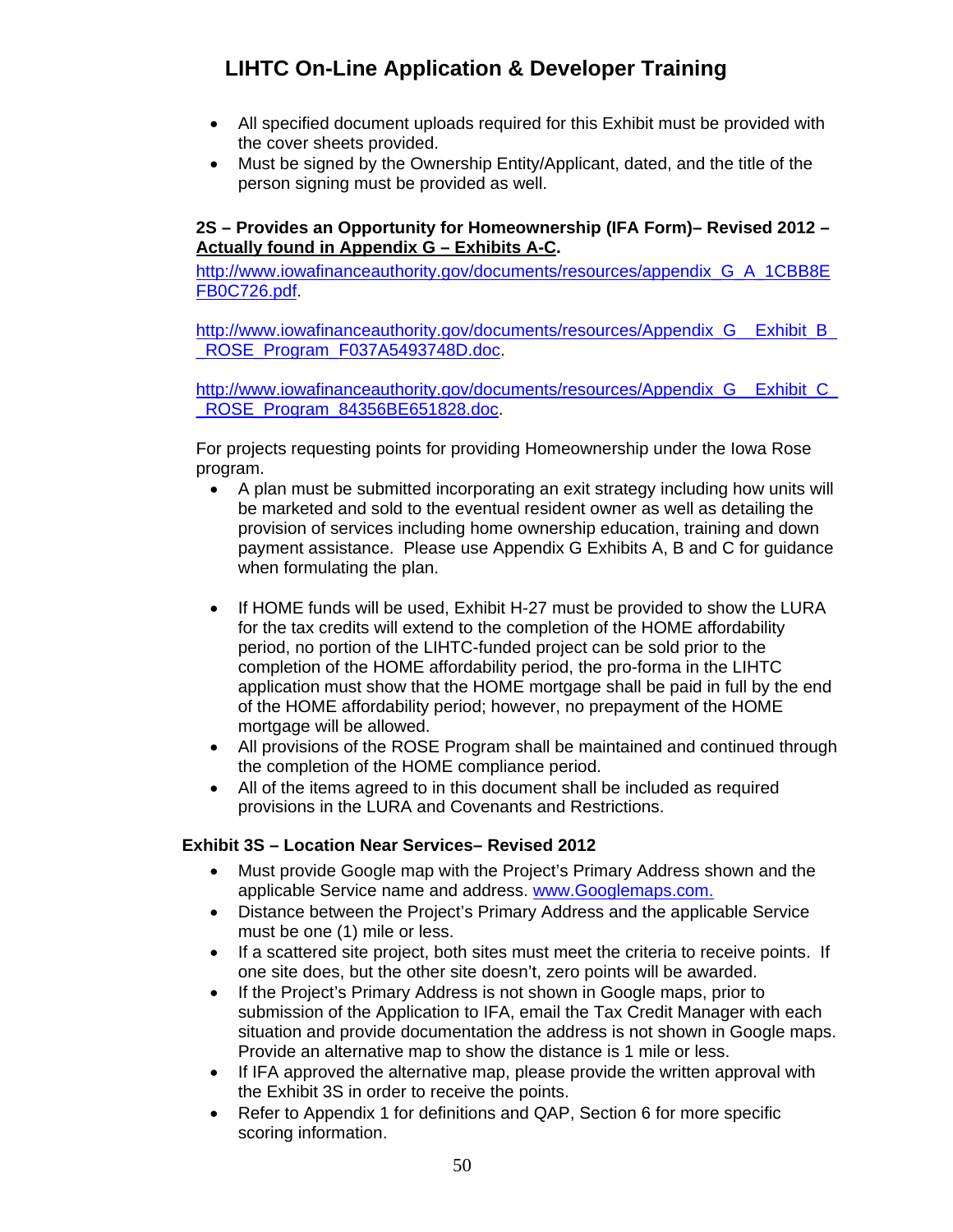- Eligible Services for scoring points are:
	- Full Service Grocery Store (5 points)
	- **Schools (family projects only) (5 points)**
	- Senior Center (Older Persons & Elderly projects only) (5 points)
	- **Medical Services (5 points)**

### <span id="page-50-0"></span>**Exhibit 4S – Great Places (IFA Form)**

[http://www.iowafinanceauthority.gov/documents/resources/4S\\_\\_Great\\_Places\\_2011\\_8](http://www.iowafinanceauthority.gov/documents/resources/4S__Great_Places_2011_85E28050322FD.doc) [5E28050322FD.doc.](http://www.iowafinanceauthority.gov/documents/resources/4S__Great_Places_2011_85E28050322FD.doc)

• Provide this Exhibit along with a copy of the 28E Agreement between the State and the designated Great Place Community.

#### **Exhibit 5S – Local Government Contribution (IFA Form) Revised 2012**

<span id="page-50-1"></span>http://www.iowafinanceauthority.gov/documents/resources/5S Local Government C [ontribution\\_2\\_A15714B406E28.doc.](http://www.iowafinanceauthority.gov/documents/resources/5S__Local_Government_Contribution_2_A15714B406E28.doc)

- Must be completed, signed, and dated by the City/County in which the project will be located.
- Must use IFA form.
- Value of the government entity or political subdivision contribution is the contribution minus the value of any consideration or accommodation received by the City/County in return for the contribution.
- Contributions can be derived from Federal Sources, Gift of Land, or a Below Market Interest Rate Loan.
- Non-Federal Source contributions can be Cash, Gift of Land, Tax Abatement (not tax exemption), Tax Increment Financing (TIF), Enterprise Zone Credit, Enterprise Zone Sales Tax Rebate, Waiver of Fees, and Below-Market Interest Rate Loan.
- Ensure the amount(s) shown in Exhibit 5S are listed in the Funding Source Tab of the Application.

### <span id="page-50-2"></span>**Exhibit 6S – Projects with Historical Significance**

- Documentation demonstrating the entire project is listed on the National Register of Historic Places or that it is determined eligible for the National Register by the State Historic Preservation Officer.
- If the entire project does not meet this requirement, points will not be received.

### <span id="page-50-3"></span>**Exhibit 7S – Subsidized Project-Based Rental Assistance Contract**

- Must provide the fully executed current Project-Based Rental Assistance Contract or Public Housing Authority Commitment Letter in order to receive the scoring points even if this document was already provided at Exhibit 7T. Submission of Exhibit 7T only will not generate scoring points under this category. Exhibit 7S is required.
- Exhibit must show the total number of units in the project and the number of units receiving rental assistance.
- Must be signed and current.
- Points awarded for 50%, 75%, and 100% of the Units being covered by a Project-Based Rental Assistance Contract.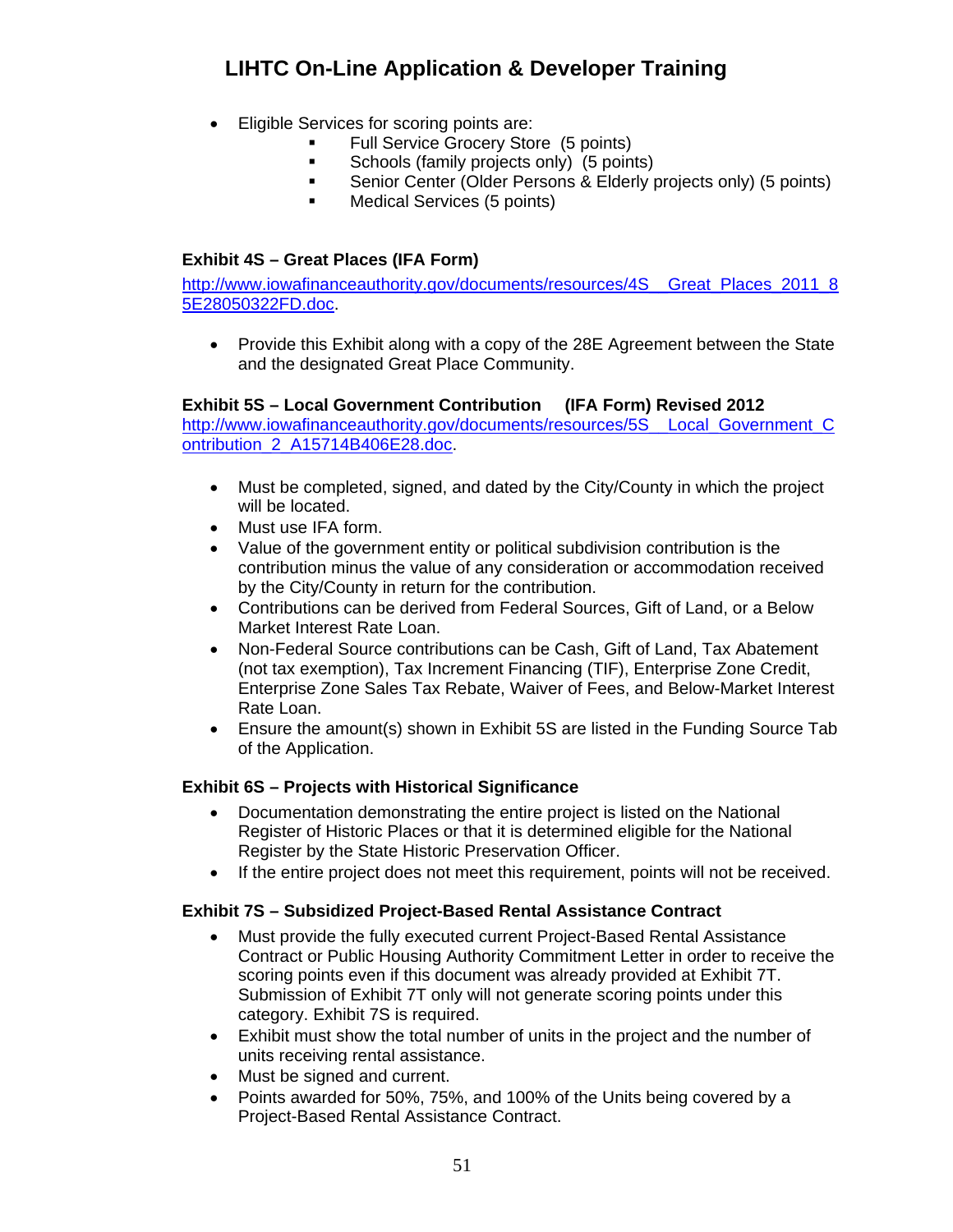### <span id="page-51-0"></span>**Exhibit 8S – Capital Needs Assessment for Readiness to Proceed**

 Must provide a complete Capital Needs Assessment at the time of Application that meets the requirements outlined in the QAP, Appendix I, Section J.

### <span id="page-51-1"></span>**Exhibit 9S – Utilities for Readiness to Proceed (IFA Form)**

[http://www.iowafinanceauthority.gov/documents/resources/9S\\_\\_Readiness\\_to\\_Procee](http://www.iowafinanceauthority.gov/documents/resources/9S__Readiness_to_ProceedUtilities_2_1567274914D53.doc) [dUtilities\\_2\\_1567274914D53.doc](http://www.iowafinanceauthority.gov/documents/resources/9S__Readiness_to_ProceedUtilities_2_1567274914D53.doc).

- Must be fully completed by the Provider for each utility required at the Project on the IFA form.
- Must show that the utilities are already available at the Project, adequately sized for the Project, and no extensions are needed.
- Scoring will only be requested if the box on the Project Description Tab is selected for each Readiness to Proceed item by the Applicant.

### <span id="page-51-2"></span>**Exhibit 10S – Paved Road for Readiness to Proceed (IFA Form)**

[http://www.iowafinanceauthority.gov/documents/resources/10S\\_\\_Readiness\\_to\\_Proce](http://www.iowafinanceauthority.gov/documents/resources/10S__Readiness_to_ProceedPaved_Road_71B21A7A36A17.doc) [edPaved\\_Road\\_71B21A7A36A17.doc](http://www.iowafinanceauthority.gov/documents/resources/10S__Readiness_to_ProceedPaved_Road_71B21A7A36A17.doc).

- Must be fully completed by the Municipality on the IFA form.
- Must demonstrate that the Project has direct contiguous access to an existing paved road with no extensions needed.
- Scoring will only be requested if the box on the Project Description Tab is selected for each Readiness to Proceed item by the Applicant.
- In review of any Exhibits or from an IFA site visit, should it determine that direct contiguous access to an existing paved road does not exist yet the Municipality completed the form incorrectly, IFA reserves the right to not award points for this category.

### **Exhibit 11S – Zoning for Readiness to Proceed (IFA Form)**

<span id="page-51-3"></span>[http://www.iowafinanceauthority.gov/documents/resources/11S\\_Readiness\\_to\\_Procee](http://www.iowafinanceauthority.gov/documents/resources/11S_Readiness_to_ProceedZoning_2011_CB98DA13F9E5D.doc) [dZoning\\_2011\\_CB98DA13F9E5D.doc](http://www.iowafinanceauthority.gov/documents/resources/11S_Readiness_to_ProceedZoning_2011_CB98DA13F9E5D.doc).

- Must be fully completed by the Municipality on the IFA form.
- Must demonstrate that the Project site is properly zoned for its proposed use.

### <span id="page-51-4"></span> **Exhibit 12S – Reserved**

**Exhibit 13S – Reserved** 

#### <span id="page-51-5"></span>**Exhibit 14S – Developer Third Party Equity Investment Closing Confirmation 2008-2011 (IFA Form) -Revised 2012**

[http://www.iowafinanceauthority.gov/documents/resources/Exhibit\\_14S\\_\\_Equity\\_Inves](http://www.iowafinanceauthority.gov/documents/resources/Exhibit_14S__Equity_Investor_Confir_3D61F9B734744.doc) [tor\\_Confir\\_3D61F9B734744.doc](http://www.iowafinanceauthority.gov/documents/resources/Exhibit_14S__Equity_Investor_Confir_3D61F9B734744.doc).

- Must provide IFA required form fully completed and signed by the Syndicator or Equity Investor to confirm the project name, address, developer name, and equity investment closing date as well as the date of the tax credit award.
- Must show the closing was completed within 9 months of the tax credit award.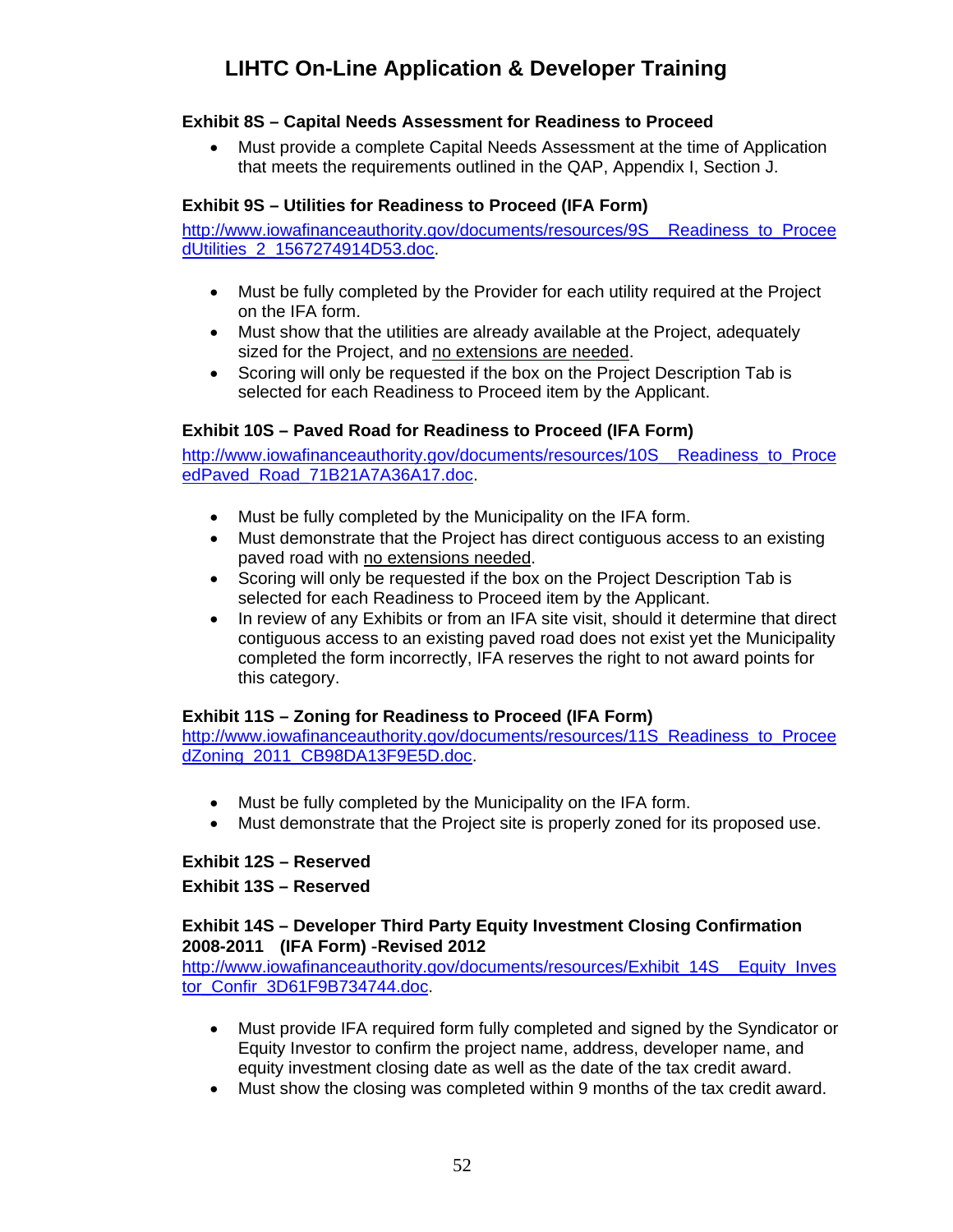If requesting HOME funds, be sure to reference Appendix K and the Exhibit Tab of the Application for the required HOME exhibits.



## <span id="page-52-0"></span>**R. LIHTC Construction Design and Construction Process Overview**

- 1. Buildings must be durable, attractive, modest, and energy efficient.
- 2. QAP does contain a construction cost cap for each type of unit.
- 3. Designs must be prepared by architects and engineers licensed to practice in the State of Iowa.
- 4. Designs must conform to prevailing local codes as well as IFA requirements.
- 5. New Construction must meet or exceed Energy Star 2.0 standards. HERS ratings must be done at completion.
- 6. Rehabs must meet or exceed IECC.
- 7. For Construction Items required during the Application Process, Refer to Exhibits or Appendix K.
	- Exhibit 3B
	- Exhibit 4B
	- Exhibit 5B
	- Exhibit 6B
	- Exhibit 7B
	- Exhibit 8B
	- Exhibit 9B
	- Exhibit 10B
	- Exhibit 8S
	- Exhibit 9S
	- Exhibit 10S
	- Exhibit 11S
- 8. Construction items required post reservation
	- a. Construction must begin within 18 months from the reservation date per QAP Section 8.1.
	- b. IFA may periodically request a status report on the Project's construction timeline per QAP Section 8.1.1
	- c. An IFA Construction sign that meets the specifications outlined in the Application and Appendices must be erected at the initiation of construction per QAP Section 8.1.2.
	- d. Final plans and specifications must be submitted to and approved by IFA before commencing site work and construction. Plans must meet all applicable building standards and codes, minimum development characteristics, and all construction related scoring criteria for which points were awarded. Final plans must incorporate any and all remediation plans to address detrimental site characteristics per QAP Section 8.1.3.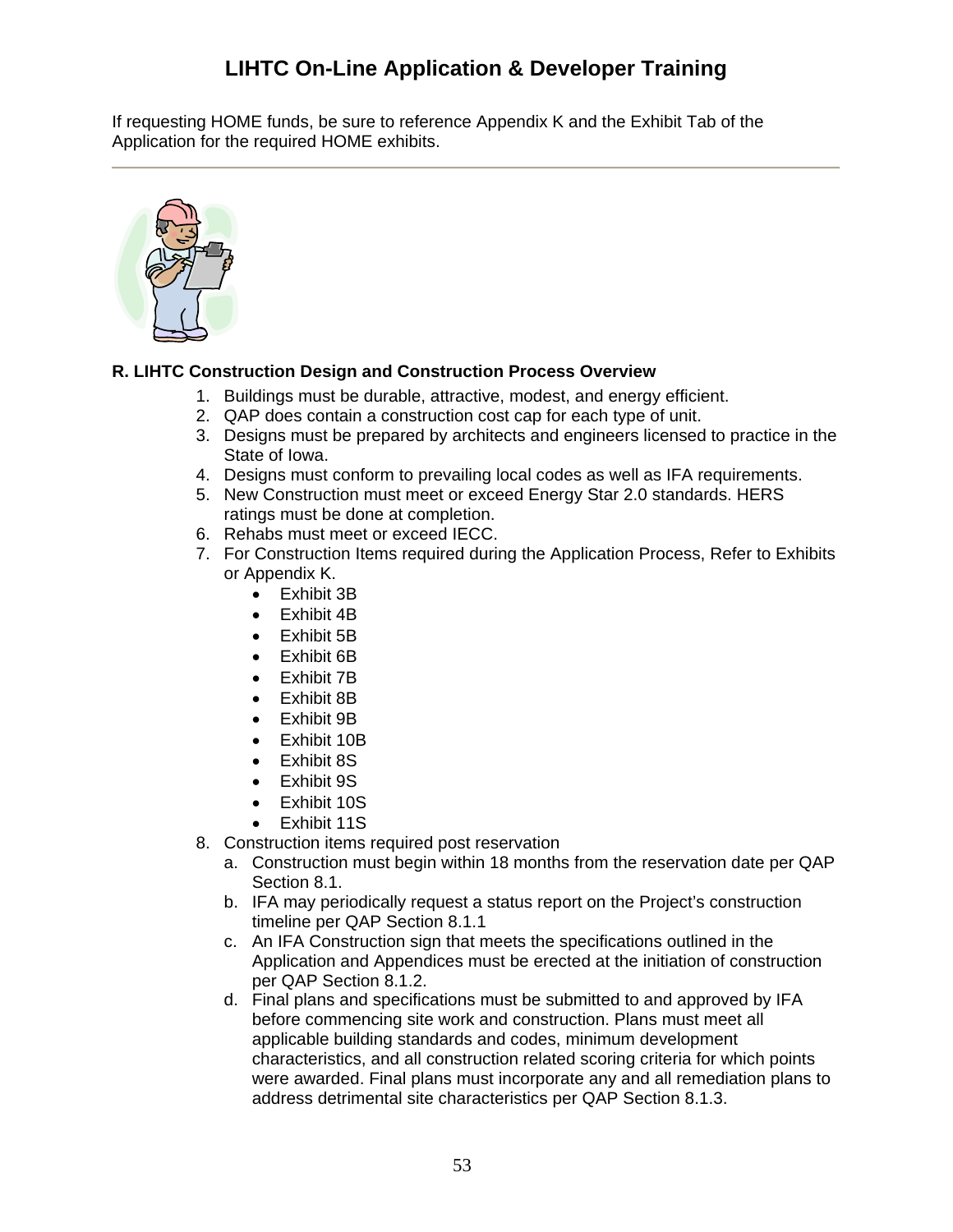- e. Applicant must promptly notify IFA of any changes or alterations which deviate from the final plans and specifications as approved by IFA. (QAP Section 8.1.4)
- f. If the site was not zoned appropriately at the time of Application, prior to commencing construction, IFA shall receive a letter or other document from the City that states appropriate zoning has been approved. (QAP Section 8.1.5)
- g. If required for the project in Appendix I, J., a Capital Needs Assessment must be submitted to and approved by IFA prior to commencing construction. (QAP Section 8.1.6)
- h. For existing structures, prior to preparation of the final work rehabilitation order and start of rehabilitation, provide a copy of the energy audit conducted by a certified home energy rater to IFA. The rater, owner, and IFA will determine the feasibility of meeting the requirements of IECC. Appropriate specifications to meet IECC standards or alternate cost effective energy efficiency improvements must be included in the final work rehabilitation order. (QAP Section 8.1.7)
- i. If the project meets the criteria set forth in Section 5.5, a copy of the final relocation plan and copy of the notices to existing tenants must be provided to IFA prior to the start of relocation. (QAP Section 8.1.8)
- 9. Design Submittal
	- a. Capital Needs Assessment (Rehab only)
	- b. Scope of Work (Rehab only)
	- c. Energy Assessment/Report
	- d. Plans and Specifications that includes completed civil, architectural, code reviews and specifications; and sprinkler, mechanical and electrical schematics that clearly show IFA requirements are met.
- 10. Inspections and Site Visits
	- a. IFA representative must attend the Pre-Construction/Kick Off Meeting.
	- b. Purpose of inspection is to confirm IFA requirements are met.
	- c. IFA is NOT the inspector of record. Certificate or copies of inspections by local authority should be provided at time of final inspection.
	- d. Inspections are required as shown in chart below. Inspections will be combined at projects with both new construction and rehab work.

| <b>New Construction</b>   | <b>Rehab</b>       |
|---------------------------|--------------------|
| A. Foundations            | A. Progress        |
| B. Rough-In               | <b>B.</b> Progress |
| C. Insulation or Progress | C. Progress        |
| D. Final                  | D. Progress        |

## <span id="page-53-0"></span>**S. Title Guaranty**

1. If the Ownership Entity received 10 points for committing to obtain a Final Title Guaranty Certificate on the project real estate prior to issuance of IRS form 8609,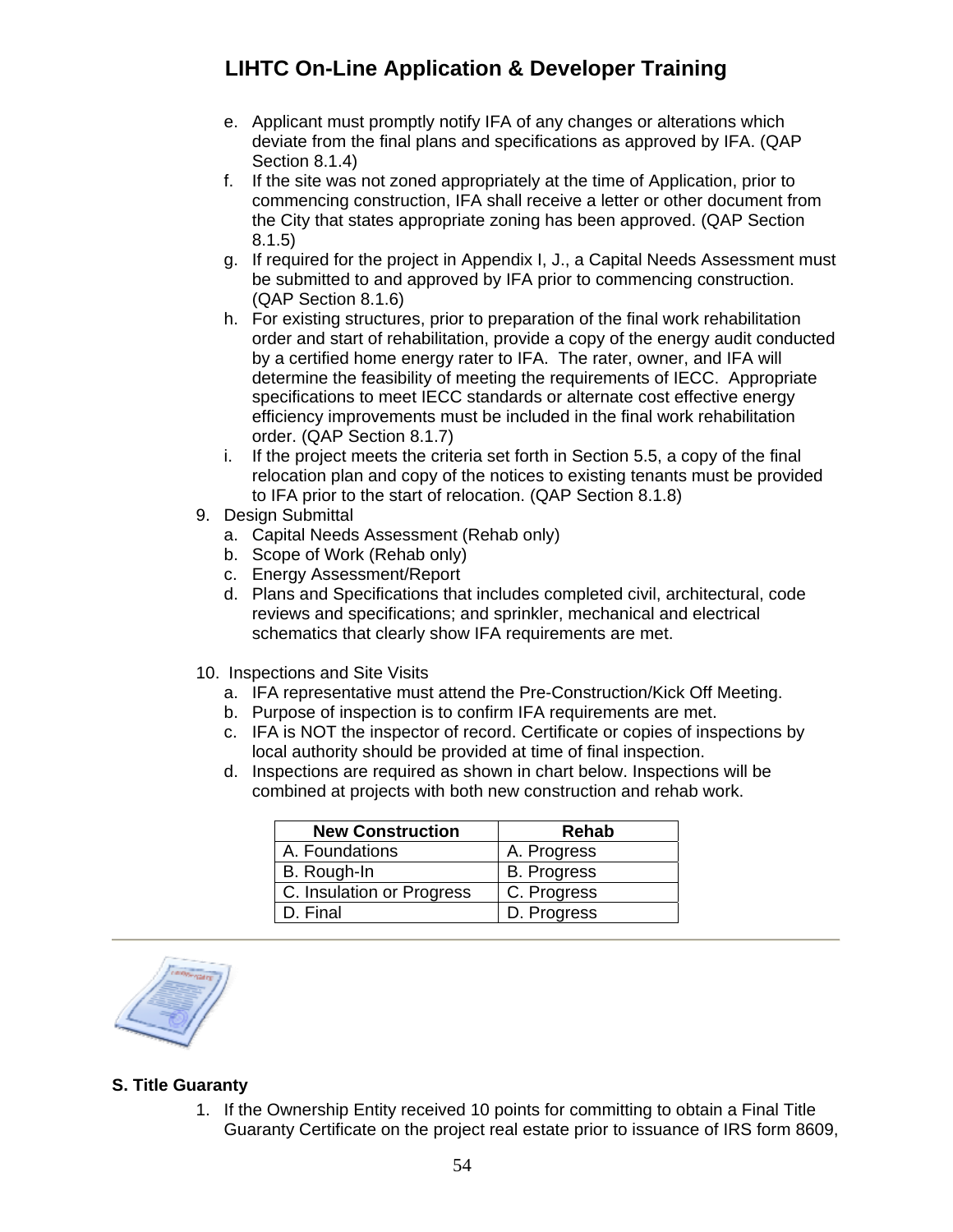then the ownership entity will need to obtain a Title Guaranty Owner's Certificate showing the Ownership Entity as the guaranteed and showing the coverage amount equals the total value of the project's land and improvements upon completion.

- 2. Title Guaranty provides a discount for multiple Certificates issued simultaneously.
- 3. Title Guaranty has the financial strength and stability of Stewart Title Company, as a reinsurance partner.
- 4. Services provided by Title Guaranty Division are:
	- Title Coverage and Endorsements for Ownership Entities, Investors, and **Lenders**
	- **•** Escrow Services
	- Closing Services
	- Construction Disbursements



#### <span id="page-54-0"></span>**T. HOME**

- 1. Summary Info
	- a. Information in this table pre-fills with data already entered into the on-line application. Verify this information is correct.
- 2. Projected Anticipated Timeline complete each area of this section with the expected action date.
	- a. Site: acquisition date, environmental review completion date.
	- b. Construction Financing: conditional commitment date, firm commitment date, closing and disbursement date.
	- c. Permanent Financing: conditional commitment date, firm commitment date, closing and disbursement date.
	- d. Local Permits: conditional use permit date, variance date, site plan review date, building permit date, other (explanation and date) if needed.
	- e. Other: final plans and specs date, construction start date, construction complete date, place in service date.
- 3. Project Info
	- a. Select correct drop down selection regarding Lead-safe housing regulations.
	- b. Select correct drop down selection for the project type.
	- c. If the project is located in a flood plain, select box.
	- d. Enter the Plan for Affordability Retention after Rehabilitation in the appropriate box.
	- e. Explain the intent of the Applicant of owning the property prior to the HOME award in the appropriate box.
	- f. Explain the intent of the Applicant of using HOME funds to rehabilitate or construct freestanding structures, including detached garages and/or community centers in the appropriate box.
	- g. Describe any accessory building and area included in the Project in the appropriate box.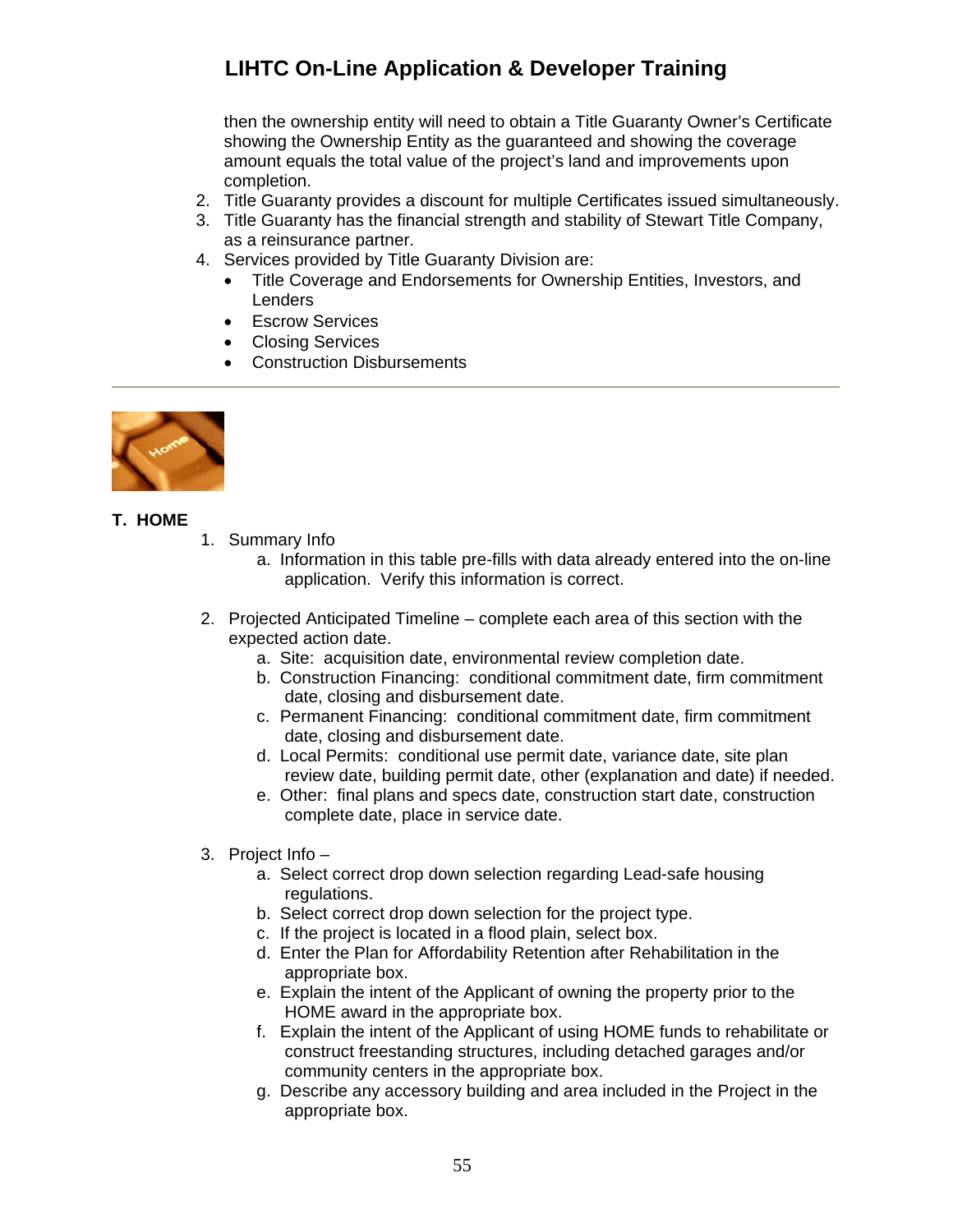- h. Describe any commercial facilities included in the Project in the applicable box.
- 4. Capacity
	- a. List members of the Project Team's experience with submitting a HOME Application in the appropriate box.
	- b. List members of the Project Team's experience with an award of HOME funds in the appropriate box.
	- c. Describe each prior project or program that was previously awarded HOME funds within the last 5 years in the appropriate box. Also list each project team member for each of these project(s)/program(s).
	- d. If this is your first HOME Application and you propose to simultaneously undertake another HOME project, describe the other HOME project in the appropriate box.
	- e. Describe all other prior projects or programs that have successfully promoted low-income housing within the last 5 years in the appropriate box.
	- f. List any team member that has worked with a housing project that resulted in the initiation or completion of a foreclosure or sheriff's sale proceedings in the appropriate box. Provide the team member name, name of the project/program, date, and an explanation of the outcome of the proceedings.
	- g. List any team member that has worked with a housing project/program that had to repay or forfeit any funds awarded from a federal, state or local program in the appropriate box. Provide the team member name, name of the project/program, date, and an explanation of the outcome.
	- h. List any team member that has worked with a housing project/program that had findings of noncompliance by a federal, state or local program in the appropriate box. Provide the team member name, name of the project/program, date, and an explanation of the outcome.
	- i. List any team member that has worked with a housing project/program which submitted late reports to a federal, state or local program in the appropriate box. Provide the team member name, name of the project/program, date, and an explanation of the outcome.
	- j. If your organization has experienced turnover of key personnel in the past two years, list the staff members, their expertise, and the actions taken to address the loss to your organization in the appropriate box.
	- k. List prior Rental HOME funded activities in the appropriate box.
- Please read information on this tab, verify your project complies or will comply with all of these requirements and mark the box to agreement with these terms



## <span id="page-55-0"></span>**U. Application Fees (All Fees & Payments***)*

1. At the time of Application submission, all applicants must submit the applicable market study fee and LIHTC application fee.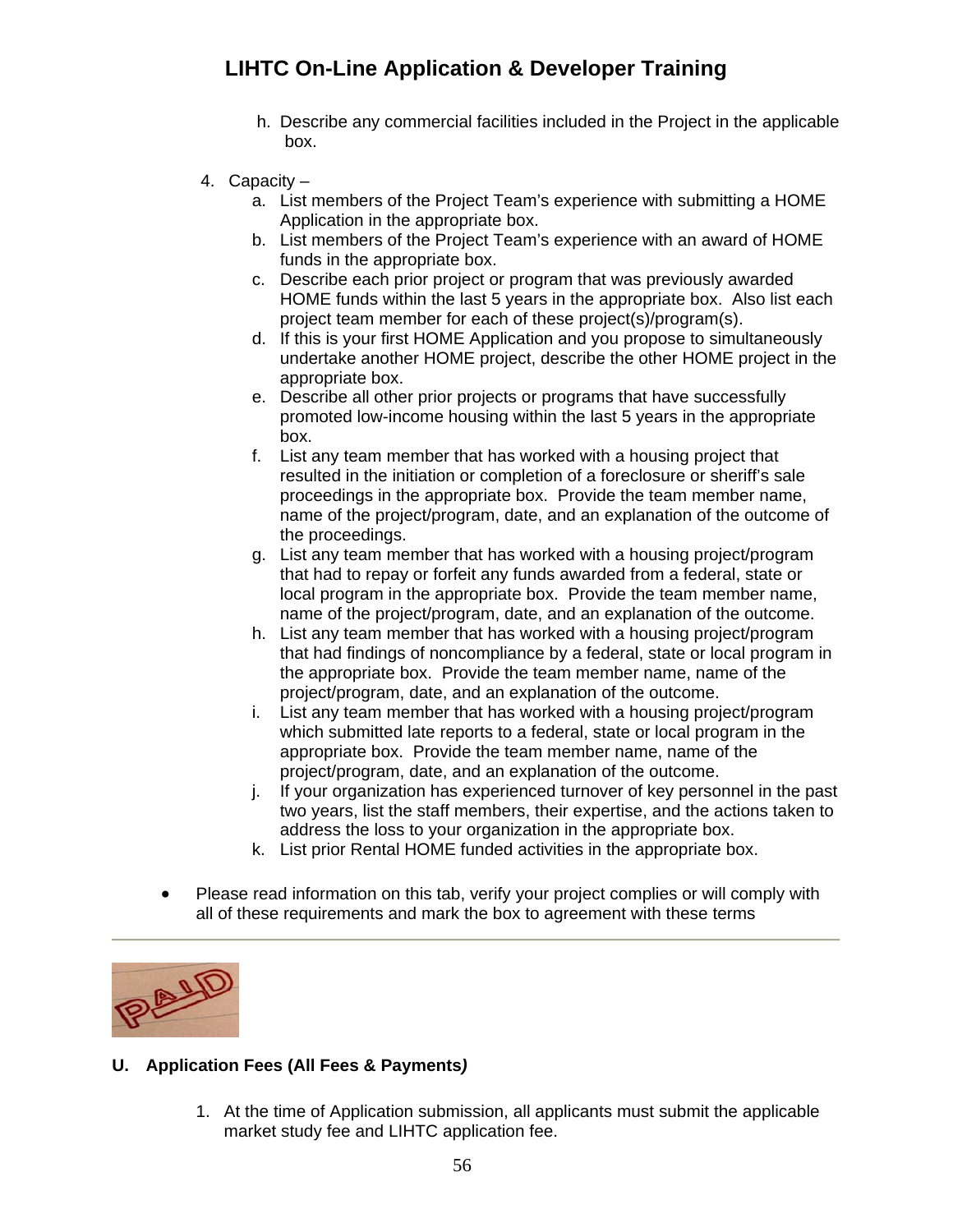- 2. The Application fee, Change in Application Fee, Late Submission Fee for Carryover 10% Test and 8609 Applications, Market Study fees must be paid electronically through the on-line application system.
- 3. The on-line system will accept credit cards or electronic checks for payment.
- 4. The 8609 fee will be invoiced to the Ownership Entity prior to the 8609 application submission.
- 5. The initial compliance monitoring fee will be invoiced to the Ownership Entity prior to issuance of the 8609. The compliance monitoring fee must be paid before the IRS form 8609 will be issued.
- 6. The LURA recording fee will be invoiced to the Ownership Entity for the exact recording fee amount. The LURA recording fee is a reimbursement to IFA for the recording fee and must be paid prior to IFA's issuance of IRS form 8609 to the Ownership Entity.
- 7. Legal fees that will be charged to the Ownership Entity will be invoiced to the Ownership Entity. If more than five hours of legal work on a matter will be anticipated, IFA will notify the Ownership Entity prior to commencing work.



## <span id="page-56-0"></span>**V. Evaluation/Survey**

1. IFA appreciates feedback on its training sessions in order to improve its delivery of service to its customers. Please complete the evaluation/survey at: [http://www.surveymonkey.com/s/XZDXX9K.](http://www.surveymonkey.com/s/XZDXX9K) A printable version of the survey is also being provided each training day. Please complete and return or you may complete the survey on-line.



### <span id="page-56-1"></span>**W. Questions & Answers**

- 1. Prior to submitting an Application, questions may be submitted to the Tax Credit Manager on IFA's website under the 9% 2012 round. Only questions submitted through this website will be permitted. Refer to QAP Section 3.2.
- 2. [http://www.iowafinanceauthority.gov/index.cfm?nodeID=37788&audienceID=1.](http://www.iowafinanceauthority.gov/index.cfm?nodeID=37788&audienceID=1)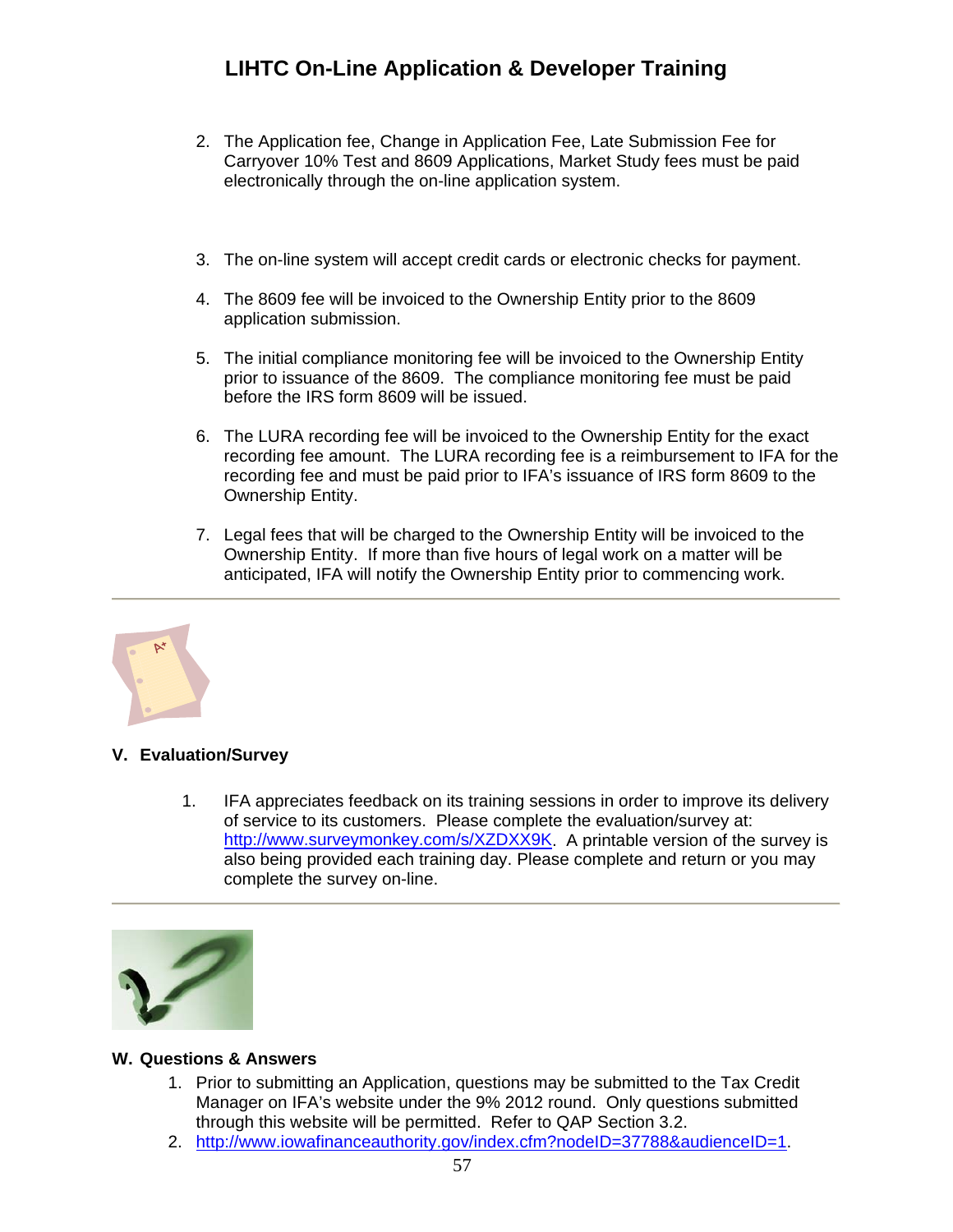

## <span id="page-57-0"></span>**X. Awards/Rankmaster**

- a. The Iowa Finance Authority Board of Directors will make awards for the 2012 tax credit allocation round at the May 2012 Board meeting. See QAP Section 1.
- b. A rankmaster will be available the date of the May 2012 Board Meeting. The rank master will show the ranking based upon the final score of all applications and prioritization of review and award as identified in QAP Section 3.4.8.
	- Non-Profit Set-Aside (1<sup>st</sup>)
	- Community Housing Development Organization (CHDO) Set-Aside  $(2^{nd})$
	- Preservation Set-Aside  $(3<sup>rd</sup>)$
	- Rural Set-Aside for those in non-MSA cities or counties  $(4<sup>th</sup>)$
	- General Pool (5<sup>th</sup>)
	- Rural Development Set-Aside (non-competitive)

### <span id="page-57-1"></span>**Y. Notification of Award/Non-Award**

a. The day of the May 2012 Board Meeting, a written notification of the award or non-award will be sent via email to each applicant.

Awarded

- Will provide notification whether a 30% boost was permitted by IFA.
- Will provide the reservation fee amount and the due date. Reservation fee must be paid by the due date to keep the reservation of credits.
- Will provide the carryover application issuance date and the 10% Carryover Test date.
- Will provide date by which the developer meeting must be completed.
- Will provide other misc. items and due dates that need to be complied with.

Non-Awarded

- Will provide reason for non-award.
- **Will provide details on appeal rights and submission requirements.**
- b. IFA will send out each market study to each Applicant following the May 2012 Board Meeting.

### <span id="page-57-2"></span>**Z. Public Information Request after Awards or for prior year requests**

- a. Contact Nancy Wallis by emailing Nancy. Wallis@Iowa.gov or by calling 515-725-4961.
- b. All applications are available after awards via the on-line application.